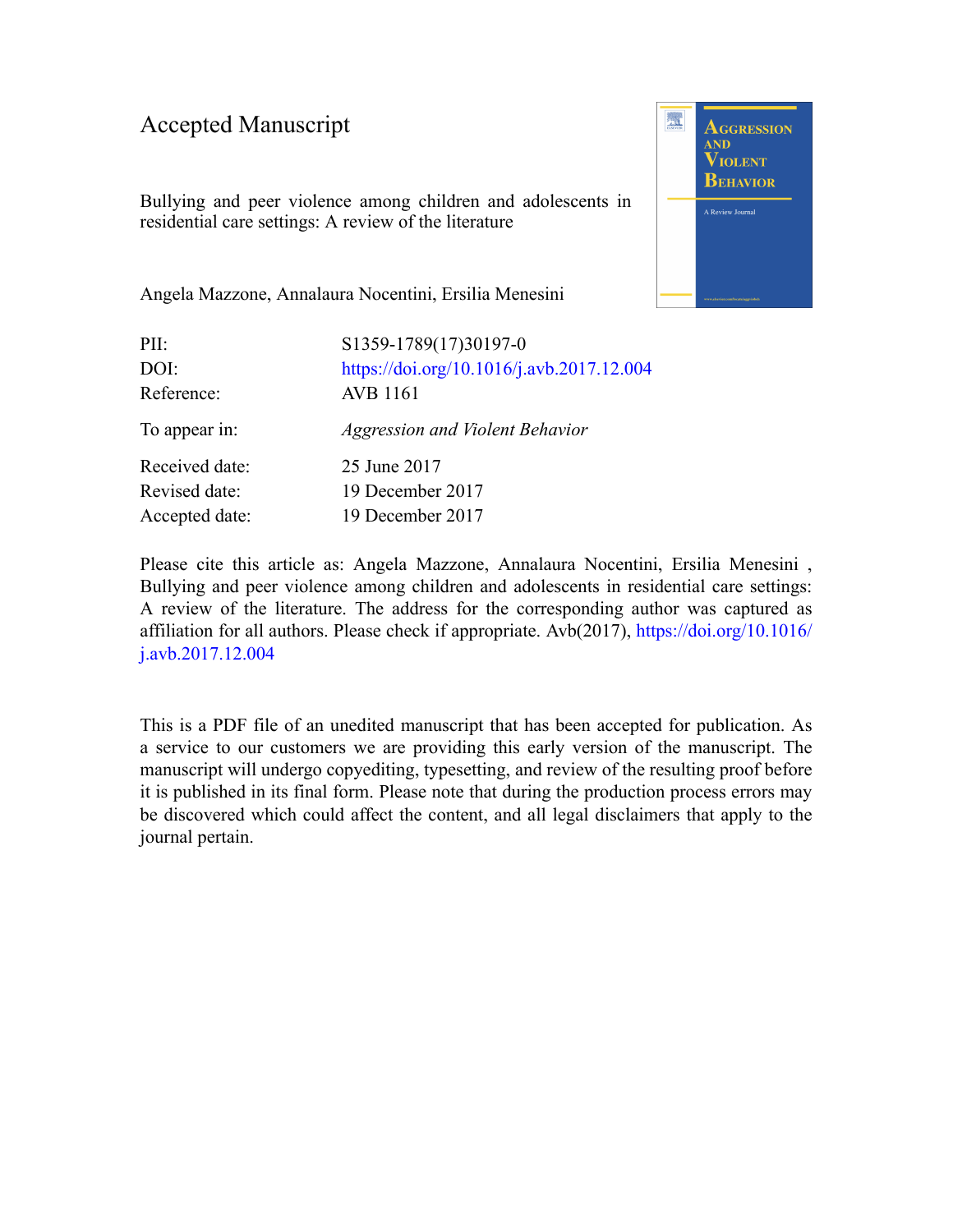Title: Bullying and peer violence among children and adolescents in Residential Care settings: A review of the literature

First author (corresponding author):

Angela Mazzone, PhD, Department of Educational Sciences and Psychology, University of Florence, Address: Via di San Salvi, 12, Padiglione 26, 50135 Florence, Ital email address: mazzoneangela@gmail.com

Second Author:

Annalaura Nocentini, PhD, Assistant professor, Department of Educational Sciences and Psychology, University of Florence Address: Via di San Salvi, 12, Padiglione 26, 50135 Florence, Italy. email address: annalaura.nocentini@virgilio.it

Third Author:

Ersilia Menesini, PhD, Full Professor, Department of Educational Sciences and Psychology, University of Florence

Address: Via di San Salvi, 12, Padiglione 26, 50135 Florence, Italy. email address: ersilia.menesini@unifi.it

CCERT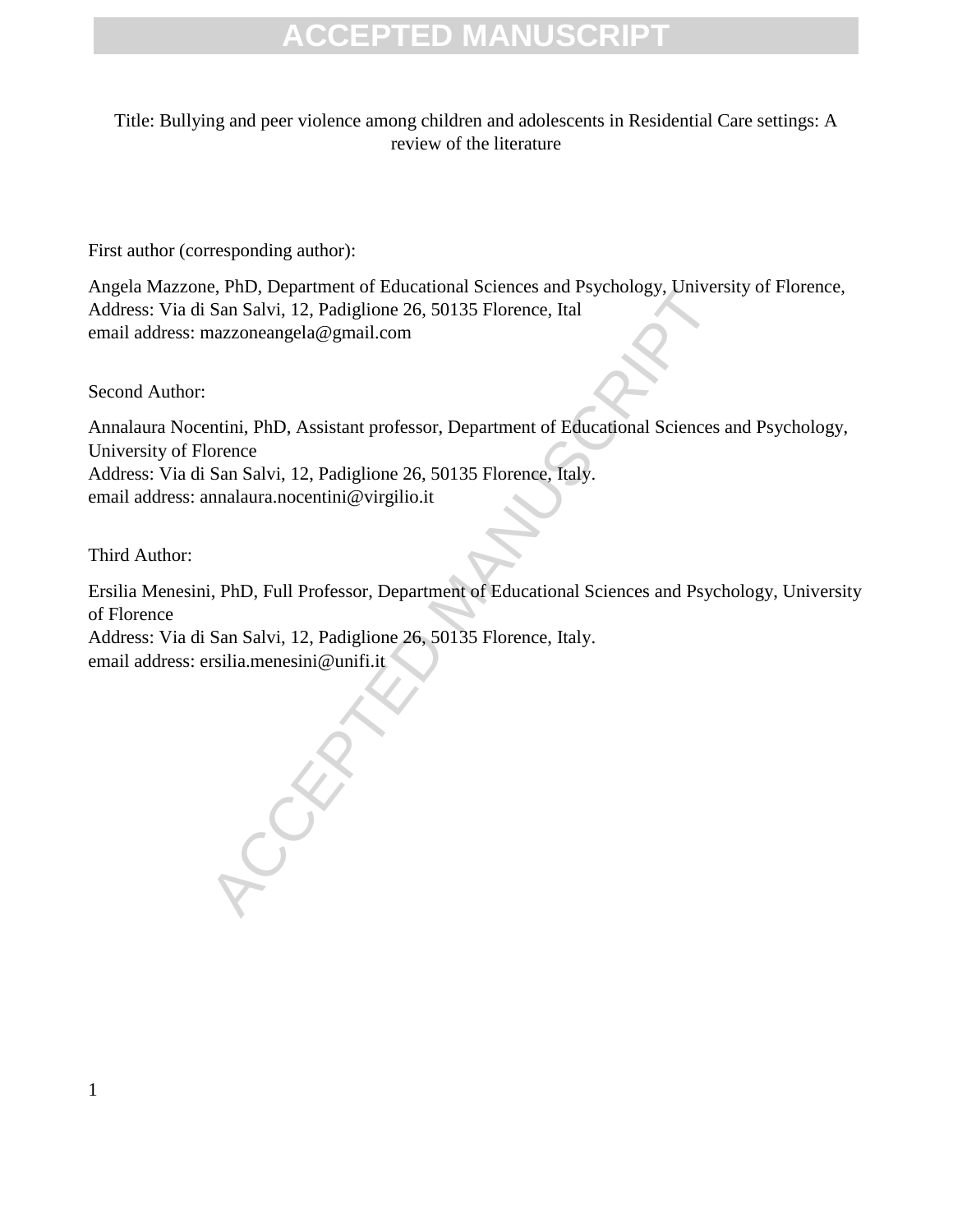#### Abstract

-lext papers included in the present work showed that bullying and pe<br>trious forms of direct and indirect attacks. While bullying in RCS inve<br>d aggressive actions, peer violence seems to be characterized by dist<br>v; i.e., l The present paper offers a review of the phenomena of bullying and peer violence among children and adolescents living in residential care settings (RCS). The review was conducted on four databases (Scopus, Web of Science, PsycINFO and ERIC). Findings of the 31 full-text papers included in the present work showed that bullying and peer violence involve various forms of direct and indirect attacks. While bullying in RCS involves severe and repeated aggressive actions, peer violence seems to be characterized by distinct levels of severity; i.e., low-level attacks are infrequent and isolated, whereas high level attacks may be severe and frequent. Several individual factors, such as age, gender, and length of stay in RCS were found to be associated with both bullying and peer violence. Contextual risk factors such as activities, structure and facility size, along with a residential peer culture characterized by a high level of hierarchy and a poor emotional bond between children and staff, contributed to bullying and peer violence. Furthermore, findings of the studies included in the present review showed that both perpetrators and victims manifest a number of behavioral and psychological problems. Overall, the present study offers a picture of bullying and peer violence among institutionalized children. However, distinct operationalization of constructs among studies, together with the use of different methods and measures, made comparisons among studies difficult. Future research should overcome these limitations in order to promote validity and compatibility of research in this field of study.

*Keywords:* bullying; peer violence; victimization; peer abuse; residential settings; institutional care

#### **Introduction**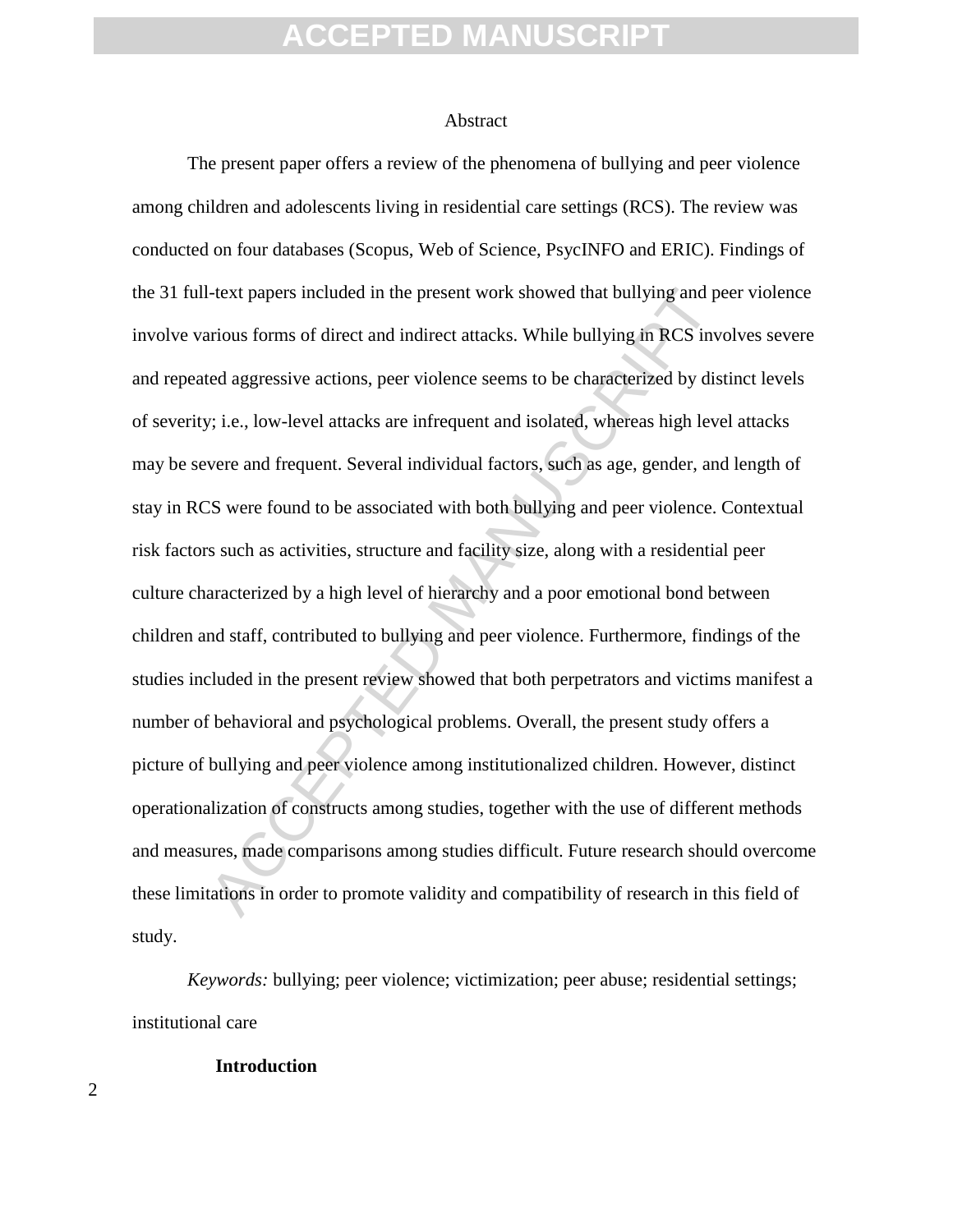Bullying has been documented as a phenomenon taking place in several contexts, such as in school, home (i.e., bullying among siblings), prison, and the workplace (Menesini, Camodeca & Nocentini, 2010; Monks et al., 2009). While definitions of bullying may differ semantically depending on the context in which it occurs, there is a common key concept: Bullying is a subtype of proactive aggressive behavior, defined as continuous and goal-directed behavior aimed at harming another individual in the context of a power imbalance (Monks et al. 2009; Smith & Thompson, 1991; Volk, Dane & Marini, 2014).

tey concept: Bullying is a subtype of proactive aggressive behavior, d<br>s and goal-directed behavior aimed at harming another individual in t<br>imbalance (Monks et al. 2009; Smith & Thompson, 1991; Volk, Dan<br>recent years, va In recent years, various studies documenting bullying and related forms of aggression, i.e., peer violence among children living in Residential Care settings (RCS) have been published (Cawson, 2009; Gibbs & Sinclair, 1999; 2000; Sekol & Farrington, 2009; 2010; 2013; 2016). Nevertheless, these phenomena have been undetected for a long time. In the present study, we offer an overview of the studies investigating bullying and peer violence among institutionalized children and adolescents, with the aim to deepen our knowledge about their characteristics and prevalence in residential care context.

#### *1.1 Residential care settings for children and adolescents*

In the present review, we use the term "residential care setting"  $(RCS)^1$  to refer to community-based care for children who cannot be looked after by their own parents, in most cases due to neglect or abuse (Segura, Pereda, Abad & Guilera, 2015). The Malmö and Stockholm Declarations on Children and Residential care (1990; 2003) used respectively the terms "community-based care" and "community-care" in order to refer to a

l

 $1$ <sup>1</sup> The term "residential care settings" will be used throughout the present paper to refer broadly to different institutional care settings for children, including Children Homes and Foster care.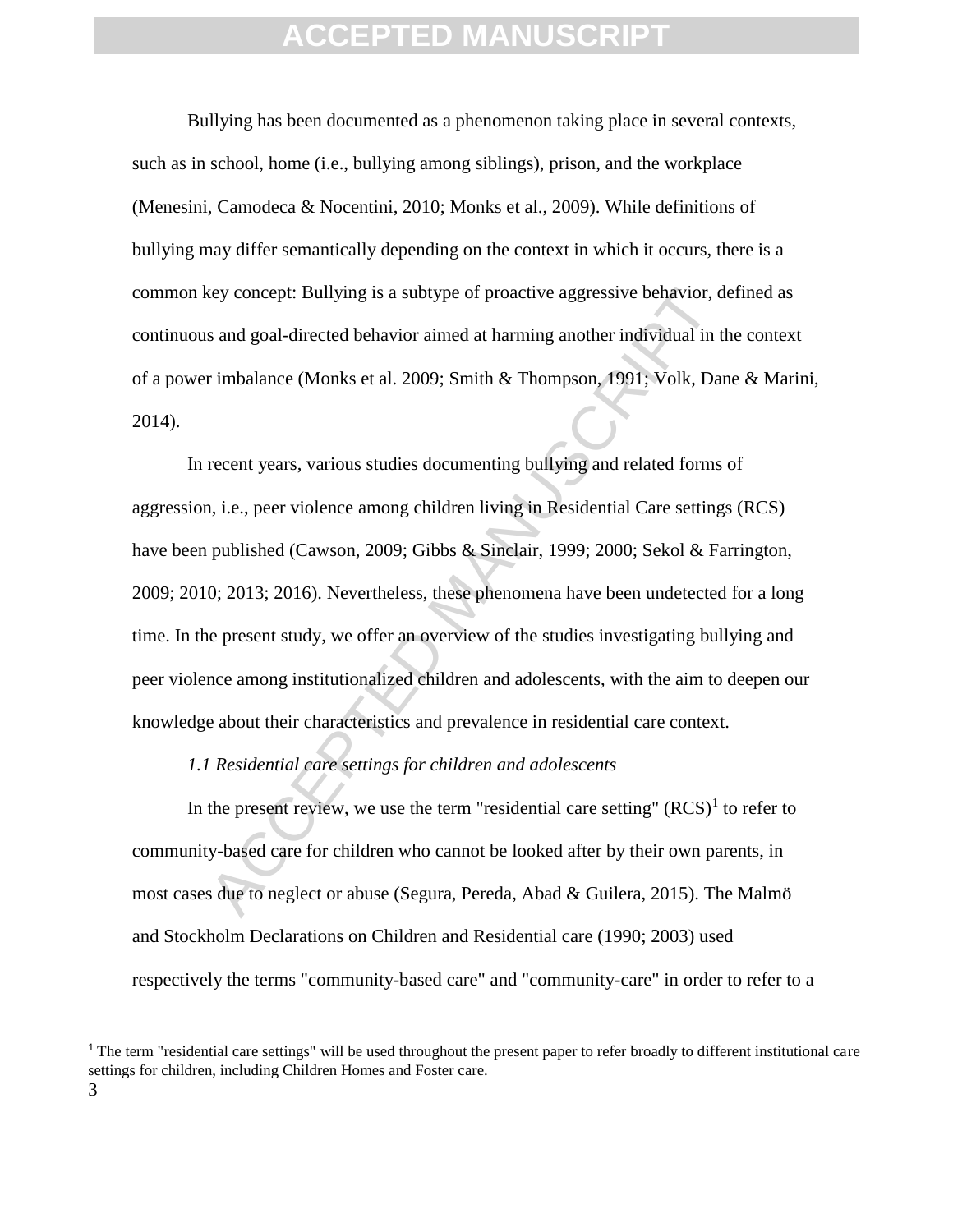ACCED As Thoburn, 2013). Residential care settings are generally closed env<br>fic organizational characteristics (e.g., organization of activities and r<br>ules) and sub-culture (e.g., informal norms shared within the group;<br>ey system of care opposite to large institutions and leading to family-like units. Residential care settings accommodate a group of children, who reside in the same facility and share common spaces and activities. Children have access to educational, therapeutic and upbringing services by professional staff (e.g., educators; social workers; psychologists; Ainsworth & Thoburn, 2013). Residential care settings are generally closed environments with specific organizational characteristics (e.g., organization of activities and routines; system of rules) and sub-culture (e.g., informal norms shared within the group; Rus et al., 2016). They vary from large institutional care facilities to small family-like care services. The services adopted have changed over time and have been influenced by political, economic, and social changes across different countries, while the length of time children stay in care and their age when entering in RCS depend upon different social policies and legislation in different countries (Ainsworth & Hansen, 2008; Browne, Hamilton-Giachritsis, Johnson & Ostergren, 2006). In most cases, institutionalized children share a common background, namely they come from unstable environments and face a wide array of problems, such as trauma and behavioral disorders (Ainsworth & Hansen, 2008). Most of them may have had several prior out-of-home placements and could be placed in the program by juvenile courts or state social services (Ainsworth & Hansen, 2008).

As documented in the literature, institutionalized children and adolescents might be exposed to several forms of harassment and victimization, even while under the protection of the welfare system (Ellonen & Pösö, 2011). Previous research has shown that this population of children manifests serious difficulty in living peacefully with others (Ainsworth & Hansen, 2005). Indeed, most of them have had previous traumatic experiences such as destructive family relationships and experiences of victimization,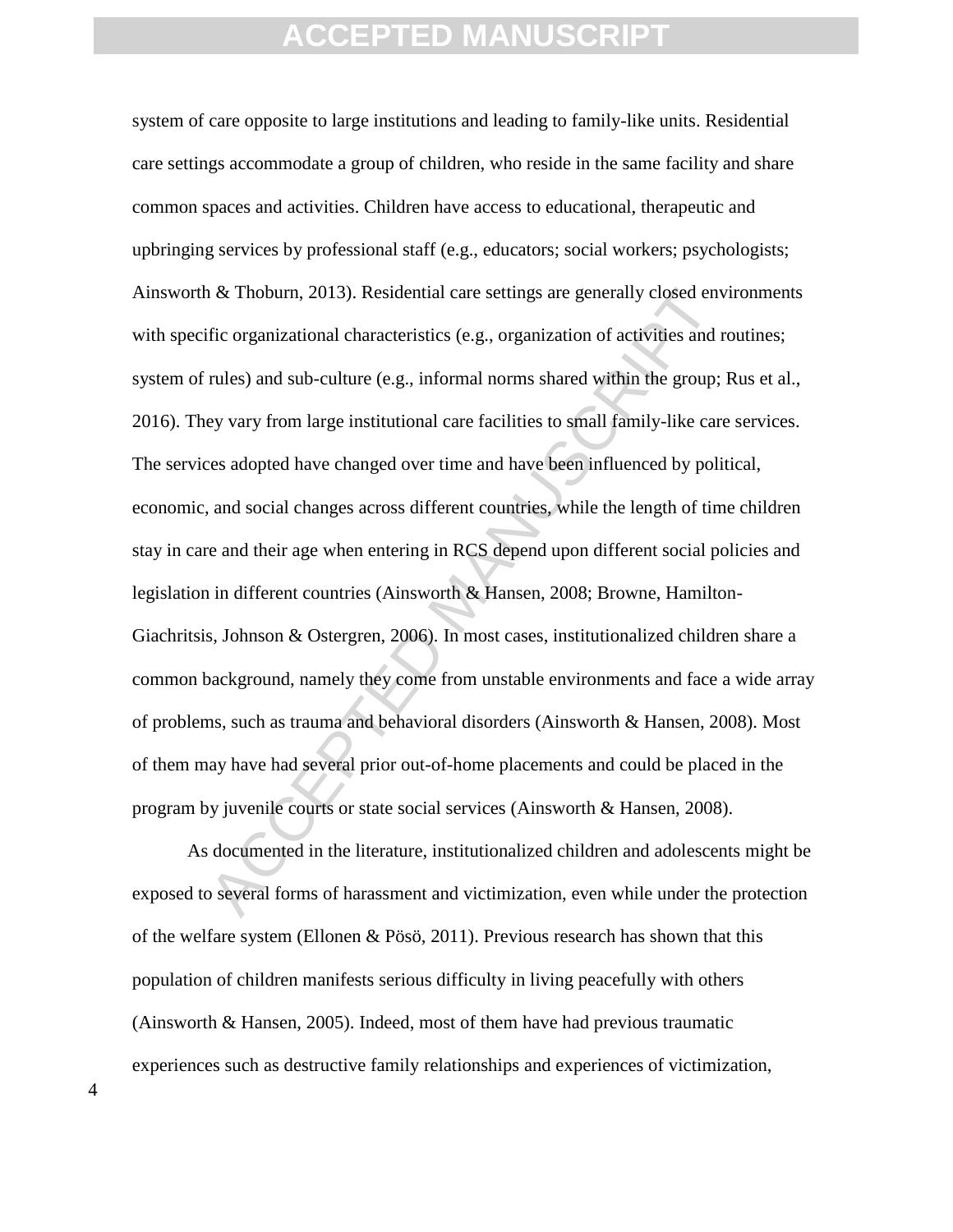native systems of care (Ainsworth & Thoburn, 2013). In this respect, tuidelines for Alternative Care of Children (Cantweel, et al., 2012) specifies should be small and organized around the children's rights y-like setting. which may affect their ability to establish positive relationships with peers and find constructive strategies to solve conflicts (Pinchover & Attar-Schwartz, 2014). Therefore, recent social policies (e.g., Stockholm Declaration on Children and Residential care, 2003), contributed to a de-institutionalization of children living in RCS, in order to provide them with alternative systems of care (Ainsworth & Thoburn, 2013). In this respect, the United Nations Guidelines for Alternative Care of Children (Cantweel, et al., 2012) specifies that residential facilities should be small and organized around the children's rights and needs, in a family-like setting. . Therefore, in the past few years, large residential care facilities were closed in several European countries. However, the process of de-institutionalization was understood and responded differently across the various countries and jurisdictions (Ainsworth & Thoburn, 2013). Unfortunately, in several countries, not enough surrogate family placements are available; therefore, children may still be placed in large institutions for a long time to come (Browne et al., 2006).

#### *1.2 Bullying and peer violence*

While much literature about bullying at school agrees about the operationalization of bullying as a systematic and repeated behavior aimed at harming a weaker peer who is not able to defend him or herself (Smith, 2016), a shared definition of bullying among institutionalized children is missing. The general disagreement about bullying characteristics could be due to the inconsistent terminology used in this field of research, with certain papers using the term "bullying", while others referring to "peer violence" (Sekol & Farrington, 2009). However, several scholars agreed at least on some of the characteristics of bullying among institutionalized children. For instance, in residential care aggressive behavior does not need to be intentional or repeated to constitute bullying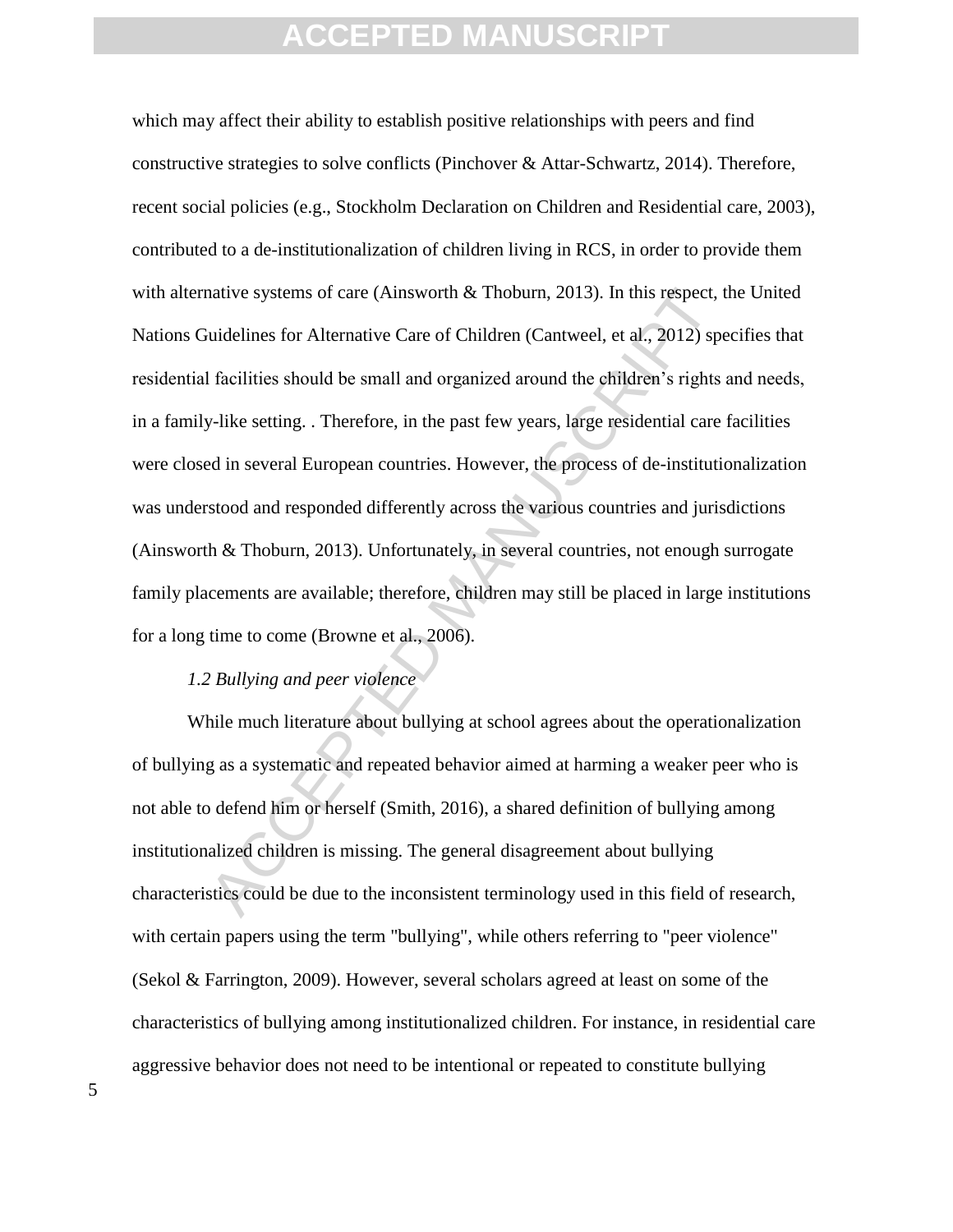(Monks et al., 2009; Sekol & Farrington, 2009; 2016). Indeed, children who bully their peers might not have the intention to cause harm; instead, they could be interested in obtaining material goods, as well as a high status in the peer group (Sekol & Farrington, 2009; 2016). Further, due to the closed and relatively inescapable social context, children may be victimized at each moment of the day or night, which makes fear of future victimization - rather than repetitiveness - one of the main characteristics of bullying in RCS (Sekol & Farrington, 2009; Sekol 2016).

ctimized at each moment of the day or night, which makes fear of futtion - rather than repetitiveness - one of the main characteristics of bul of & Farrington, 2009; Sekol 2016).<br>
yond bullying, episodes of peer violence, Beyond bullying, episodes of peer violence, such as physical, verbal and sexual violence have been documented as common forms of aggression among institutionalized children (Barter, Renold, Berridge & Cawson, 2004). Peer violence as assessed by children and staff's views seems to be shaped by normalization of violence among residents (Barter et al., 2004). Furthermore, peer violence enhances conformity to peer group norms and aims at preserving group hierarchy (Sekol, 2013). As pointed out above, literature has often adopted a broad categorization when referring to behaviors related to bullying and peer violence. Although some similarities between the two phenomena might exist, such a categorization could obscure the nature and characteristics underpinning different forms of aggression among peers.

In order to provide insight into the actual nature of bullying and peer violence among institutionalized children, in the present work, we have reviewed current literature regarding these behaviors. Specifically, the goals of the present review are: 1) Understanding how current literature operationalized the constructs of bullying and peer violence; 2) Assessing whether the definition of bullying in care differs from that of bullying at school; 3) Addressing the prevalence of bullying and peer violence in RCS; 4)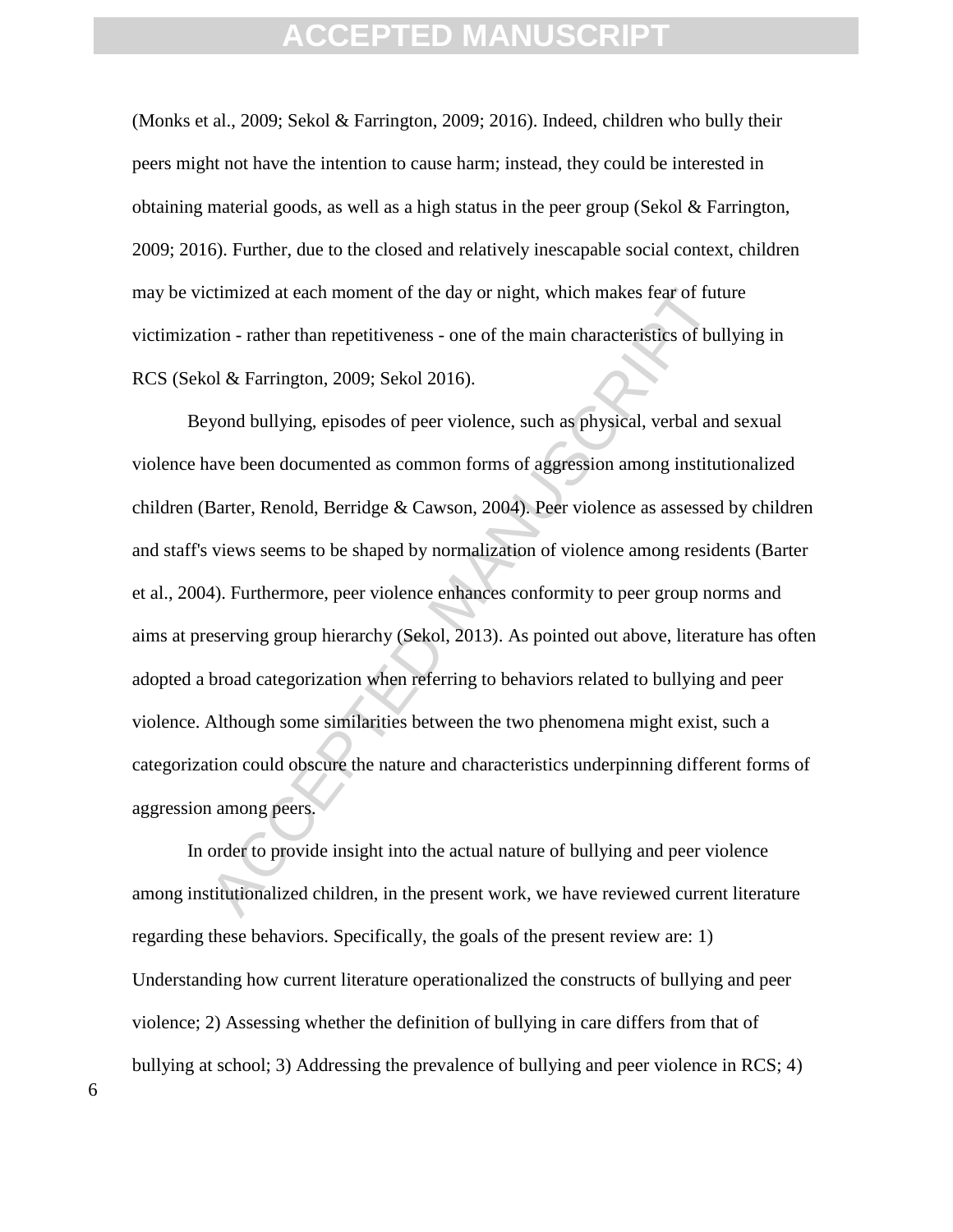Addressing different forms of bullying and peer violence in RCS; 5) Understanding individual and contextual risk factors associated with bullying and peer violence in RCS.

#### **1. Method**

#### *2.1 Search strategy and study selection*

#### *2.1.1 Inclusion and exclusion criteria*

*I.I Inclusion and exclusion criteria*<br>
e following inclusion criteria were defined: 1) a selection of studies in<br>
a peer violence among children living in institutional care settings, s<br>
al facilities, Children Homes and The following inclusion criteria were defined: 1) a selection of studies investigating bullying and peer violence among children living in institutional care settings, such as Residential facilities, Children Homes and Foster care; 2) scientific availability of studies (i.e., scientific journals and conference papers); 3) papers in English, due to difficulties in translating papers in other languages. No specific time-frame was chosen. We excluded dissertations without the full text available and conference proceedings without conference papers available in the databases and studies from Grey literature. Furthermore, we excluded: 1) studies investigating bullying in other contexts, such as school, home, prison, and bullying among foster siblings and among children living in kinship care; 2) studies investigating other forms of abuse (e.g., domestic violence; urban violence; elderly abuse; sexual abuse).

#### *Search strategy*

Papers were searched on four scientific databases relevant to the field of Developmental Psychology: Scopus, Web of Science, PsycINFO and ERIC. Given that bullying in RCS was differently operationalized in different studies, and that the terms: "bullying"; "victimization"; "peer abuse"; "peer violence" were used interchangeably (Sekol & Farrington, 2009), we also included studies using these terms in order to denote an abuse of power by stronger children towards weaker peers. While there might be a subtle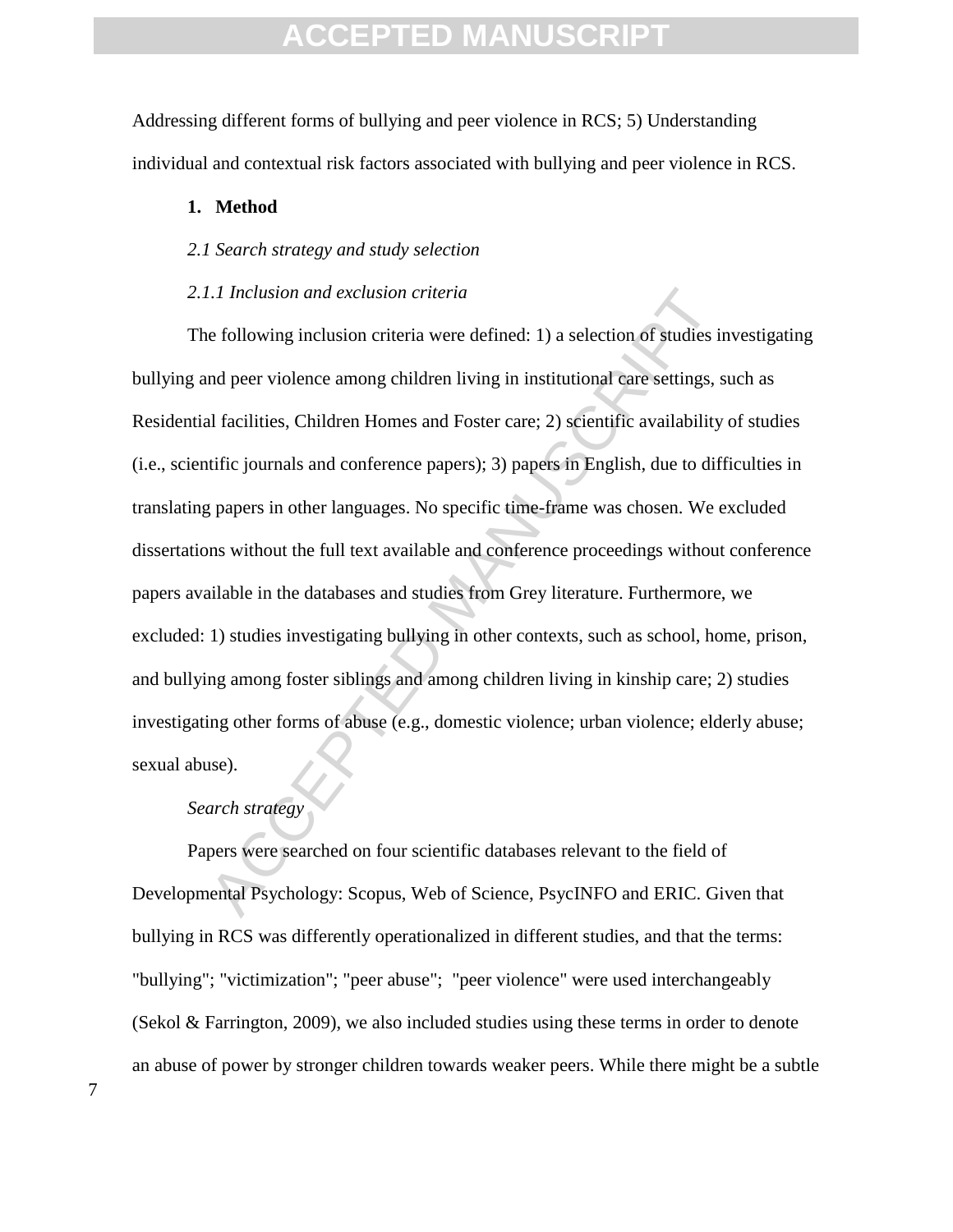theoretical difference between the abovementioned terms, they all refer to a systematic aggressive behavior among peers. Thus, the following keywords were used for our search: "bullying"; "victimization"; "peer abuse"; "peer violence".

ies studies not related to the focus of the present study. The contextual<br>following: "Institutional care"; "Residential care"; "Residential facility<br>children Home"; "Foster care". The keywords for each domain were c<br>conjun Further keywords, referring to the context of RCS were used to narrow our search and exclude the studies not related to the focus of the present study. The contextual keywords were the following: "Institutional care"; "Residential care"; "Residential facility"; "Out-ofhome"; "Children Home"; "Foster care". The keywords for each domain were combined using the conjunction AND (e.g., bullying AND residential care; bullying AND children home; Victimization AND institutional care). Search fields involved were: abstract title/abstract/keywords for Scopus, abstract for PsycINFO and Web of Science and title/author/source/abstract/descriptor for ERIC. As a final step, citations in the collected publications were screened (Liberati et al., 2009). Each reference was screened by title/abstract/text and was included only if the topic matched the topic of the present study.

The scientific databases search was first conducted in March 2017 and then updated in September 2017. Papers were read in full, in order to determine their relevance according to the following inclusion criteria: a) Studies of bullying among children and adolescents in RCS, children homes and foster care; b) the focus was about the nature and the extent of bullying and peer violence among children and adolescents living in institutional care, as well as the associated psychological and behavioral variables associated with these phenomena.

In respect to the setting, we included only studies with samples of children and adolescents living in Residential care settings, such as Home for children, whereas we excluded studies carried out with young offenders living in Correctional homes. However,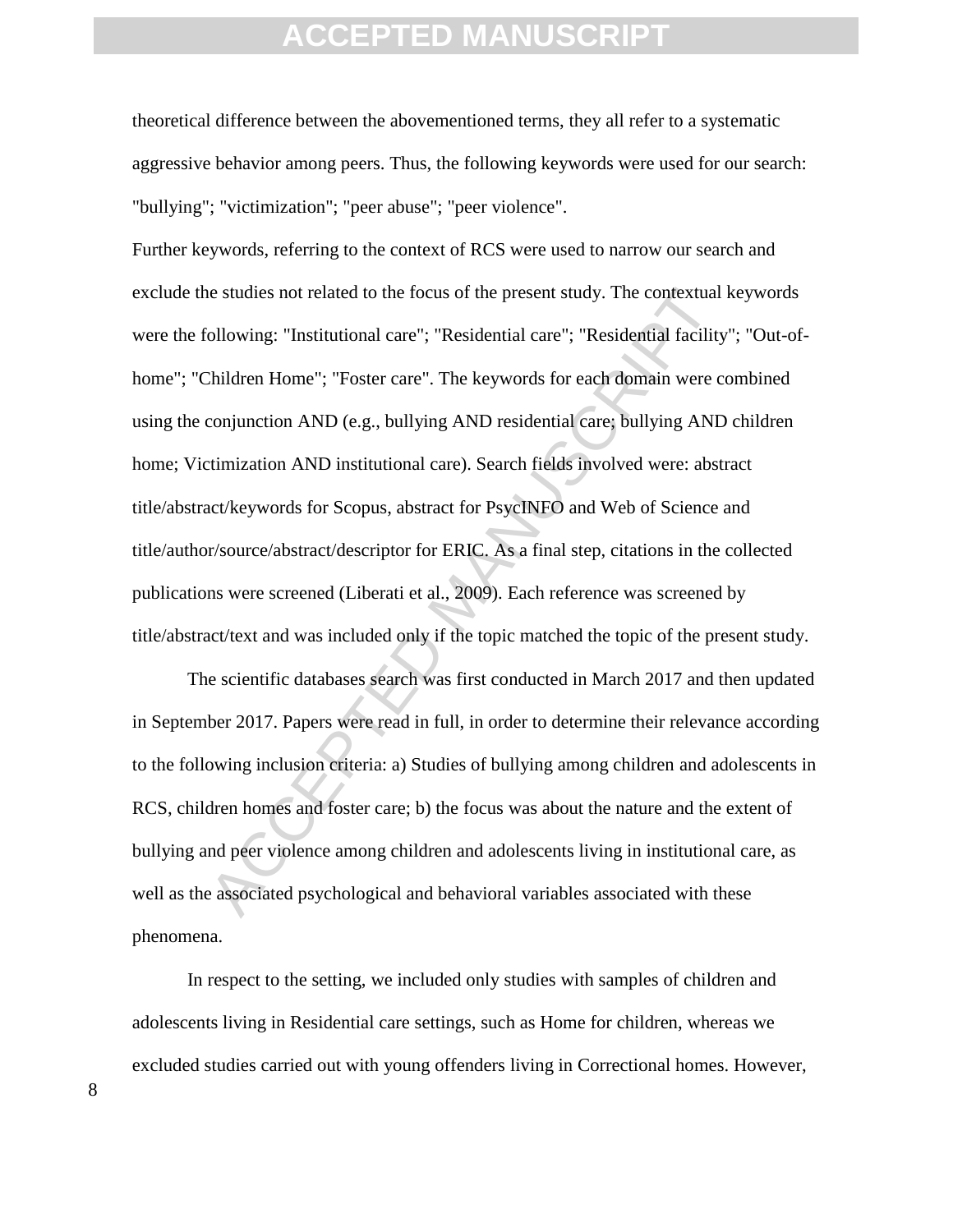some studies merged findings about bullying and peer violence in different types of institutions (e.g., Children homes and Correctional homes). These studies were included in our review in case authors stated that findings across the samples were comparable (Sekol, 2016).

Finally, we excluded studies focused on adult abuse of children living in RCS, as well as bullying and peer victimization at school of children living in RCS. The results of this selection process are reported below and in Figure 1.

[Table 1 – Table 2]

[Figure  $1$ ]

#### **2. Results**

ally, we excluded studies focused on adult abuse of children living in<br>
Ilying and peer victimization at school of children living in RCS. The<br>
ilying and peer victimization at school of children living in RCS. The<br>
ITable The literature search on the scientific databases yielded 1000 papers, of which 806 were deleted after reading the abstract, as their focus was not coherent with the goal of the present research (e.g., some of them were about bullying among young offenders, bullying among nurses and elderly abuse in Institutional settings). Further, 23 papers were screened by text and excluded, as their focus was not coherent with the goal of the present study, while 141 papers were duplicates. Altogether, 30 papers matched the focus of the present work; however, two papers presented the same findings (i.e., Barter, 2011; Barter et al., 2004), therefore only one of them was included in the present review. Overall, 29 papers were included in the present work, of which 26 were scientific articles, 1 was a book and 2 were book chapters (see Table 1). As pointed out above, as a final step, we also screened the references of the collected publications. This search strategy yielded 7 relevant publications, which were not identified through the first search method. The 6 papers were read in full. However, 2 papers were excluded as they were about general maltreatment and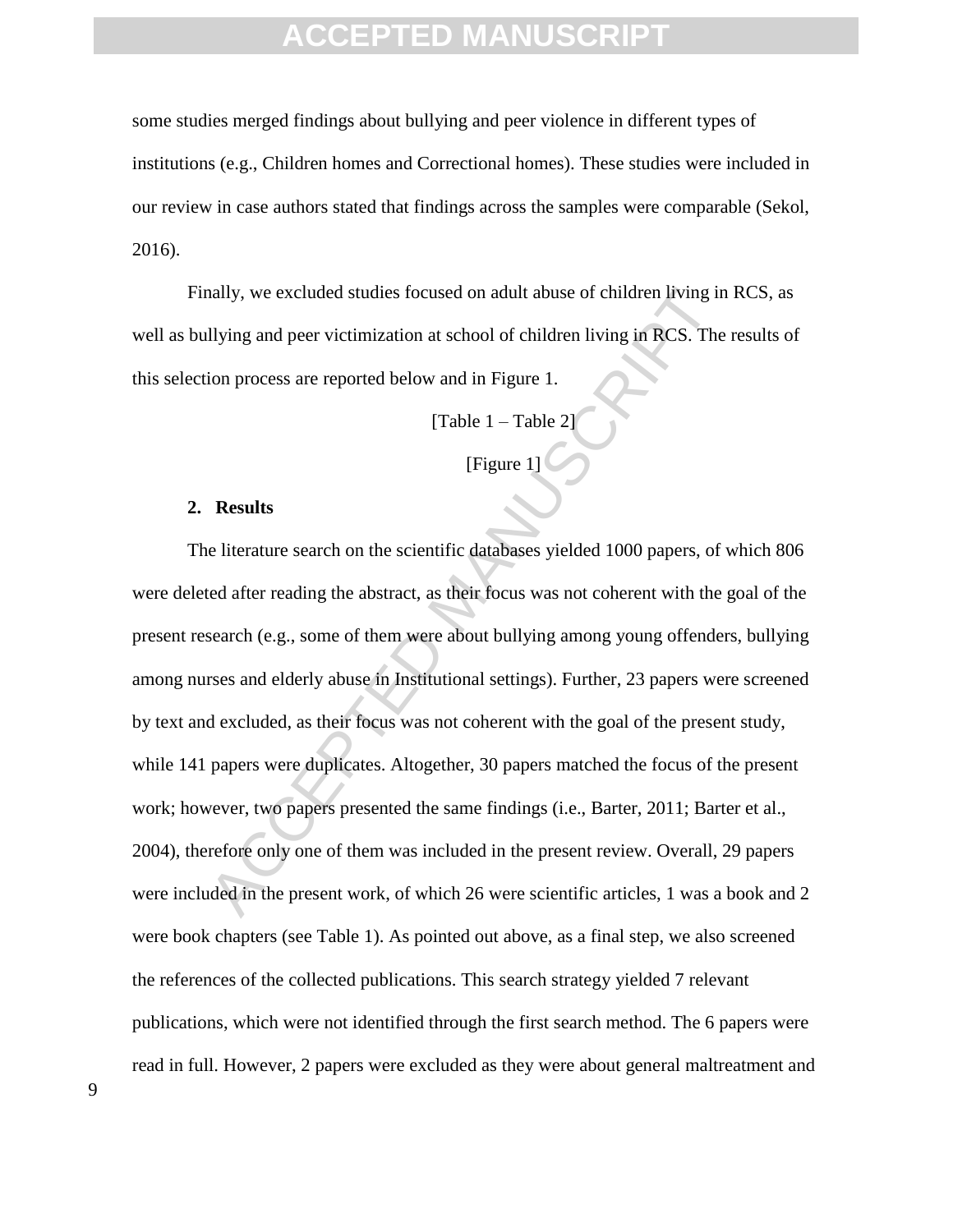abuse rather than bullying, while 2 of them were counted as duplicates and excluded (i.e., Barter 2003 and 2008), as they presented the same results showed in a paper found through the database search (i.e., Barter et al., 2004). Similarly, 1 paper was excluded (i.e., Sinclair and Gibbs, 1999), as it showed the same findings presented in a paper found through the database search (Sinclair & Gibbs, 1998). Finally, 2 papers found through reference screening were included in the present review. Overall, 31 publications were included in the present work.

#### *4.1 Definition of bullying and peer violence*

earch (Sinclair & Gibbs, 1998). Finally, 2 papers found through refer<br>were included in the present review. Overall, 31 publications were int<br>work.<br>Verifician of bullying and peer violence<br>e<br>term bullying has been used to d The term bullying has been used to denote a range of distinctive behaviors, which make comparisons among studies difficult (Kendrick, 2010; Sekol, 2016). Beyond the term "bullying", the broader terms "peer abuse" and "peer violence" were also used to denote any form of physical, emotional, and sexual intimidation (Barter, 2003; 2008; 2011; Barter, et al., 2004; Kendrick, 2011). It has been suggested that due to the complexity of bullying in RCS, a broader definition - compared to bullying at school - of bullying is needed (Sekol & Farrington, 2009). In this respect, Kendrick (2011) broadly defines bullying in RCS as *"the behavior of one person or group, which causes distress to another person or group as a result of physical threat, assault, verbal abuse or threat"*. Furthermore, the vast majority of research on bullying in RCS relies on the definition of bullying in prison (Ireland, 2012; Sekol & Farrington, 2009). This is explained by the fact that, similarly to prisons, residential settings are more or less inescapable social systems, which make the victim vulnerable to bullying. Based on this assumption, Sekol (2016) gives the following definition of bullying in RCS, which was originally developed by researchers investigating bullying in prison (Ireland, 2012) and adapted for residential settings (Sekol, 2016):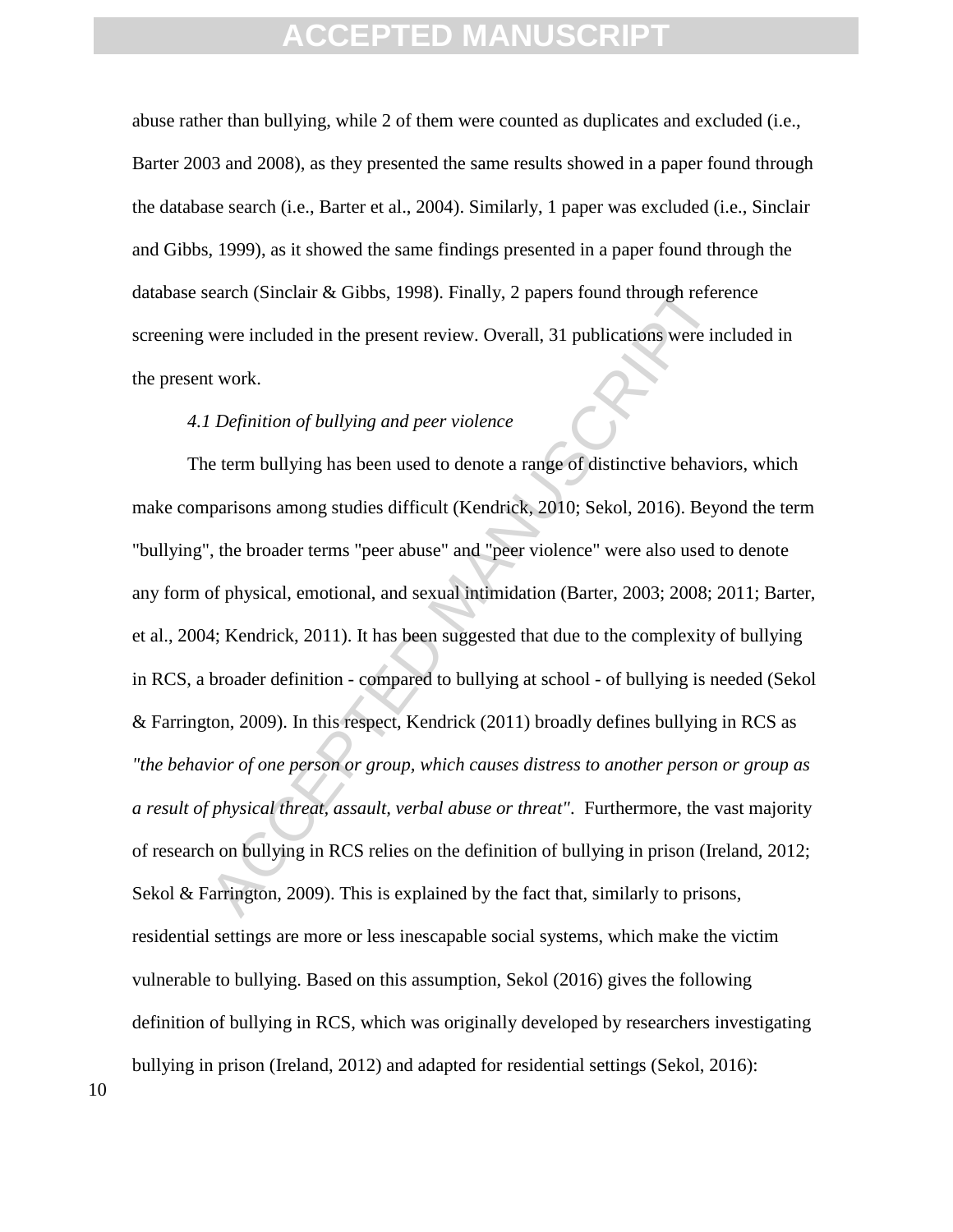*"Residents are victims of bullying when they are subject to direct and/or indirect aggression happening at least 2-3 times a month by the same or different perpetrator(s). Residents are also being bullied when they believe that they had been aggressed towards even if the actual intention of the bully to cause harm or the imbalance of power is not immediately evident".* 

*dy evident"*.<br>
erefore, this definition seems to suggest that the main criteria of bully<br>
al care is repetitiveness over time. Although the actual intention to ca<br>
bbalance of power are included in the definition, they co Therefore, this definition seems to suggest that the main criteria of bullying in institutional care is repetitiveness over time. Although the actual intention to cause harm and the imbalance of power are included in the definition, they could be less evident and strong as compared to other contexts. Indeed, the bully might be interested in gaining status and power over the peer group, rather than intentionally harming the victim (Monks et al., 2009; Sekol, 2016). In other words, bullying might not be aimed at causing harm per se, but it could be oriented at further social and material goals. Furthermore, a phenomenon ascribed as "baroning" - a term borrowed from prison bullying research – is often reported by studies about bullying in care (Ireland & Ireland, 2003; Sekol & Farrington, 2009; Sekol, 2016). Baroning is an exploitative relationship, *"in which goods are given to the prisoner by another person who later demands for a high rate of interest"* (Sekol & Farrington, 2009, pag. 16). This coercive control mechanism could make the imbalance of power less visible, as the victim enters this relationship voluntarily. Furthermore, the victim might be promised protection from future victimization by other aggressive children (Sekol & Farrington, 2009).

Another feature that has been suggested to be particularly important in the definition of bullying in RCS is the fear of future victimization. Indeed, due to the characteristics of the closed social environment, bullies have easier access to the personal information of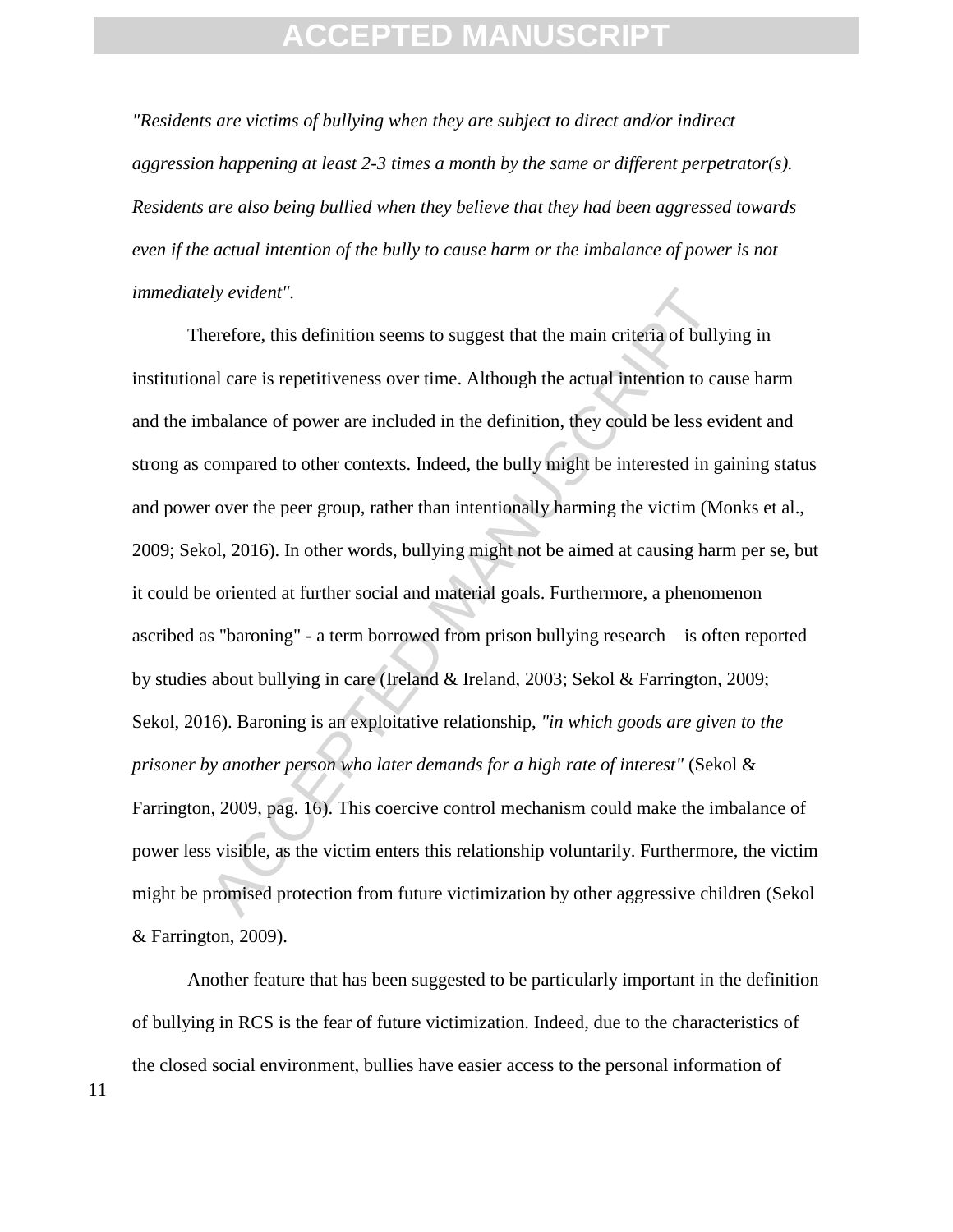their victims, which makes it easier to intimidate and control them (Sekol, 2016). In addition, the residential living system is per se inescapable, which makes victims particularly vulnerable to bullying.

Hence, bullying at school and bullying in residential care settings differ in several ways. Repetitiveness seems to be a common characteristic in both forms of bullying. However, intentionality and imbalance of power are less important in the operationalization of bullying in RCS (Sekol & Farrington, 2009; Sekol & Farrington, 2010). Instead, fear of future victimization contributes to better illustrating this phenomenon.

betitiveness seems to be a common characteristic in both forms of bull<br>intentionality and imbalance of power are less important in the opera<br>g in RCS (Sekol & Farrington, 2009; Sekol & Farrington, 2010). Inste-<br>timization As pointed out above, the extant literature merged distinct behaviors ascribable either to bullying or peer violence under a homogeneous category (Barter, 2011). In general, the expression "peer violence" has been used to refer to a broader category (compared to bullying), including all forms of physical, emotional and sexual intimidation and violence (Barter, 2011). Some authors acknowledged the importance of addressing children's views and experiences when examining peer violence (Barter, 2011; Barter,et al., 2004; Luminet & Barter, 2016). Therefore, in some qualitative studies, authors do not offer a definition of peer violence, rather this phenomenon was defined only through staff and children's interpretation (Barter 2011; Barter et al., 2004). Different levels of severity were attached to peer violence attacks. While low-level attacks were viewed as having little impact, being infrequent and not involving a severe use of force, high-level attacks were frequent, severe, and involved a wider power structure (Barter et al., 2004). Therefore, high level attacks were carried out by stronger children directed towards the vulnerable ones (e.g., those younger and scared). Children described high-level peer violence episodes as a phenomenon involving the whole peer group, with some of the children actively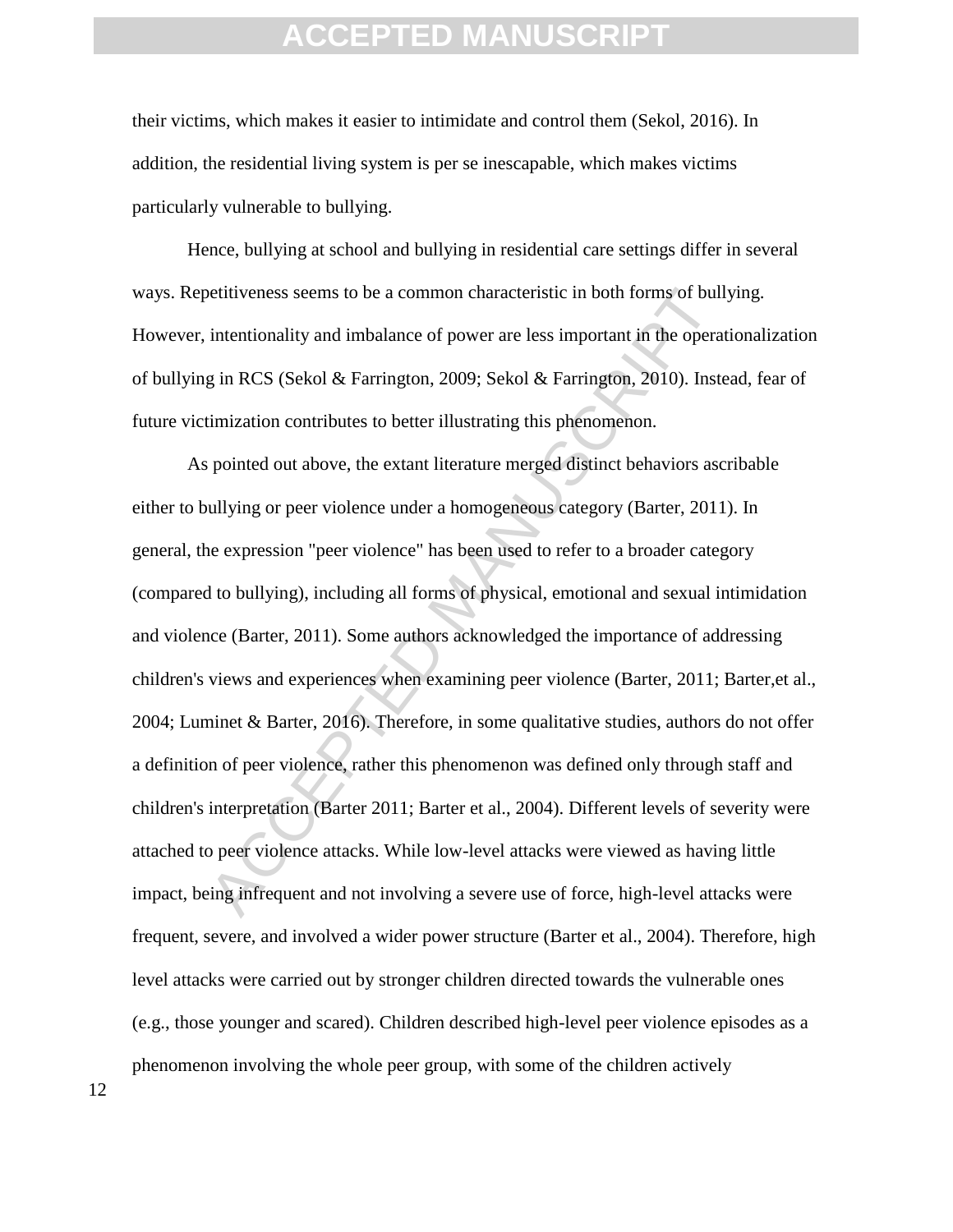participating, while others stood by as passive supporters (Barter et al., 2004). These episodes of peer violence happened mostly among same-sex children. The victim was often described as deserving the aggressive action on grounds of either revenge or provocation. However, girls also described peer violence as an act of defense either of themselves or of the younger children, while boys described physical violence as a natural male instinct (Barter et al., 2004).

#### *4.2 Prevalence of bullying and peer violence*

er children, while boys described physical violence as a natural male al., 2004).<br>
2. Prevalence of bullying and peer violence<br>
e prevalence of bullying was taken into account in some of the papers<br>
1. study. Bullying seem The prevalence of bullying was taken into account in some of the papers included in the present study. Bullying seems to be a major problem in RCS, with research findings documenting half of the children living in RCS being victimized or bullying their peers (Sekol & Farrington, 2009; Sekol, 2016). Other studies documented even higher rates, with three quarters of residents experiencing bullying as either a bully or a victim at least two or three times a month (Gibbs & Sinclair, 2000; Sekol & Farrington, 2009). For instance, Sekol (2016) found that bullying and victimization highly overlapped each other. Indeed, the majority of adolescents included in the sample were involved in bullying as either bully (55.9%) or victim (70.6%) two or three times a month or more often, (i.e., residents were classified as bullies or victims if they reported at least one item indicative of bullying or at least one item indicative of victimization). Additionally, among those who were bullies, 84.2% were also victims, while 66.7% of victims were also bullies. Hence, pure victims and pure bullies were the least prevalent group compared to the bully/victim group.

The pioneering research on peer violence, by Barter and colleagues (2004), documented that almost three-quarters of residents either engaged in high levels of physical violence (i.e., severe and frequent attacks) or were victimized themselves. More than 80%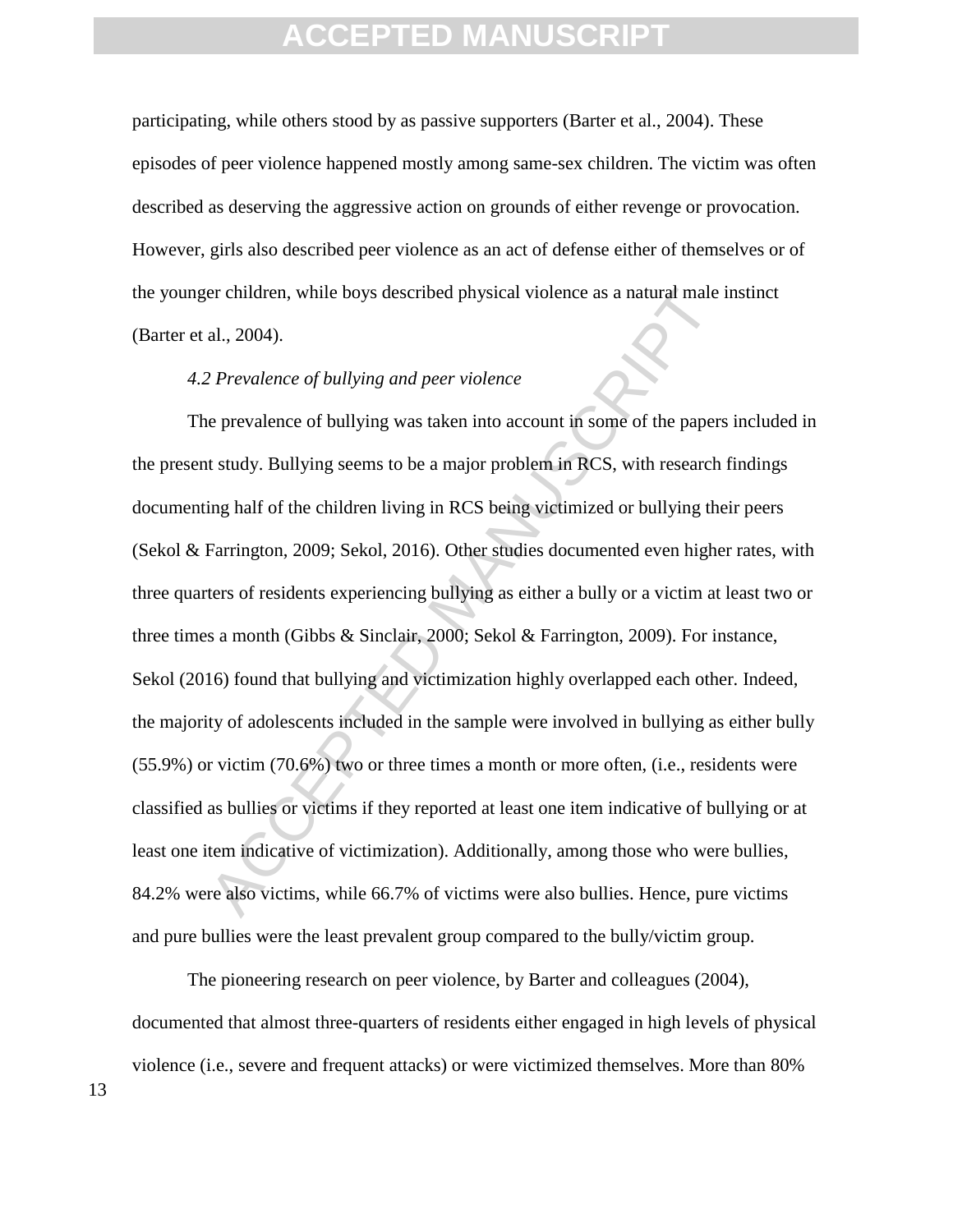peer violence (i.e., verbal violence), while two thirds of residents had<br>indirect forms of violence and more than a half had been victims of g<br>read about them. However, a smaller prevalence of peer violence has<br>n other stu of residents were involved in low levels of physical violence, which were defined as infrequent, isolated, and quickly solved. Research findings by Barter and colleagues (2004) were confirmed in more recent literature. For instance, Khoury-Kassabri and Attar-Schwartz (2015) reported that nearly three quarters of adolescents were victims of at least one act of peer violence (i.e., verbal violence), while two thirds of residents had been victims of indirect forms of violence and more than a half had been victims of gossip and rumors spread about them. However, a smaller prevalence of peer violence has been reported in other studies. For instance, Euser and colleagues (Euser, Alink, Tharner, van Ijzendoorn, & Bakermans-Kranenburg, 2014) documented that 9% of adolescents who were victimized within RCS reported that the perpetrator was a peer. In addition, adolescents living in RCS were at higher risk of peer violence than those living in foster care or from the general population (Euser et al., 2014; Sherr, Roberts & Gandhi, 2017). However, it is important to note that this study focused only on physical violence; therefore, other forms of peer violence may have been overlooked.

#### *4.3 Forms of bullying and peer violence*

Among direct forms of bullying, research findings documented verbal victimization (e.g., name-calling; insults to victims or their families; sexist language) as the most common one (Cawson, 2000; Monks et al., 2009; Parkin & Grinn, 1997; Sekol & Farrington, 2009). Coercive control, namely being forced to do something (e.g., chores) or to lie for others was also found to be a common form of bullying, together with physical victimization and intimidation (e.g., being stared at in a threatening way; Sekol  $\&$ Farrington, 2009). Indirect forms of bullying, such as gossiping and spreading rumors were also detected (Segura et al., 2015; 2016; Sekol & Farringoton, 2009). Relational bullying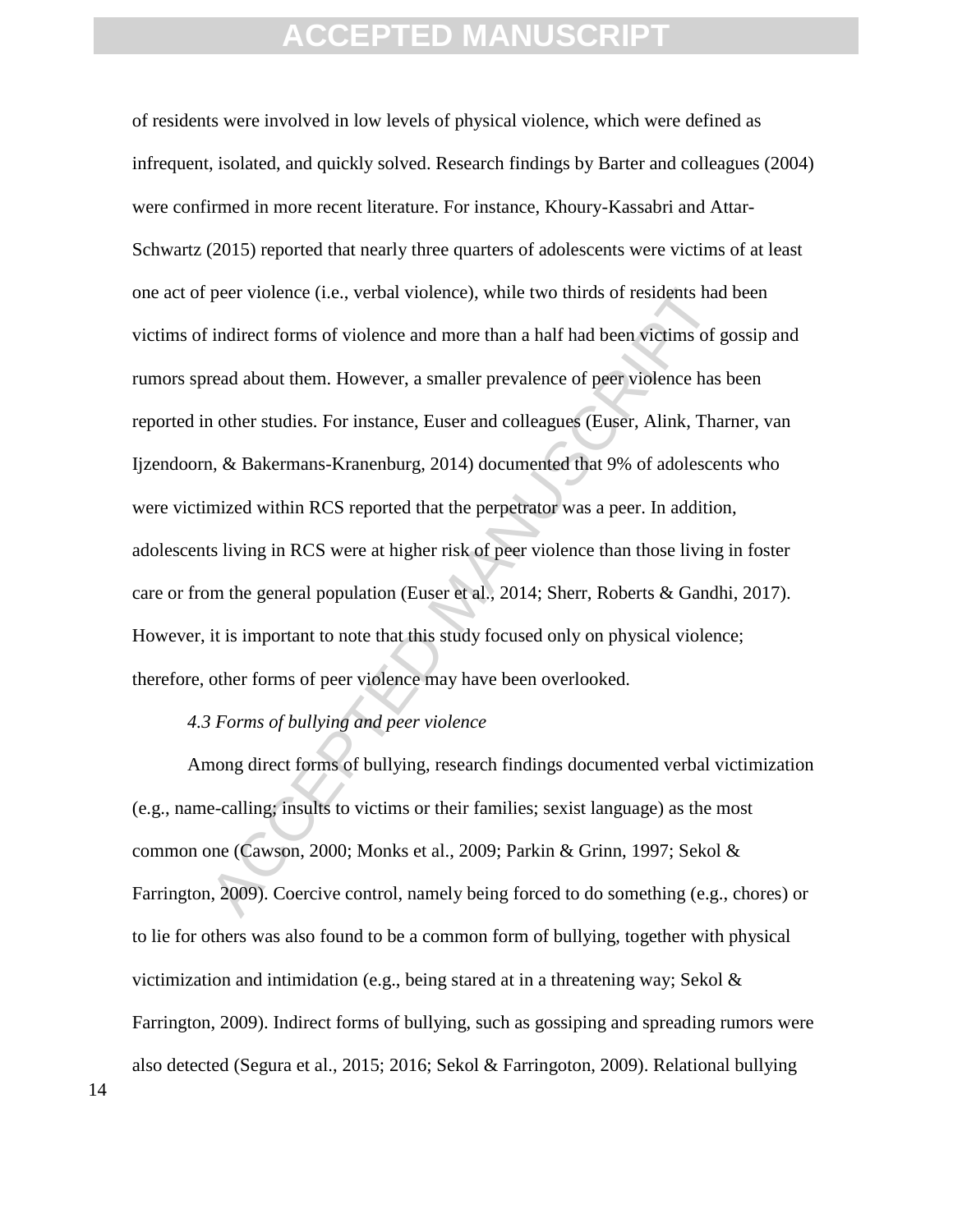such as ignoring and excluding has also been documented (Barter, 2003; Cawson, 2010), together with attacks on personal belongings either through theft or deliberate destruction (Sekol & Farringoton, 2009).

Coherently with findings about bullying in school, girls are more involved, both as victims and as perpetrators, in indirect forms of bullying and in general, they are more likely to admit involvement in bullying (Barter, 1997; Sekol & Farrington, 2009). A few research findings were available in respect to the association between ethnicity and cultural affiliation, and bullying. Gibbs and Sinclair (2000) found no evidence that black and ethnic minority children were bullied more than their peers who did not belong to ethnic minorities. Alternatively, further research findings documented that minority ethnic children are at risk of being bullied (Cawson, 2009).

d as perpetrators, in indirect forms of bullying and in general, they are dmit involvement in bullying (Barter, 1997; Sekol & Farrington, 2009<br>indings were available in respect to the association between ethnicity<br>and bull In respect to peer violence, research findings documented direct physical and verbal attacks, as well as non-contact attacks, such as intimidation by looks or gestures; invasion of privacy; property damage; threats of physical injury and coercive control mechanisms (Barter et al., 2004; Barter, 2003; 2011; Khoury-Kassabri & Attar-Schwartz, 2013). The most severe attacks happened in young people's bedrooms and during the night hours, when staff supervision was scarce (Barter et al., 2004). Verbal insults often targeted appearance, ethnicity, or family (Barter, 2011). Children belonging to minority groups were more likely to experience racist name-calling and discrimination from their peers (Barter et al., 2004; Kendrick, 2010). In a study by Attar-Schwartz and Khoury-Kassabri (2015), investigating peer violence in Jewish and Arab RCS (i.e., in Israel it is common to segregate Arab and Jewish children in distinct facilities in order to maintain their cultural identities), lower levels of verbal insults were found in Arab RCS compared to the Jewish ones. The authors pointed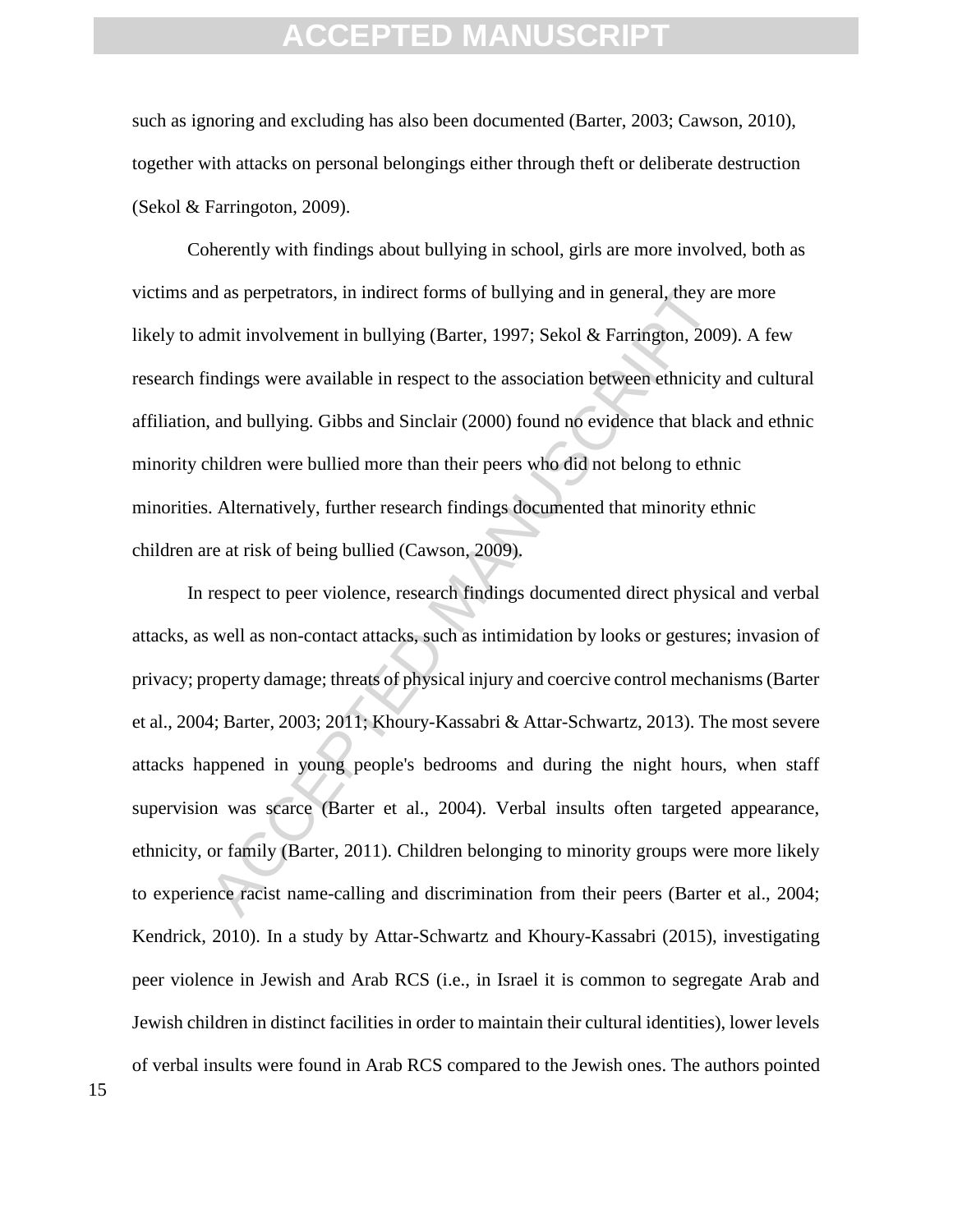out that among Arab children, verbally insulting someone is a serious humiliation that might lead to severe sanctions and conflicts among people. This explanation could justify why verbal violence is less prevalent among Arab children. Indirect forms of peer violence, such as gossiping and social exclusion have also been documented (Attar-Schwartz & Khoury-Kassabri, 2015), although associations with cultural affiliation were non-significant. Importantly, gender and age differences have been found in respect to peer violence. In particular, boys have been found to suffer from physical forms of peer violence, whereas girls are more likely to be relationally victimized (Khoury-Kassabri & Attar-Schwartz, 2014).

*4.4 Individual and contextual risk factors associated with bullying and peer violence* 

In this paragraph, we will offer an overview about the individual and contextual risk factors associated with bullying and peer violence.

2015), although associations with cultural affiliation were nor<br>ly, gender and age differences have been found in respect to peer<br>boys have been found to suffer from physical forms of peer violer<br>more likely to be relation As to individual risk factors, qualitative findings suggested that youngest children, newcomers and children with previous maltreatment experiences are at risk of being victimized (Barter et al., 2004; Kendrick, 2010; Sekol, 2016). The inappropriate age-mix (i.e., children of different ages living in the same facility) also contributes to increase the levels of peer violence and bullying (Kendrick, 2010; Sekol, 2016). Although qualitative studies can hardly offer a robust evidence about the risk factors for bullying and peer violence, these findings were consistently confirmed also across quantitative studies (Attar-Schwartz, 2014; Attar-Schwartz & Khoury-Kassabri, 2015; Gibbs & Sinclair, 2000; Khoury-Kassabri & Attar-Schwartz, 2014; Sekol & Farrington, 2016).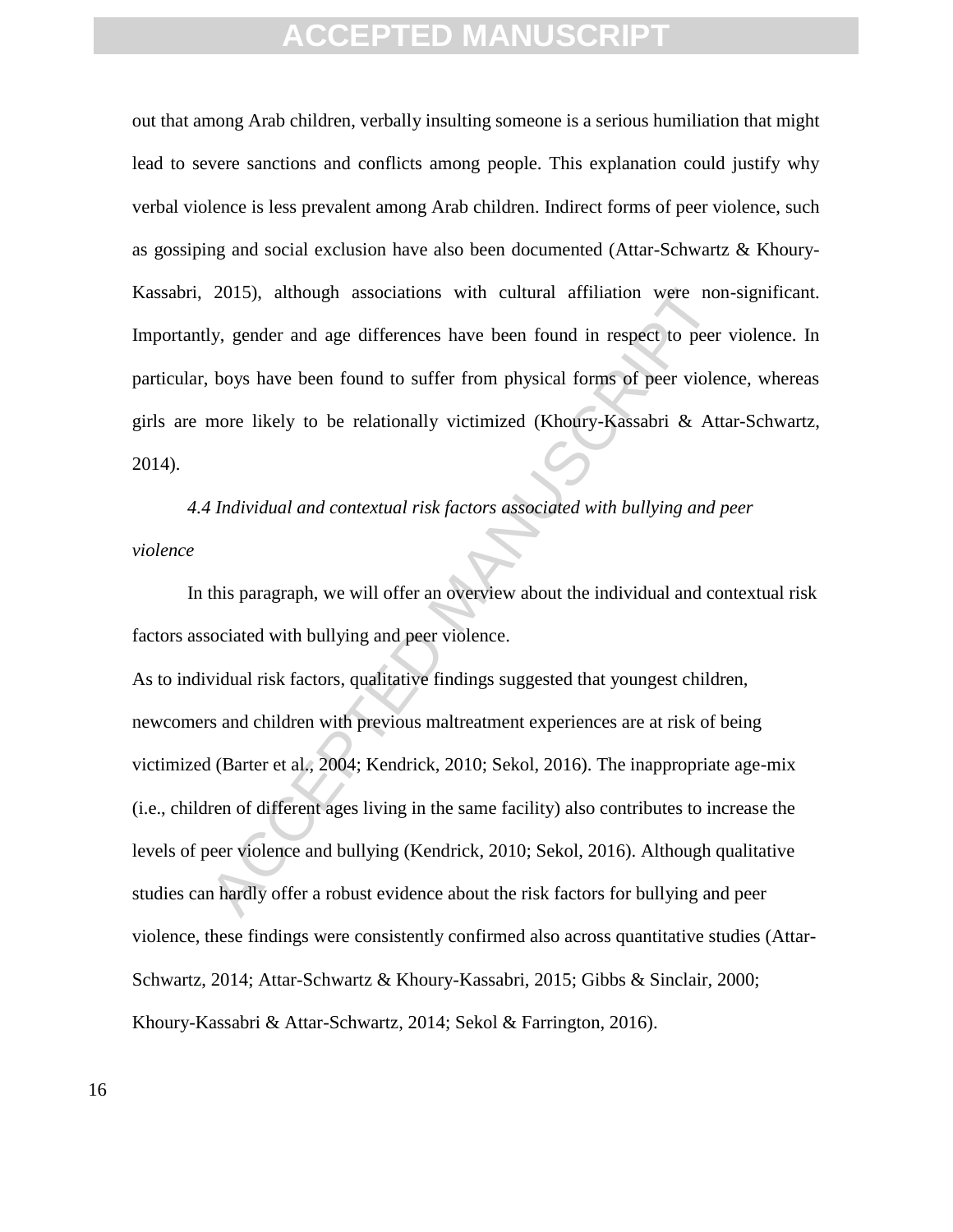Length of stay is another variable that may be associated with bullying and peer violence. A qualitative study by Barter and colleagues (2004) documented that peer violence was common in RCS accommodating children for both short and medium-long time-span. However, quantitative studies rather suggested that the longer children are placed in an institution, the fewer aggressive behavior and social problems they manifest (Attar-Schwartz, 2008; Kim & Chun, 2016). In this respect, it has been suggested that children who spend a long time in the same residential facility could have the opportunity to experience an uninterrupted relationship with educators and peers, which may enable them to develop a secure attachment (Attar-Schwartz, 2008).

an institution, the fewer aggressive behavior and social problems they wartz, 2008; Kim & Chun, 2016). In this respect, it has been suggest tho spend a long time in the same residential facility could have the o noce an u As documented across qualitative and quantitative studies, the characteristics of the social context, such as the structure and size of the residential homes and the lack of clear placement, aims and activities also contribute to bullying. For instance, children and adolescents who live in larger residential settings are exposed to an increased risk of victimization, compared to those who live in familial-group settings (Barter et al., 2004; Khoury-Kassabri & Attar-Schwartz, 2014). Indeed, in larger RCS it could be harder for staff members to supervise children and to create a warmer and positive context (Khoury-Kassabri & Attar-Schwartz, 2014; Sekol, 2016). ). Perception of staff members as strict exposes children to an increased risk of being victimized (Khoury-Kassabri & Attar-Schwartz, 2014). Indeed, children who perceive staff members as strict are less willing to warn them when faced with bullying. Further, it has been proposed that being strict and adopting punitive methods could allow children to think that violence is a way to handle problems and may lead them to accept it (Khoury-Kassabri & Attar-Schwartz, 2014).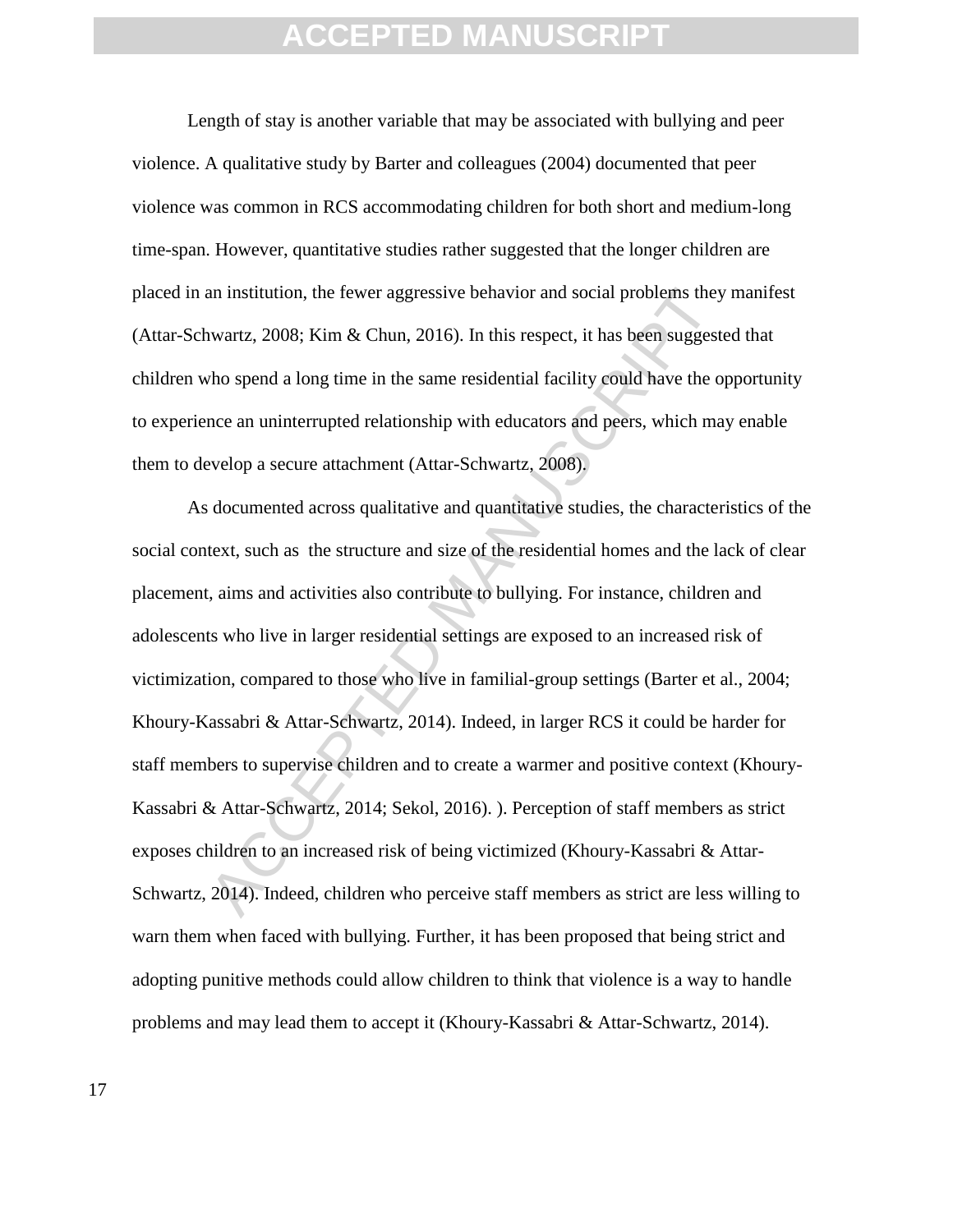The characteristics of the social context make bullying and peer violence complex phenomena. However, if on one hand the organizational characteristics of RCS might contribute to bullying and peer violence, on the other hand, these phenomena constitute an obstacle to the creation of a safe environment (Bamba & Haight, 2009).

ally, despite the intertwinement between individual and contextual fact<br>in previous literature, in fact, when looking at the risk factors ass<br>md peer violence, the conjoined contribution of individual and context<br>investiga Finally, despite the intertwinement between individual and contextual factors was not examined in previous literature, in fact, when looking at the risk factors associated with bullying and peer violence, the conjoined contribution of individual and contextual variables should be investigated. In this respect, a qualitative study by Sekol (2013) documented that, overall, four interrelated individual and contextual factors contributed to peer violence in Croatian RCS: 1) Residential peer culture (e.g., peer hierarchies), with older males at the top of hierarchies. 2) Vulnerability at the beginning of the institutionalization (i.e., maltreatment within the family context). 3) Deprivation (i.e., lack of food; poor access to material goods, such as school equipment), together with stigmatization in the home-community. 4) Poor social relationships with staff members (e.g., youth consider staff members to be uninterested and burned out by their own jobs).

#### *4.5 Peer hierarchies*

Research findings documented that RCS make the creation of a peer culture and peer hierarchies easier, which increases the likelihood of bullying and peer violence (Barter et al., 2004; Sekol, 2016) and makes victims more vulnerable to the aggressor. In particular, Parkin and Grinn (1997) documented that peer group hierarchies represent a central mechanism in the dynamics of bullying within RCS. The authors of this study documented the existence of networks of "top dogs", namely a minority of youth, especially older males, exerting power over their peers by actual or perceived physical strength and manipulation tendencies. In a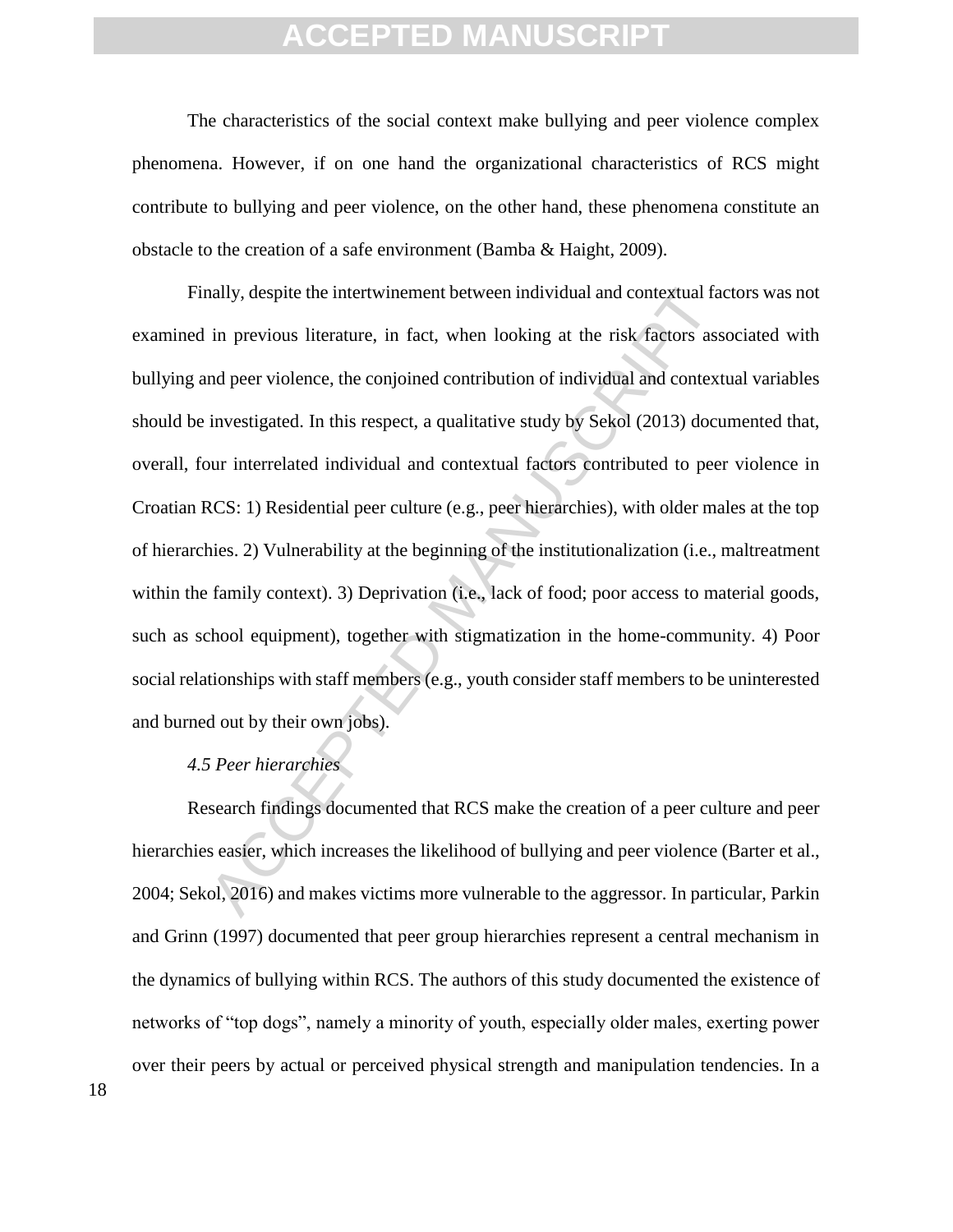study by Barter and colleagues (2004), the authors found that children perceived new admissions as a threat to their position in the hierarchy. Therefore, victimization of newcomers was seen as a legitimate strategy to protect one's own status. Worryingly, peer hierarchies are sometimes tolerated and accepted by staff members (i.e., peer violence is often seen as normal across some developmental stages), which might contribute to strengthen the reputation of the "top dogs" (Monks et al., 2009).

The reputation of the "top dogs" (Monks et al., 2009).<br>
Thermore, peer culture in RCS is associated with a poor relationship<br>
rthermore, peer culture in RCS is associated with a poor relationship<br>
and a strong anti-grassin Furthermore, peer culture in RCS is associated with a poor relationship with staff members and a strong anti-grassing culture i.e., children are reluctant to report peerviolence episodes to staff members and are prone to follow the rule that staff members should not be warned when episodes of violence occur. The anti-grassing peer-culture may reflect the importance of boundaries among residents, as well as a tendency to consider peer violence as a normative behavior; however, it could also reflect a fear of revenge by those who are aggressive (Sekol, 2013).

*4.6 Behavioral and psychological risk factors associated with bullying and peer violence* 

Although there is a lack of systematic investigation in respect to the association between behavioral problems and bullying and victimization, a few research findings documented that victims of bullying in RCS often present adjustment problems, such as hyperactivity, conduct problems and emotional symptoms (Khoury-Kassabri & Attar-Schwartz, 2014). Victims are also low in their social and emotional self-efficacy (i.e., respectively the ability of building up relationships with peers and being assertive and the perceived ability to cope with negative emotions). Furthermore, low levels of happiness are documented among victimized children living in RCS (Gibbs & Sinclair, 2000).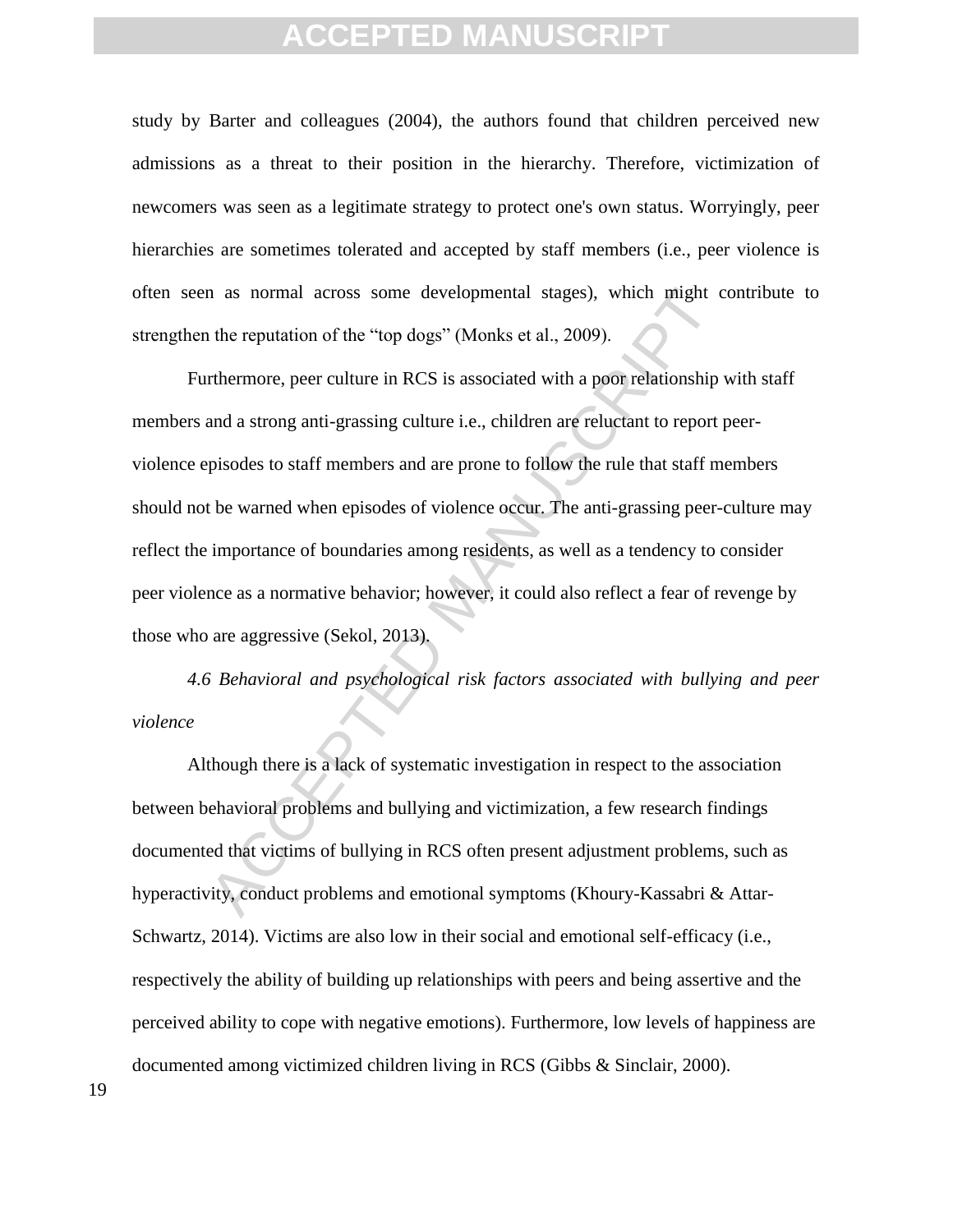Children who experience peer victimization, together with other forms of victimization (e.g., electronic victimization; sexual victimization; caregiver victimization; conventional crime) manifest internalizing (e.g., anxiety and depression symptoms) and externalizing problems (e.g., severe rule-breaking behavior; attention problems; Segura, et al., 2016). Furthermore, it seems that adolescents who experience the highest levels of peer victimization also report high levels of aggression and runaway behavior (Attar-Schwartz, 2013; Freundlich, Avery & Padgett, 2007; Kim & Chun, 2016).

Furthermore, it seems that adolescents who experience the highest le<br>ion also report high levels of aggression and runaway behavior (Attar<br>undlich, Avery & Padgett, 2007; Kim & Chun, 2016).<br>Verall, most of the literature i Overall, most of the literature investigated the behavioral and psychological variables associated with victimization, while only a few studies investigated the profiles of children who bully their peers. Findings showed that these children tend to be neurotic, disagreeable and careless and that especially male bullies lack affective empathy (Sekol & Farrington, 2015). Conduct problems have been found among those children who tend to be involved in peer conflicts and bullying (Osborn, Delfabbro & Barber, 2008). Conversely, literature indicates that children with better psychosocial adjustment (i.e., low levels of aggression; poor social and emotional problems) are those experiencing lower levels of peer violence in the RCS (Attar-Schwartz, 2008).

In conclusion, it is worthy to note that the study design of most of the abovementioned researches were cross-sectional, therefore, causality could not be inferred. However, the only longitudinal data available from the studies included in this review (Gibbs & Sinclair, 1999), documented that adolescents who reported attempted bullying at time-point one were more likely to manifest adjustment difficulties (i.e., low self-esteem; impaired ability to communicate with others; emotional and behavioral problems) at time-point two.

#### **Discussion**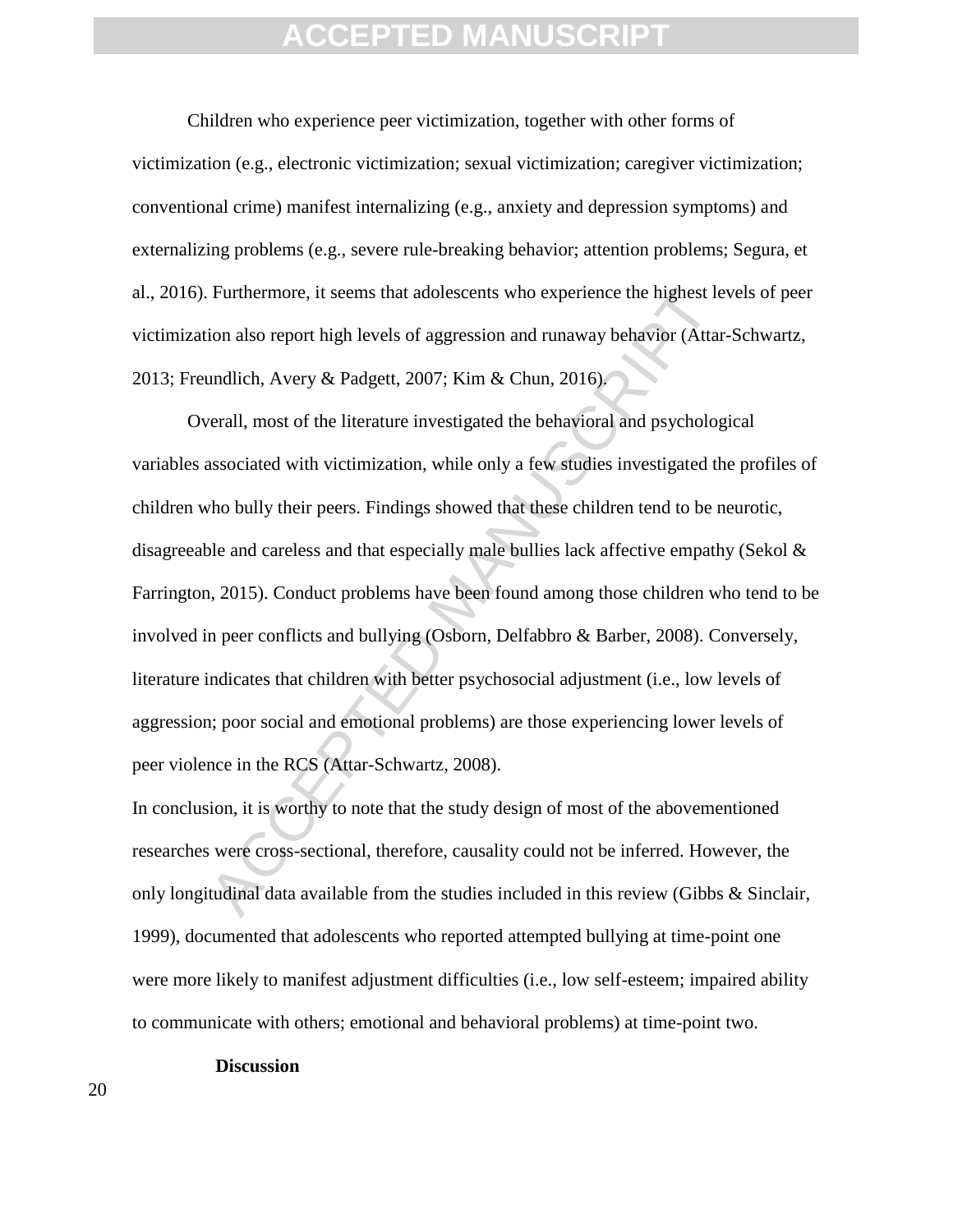imization as one of the main characteristics of bullying in RCS. As port of future victimization overcomes the actual intention of causing ha<br>lying in residential settings more similar to bullying in prison, rather t<br>schoo The present study offered a review of literature about bullying and peer violence in RCS, adopting a psychological standpoint. Based on the studies included in this review, bullying in RCS could be defined as a systematic abuse of power perpetrated by stronger and older children towards the weaker and younger ones. Several studies highlighted fear of future victimization as one of the main characteristics of bullying in RCS. As pointed out above, fear of future victimization overcomes the actual intention of causing harm and makes bullying in residential settings more similar to bullying in prison, rather than to bullying at school (Sekol & Ireland, 2016). Indeed, contrary to children who are victimized at school, institutionalized children may not have the possibility to experience a context where they can feel protected and safe from bullying. Overall, literature stressed that imbalance of power and intent to cause harm could be masked by other goals pursued by the children who bully their peers. Indeed, bullying is not only aimed at causing harm and distress to the victim, but it is also a way to gain social power and obtain material goods (Monks et al., 2009). However, gaining power over the peer group has been also identified as a social goal of children who bully their peers at school (Volk et al., 2014). Furthermore, another specific characteristic of bullying in RCS is the anti-grassing culture that contributes to reinforce the dynamics of bullying and prevents adults from stopping bullying (Sekol, 2013).

Although bullying and peer violence share some attributes, from the studies included in the present review, it seems that while bullying involves serious and repeated attacks, peer violence episodes may involve different degrees of severity (Barter et al., 2004). Indeed, only high-level attacks are severe, frequent, and involve the whole peer group, whereas low-level attacks are infrequent and quickly resolved.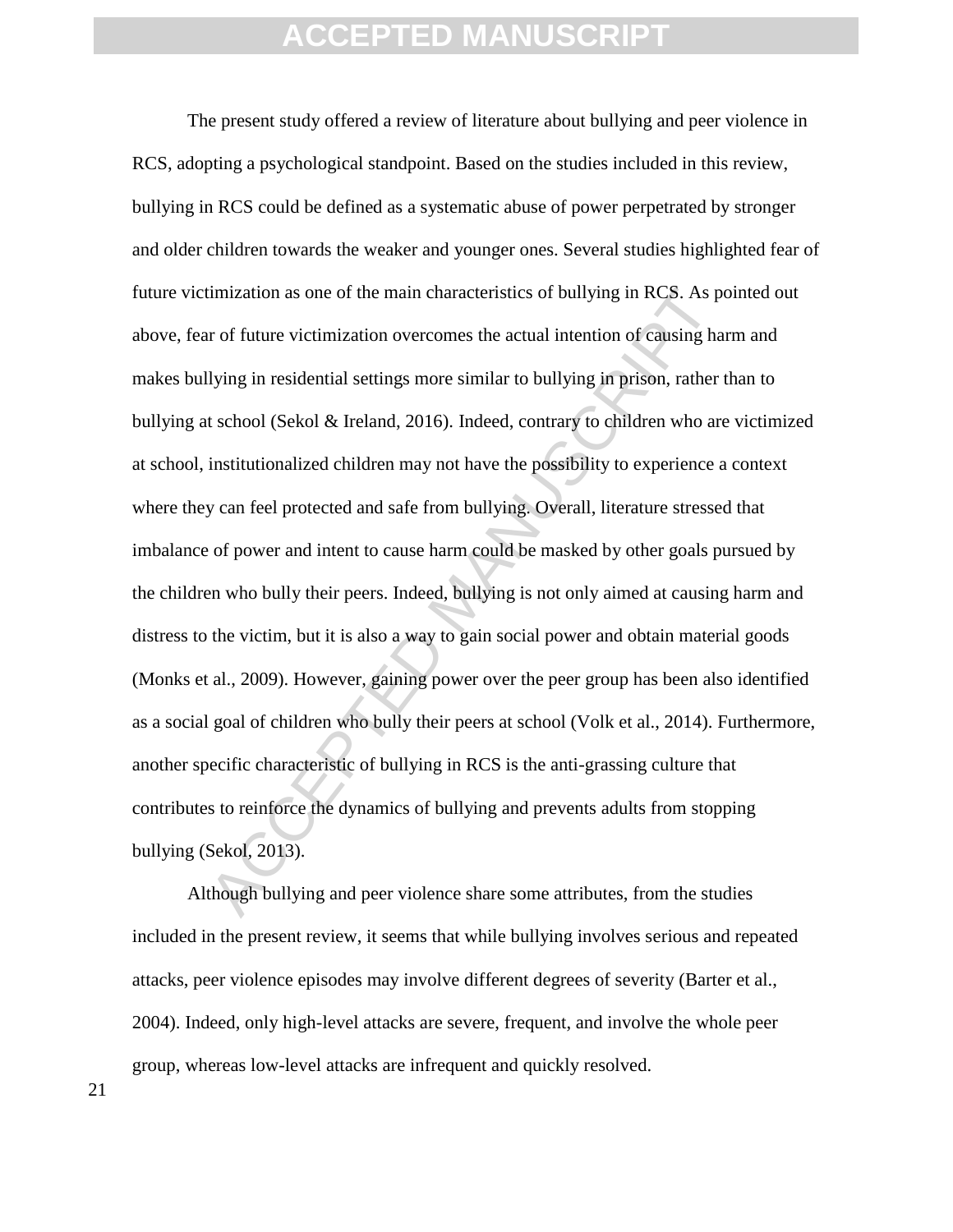In spite of the variability in bullying and peer violence rates across different studies, findings are consistent in documenting that overall both are widespread phenomena. Variability across studies can be explained by the fact that studies taking into account both direct (physical; verbal) and indirect forms of bullying and peer violence (e.g., social exclusion; gossiping) might have highlighted higher rates of bullying and victimization (Sekol, 2016), while those assessing only one form of peer violence and bullying might have overlooked the others (Euser et al., 2014). Furthermore, using different time-spans to detect the frequency of bullying and peer violence could have also affected the prevalence of bullying and peer violence reported across different studies.

gossiping) might have highlighted higher rates of bullying and victin<br>116), while those assessing only one form of peer violence and bullyin<br>looked the others (Euser et al., 2014). Furthermore, using different tin<br>frequenc Findings of the present study showed that individual vulnerabilities associated with bullying and victimization among children in care are aspects that need to be taken into consideration. As for the literature on school bullying, it is often difficult to understand whether these characteristics are predictors or consequences; however, in this review it was found that in the long run, victimized looked-after children presented unhappiness, along with adjustment and behavioral problems (Sinclair & Gibbs, 1999).

Furthermore, in order to understand bullying and peer violence in RCS, it is important to analyze the characteristics of the context where these phenomena take place. Two main relational factors seem to be very relevant for the maintenance of bullying dynamics: The relationship with staff members and peer relationships. In relation to the former, the institutional context seems to be built on a foundation of discipline and control, rather than on emotional bonding. Hence, a poor relationship with staff members may encourage bullying and discourage the tendency to warn them when bullying occurs. Regarding the latter, as documented in the pioneering study by Parkin and Grinn (1997)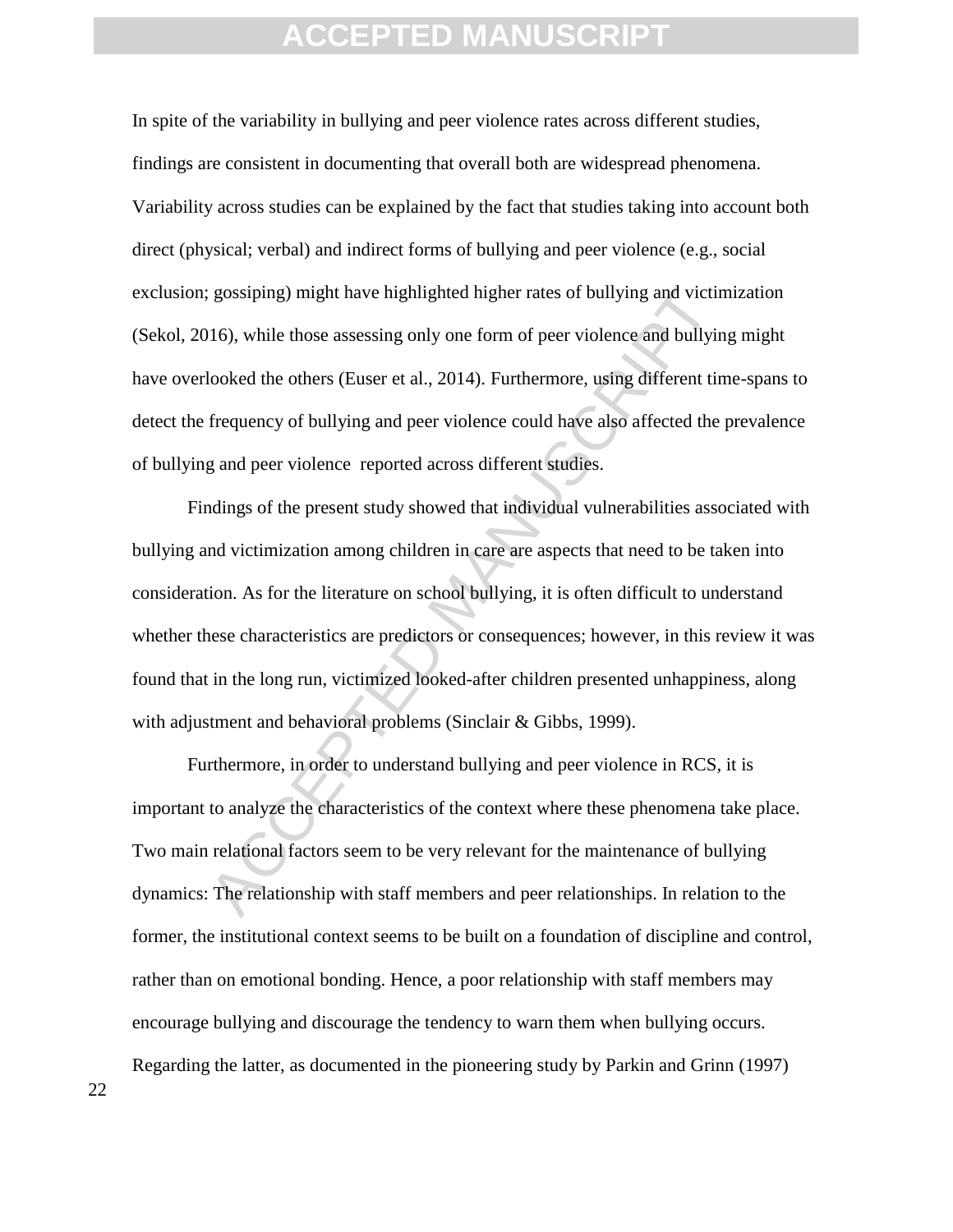and confirmed in a more recent study by Sekol (2016), peer hierarchies are at the core of bullying in RCS. Hence, we may assume that the ongoing process of constituting informal groups provides a social context for bullying.

#### **Limitations and Considerations for future research**

though the present review offers an extensive picture of the phenoment<br>and peer violence among children in care, it is not exempt from limitat<br>a, we realize that excluding grey literature (e.g., dissertations) might c<br>n bi Although the present review offers an extensive picture of the phenomenon of bullying and peer violence among children in care, it is not exempt from limitations. To begin with, we realize that excluding grey literature (e.g., dissertations) might constitute a publication bias. We are aware that following a more strict protocol and criteria would have made the contribution of this review more robust. Furthermore, we consulted only a limited number of databases, which were mainly relevant to the field of Developmental Psychology. We realize that consulting a larger number of scientific databases relevant to further disciplines (e.g., Education; Sociology) might have strengthened the contribution of this work.

Overall, the findings of the present review showed that scientific literature about bullying in RCS is still scarce. As noted by Monks and colleagues (2009), most literature falls within social welfare, or sociological perspective, therefore, there is a lack of studies about psychological aspects related to bullying in RCS (e.g., moral emotions and (im)moral cognitions of children involved; victims' coping strategies to deal with bullying and peer violence; attachment style of children involved in bullying).

Contextual characteristics associated with bullying and peer violence among institutionalized children are under-investigated. We suggest that future studies should adopt a contextual approach, focusing on the RCS-level factors that might help to explain the variables triggering bullying and peer violence and contributing to their maintainability.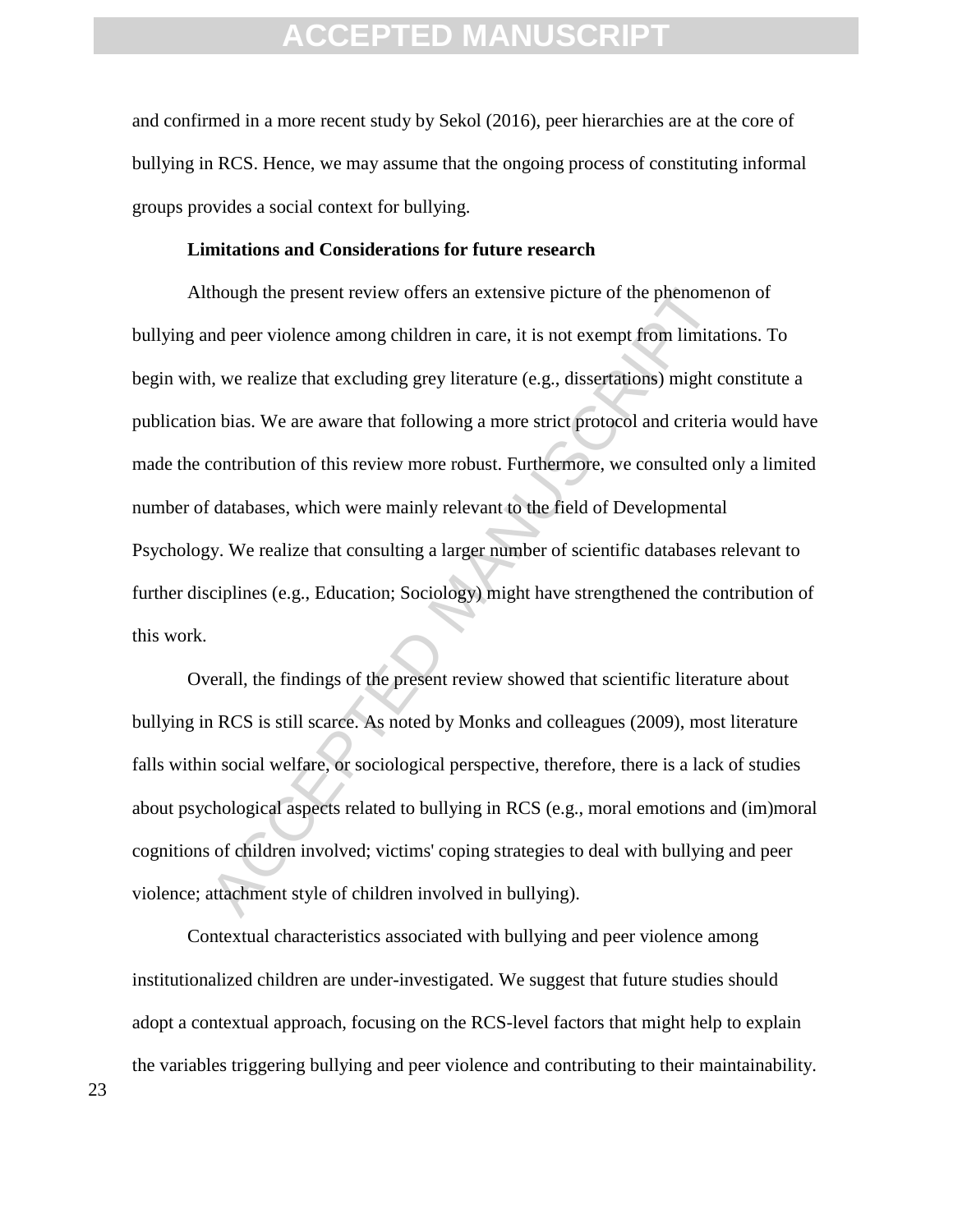While peer group hierarchies have been documented (Parkin & Grinn, 1997; Sekol, 2016), less is known about the group dynamics of bullying episodes. For instance, little is known about the presence of other peers, such asbystanders who may either reinforce bullying by helping the bully or witnessing it passively, or defenders of the victim. Therefore, we suggest that future research focus on the dynamics of bullying, as well as on the bullyingrelated behaviors.

at future research focus on the dynamics of bullying, as well as on the<br>haviors.<br>the avoid set of the studies included in this review line<br>history.<br>In this pological characteristics of the studies included in this review l Besides, methodological characteristics of the studies included in this review limit the generalizability of the findings. In particular, cross-sectional designs, small and not representative samples, a distinct operationalization of constructs among studies, together with different methods and measures adopted (i.e., qualitative versus quantitative methods; general questions to assess the constructs) made comparisons among studies difficult. Future researches should overcome these limitations in order to enhance validity and commonality of research in this field of study.

Furthermore, the specific characteristics of the residential settings in which bullying and peer violence were detected, together with the national contexts in which they were investigated could have also affected the findings of the research presented in this review (Lutman & Barter, 2016). For instance, Sekol (2013; 2016) documented that in Croatian institutions children were not able to satisfy their basic needs, as in most cases they were even deprived of food. This picture contributed to their frustration and ultimately to bullying.

In addition, some of the studies included in the present review merged the findings about bullying and peer violence in distinct residential care contexts (Attar-Schwartz, 2009; Sekol, 2013; 2016), such as Children Homes, Correctional institutions, Community residential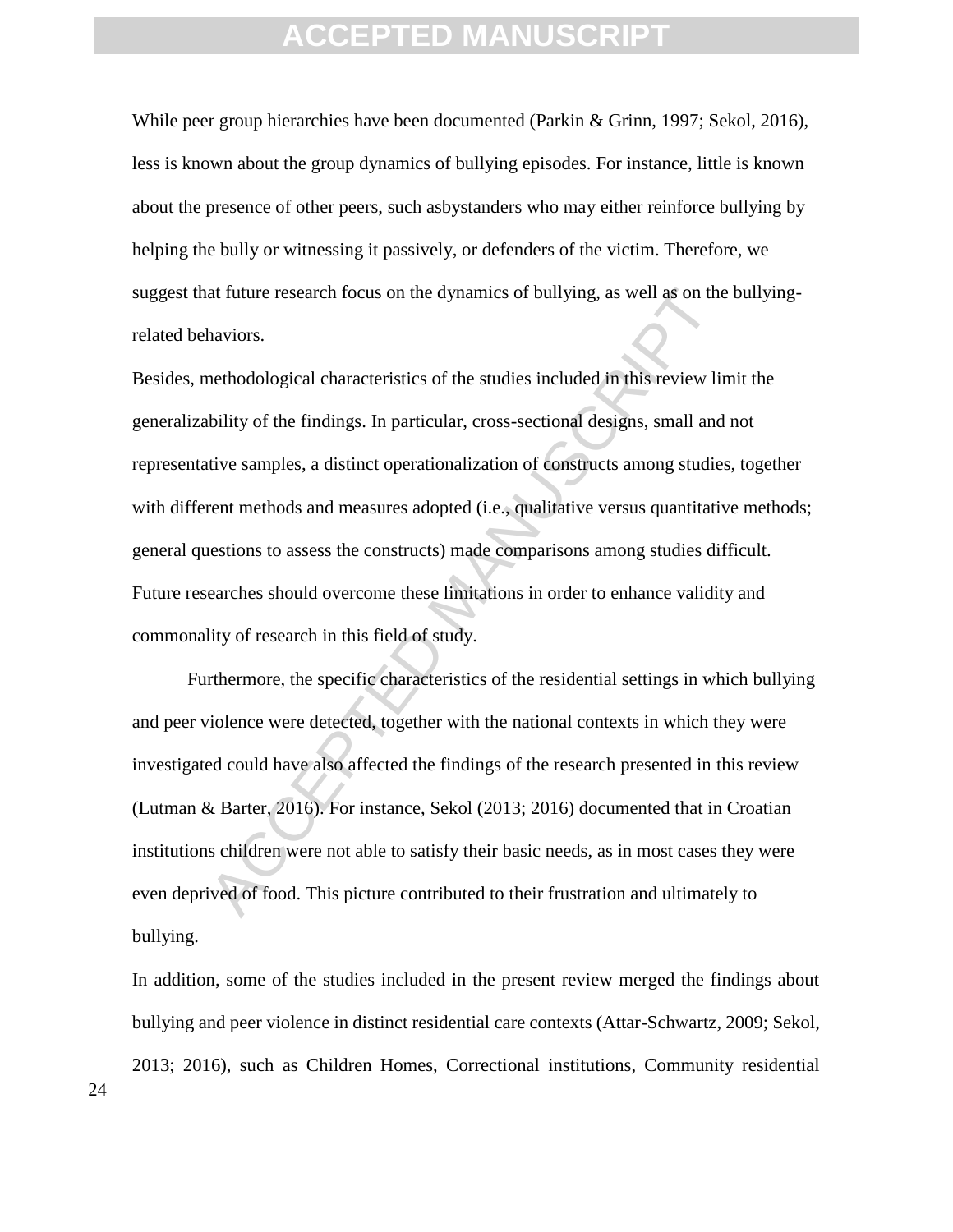homes and State residential homes (Sekol & Farrington, 2009; 2013). While Children homes accommodate children and adolescents without behavioral problems, Correctional homes, Community residential homes and State residential homes accommodate either youth manifesting delinquent behavior or youth with antisocial behavior, who need long-term professional help (Sekol & Farrington, 2009; 2013; Sekol, 2013; 2016). These studies were not excluded, as the authors stated that results did not differ across type of institution (e.g., Sekol, 2016). In addition, as reported in the Introduction section, therapeutic goals are among the goals of residential care settings. However, we acknowledge that findings from institutions accommodating children with distinct background and behavioral characteristics may have affected the findings of the present review.

al help (Sekol & Farrington, 2009; 2013; Sekol, 2013; 2016). These<br>led, as the authors stated that results did not differ across type of inst<br>6). In addition, as reported in the Introduction section, therapeutic goa<br>of res Finally, a longitudinal perspective about bullying in institutional care is missing. Indeed, the vast majority of studies included in this review adopted a cross-sectional design. Therefore, it is somehow difficult to draw a conclusive picture of the associations between bullying and peer violence and behavioral and emotional problems; i.e., emotional symptoms could be either triggered or caused by bullying, or alternatively they could be a risk factor for bullying and victimization. We suggest that longitudinal studies uncover the stability and change of bullying dynamics over time, as well as the long-term consequences of bullying and victimization.

Table 1 Full text papers evaluated

**References Object of study Excluded**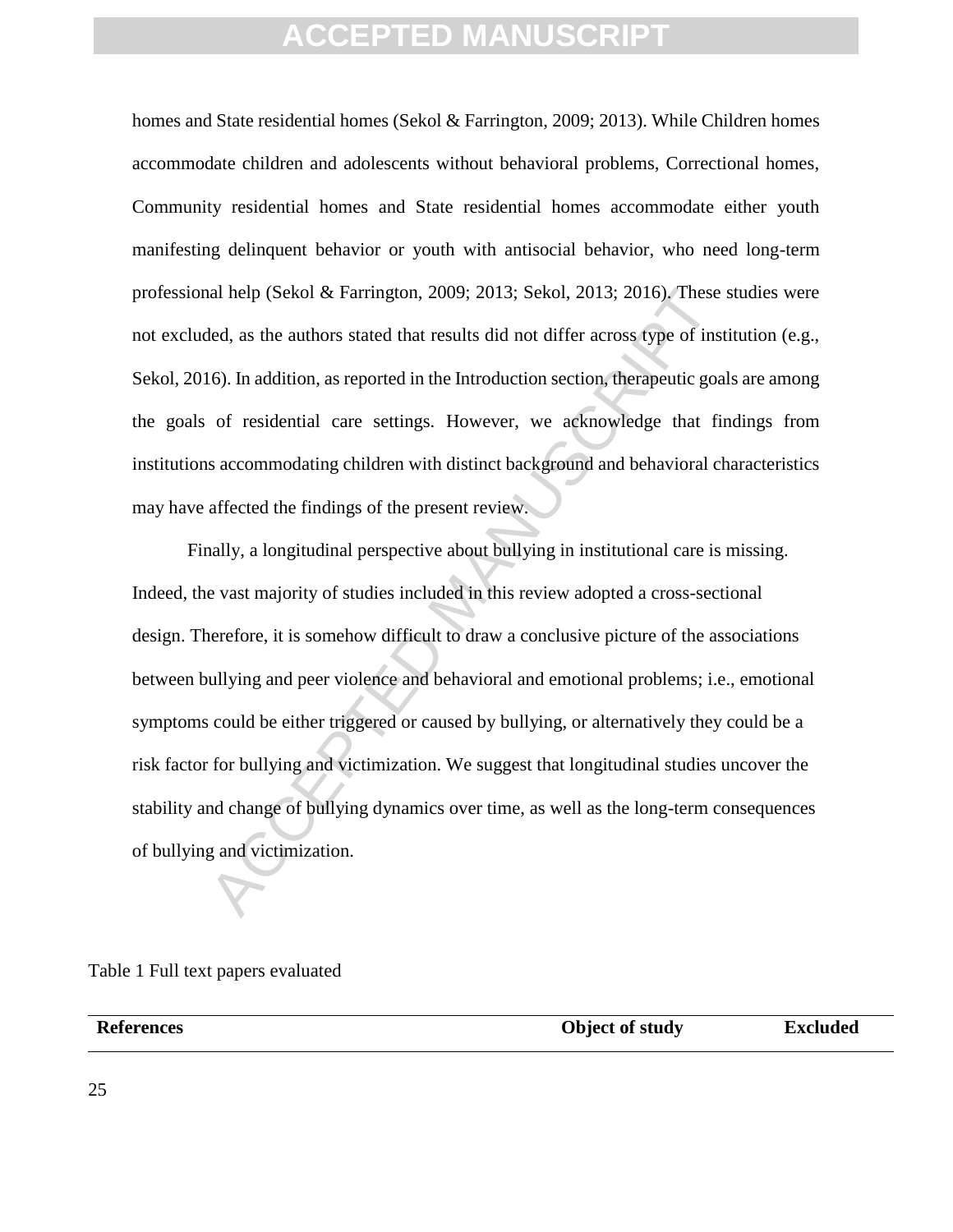|                            | 1. Attar-Schwartz, (2008)                                                               | Victimization by peers                    |          |
|----------------------------|-----------------------------------------------------------------------------------------|-------------------------------------------|----------|
| 2.                         | Attar-Schwartz (2009)                                                                   | Victimization by peers                    |          |
| 3.                         | Attar-Schwartz (2013)                                                                   | Victimization by peers                    |          |
| 4.                         | Attar-Schwartz & Khoury Kassabri (2015)                                                 | Victimization by peers                    |          |
| 5.                         | Bamba & Haight (2009)                                                                   | <b>Bullying</b>                           |          |
| Barter (1997)<br>6.        |                                                                                         | <b>Bullying</b>                           |          |
| 7.                         | Barter $(2003)^{*}$ <sup>a</sup>                                                        | Peer violence and bullying                | Excluded |
| 8.                         | Barter $(2008)^*$ <sup>a</sup>                                                          | Peer violence                             | Excluded |
| <b>Barter</b> (2006)<br>9. |                                                                                         | Sexual abuse of children in<br><b>RCS</b> | Excluded |
| 10. Barter (2011)*         |                                                                                         | Bullying and Peer violence                |          |
|                            | 11. Barter & Lutman (2016)                                                              | Peer violence among foster<br>siblings    | Excluded |
|                            | 12. Barter, Renold, Berrdge & Cawson (2004)                                             | Peer violence                             |          |
|                            | 13. Berrick, Courtney, & Barth (1993)                                                   | Physical and sexual abuse                 | Excluded |
|                            | 14. Cardoos, Zakriski, Wright, & Parad (2014)                                           | Aggressive behavior                       | Excluded |
| 15. Cawson, (2009)         |                                                                                         | Bullying and Peer abuse                   |          |
|                            | 16. Chang, Lin, Chang, Tsai, & Feng (2013)                                              | Maltreatment                              | Excluded |
|                            | 17. Edwards & Batlemento (2016)                                                         | School-bullying                           | Excluded |
|                            | 18. Ellonen & Pösö (2011)                                                               | Abuse by adults                           | Excluded |
| (2015)                     | 19. Eltkin, van der Helm, Wissink, & Stams                                              | Bullying in correctional homes            | Excluded |
|                            | 20. Euser, Alink, Tharner, van Ijzendoorn &<br>Bakermans-Kranenburg (2014) <sup>a</sup> | Physical abuse                            |          |
|                            | 21. Farruggia & Germo (2015)                                                            | Maltreatment                              | Excluded |
| 22. Font (2015)            |                                                                                         | Sibling abuse                             | Excluded |
|                            | 23. Forouzan & Nicholls (2015)                                                          | Maltreatment                              | Excluded |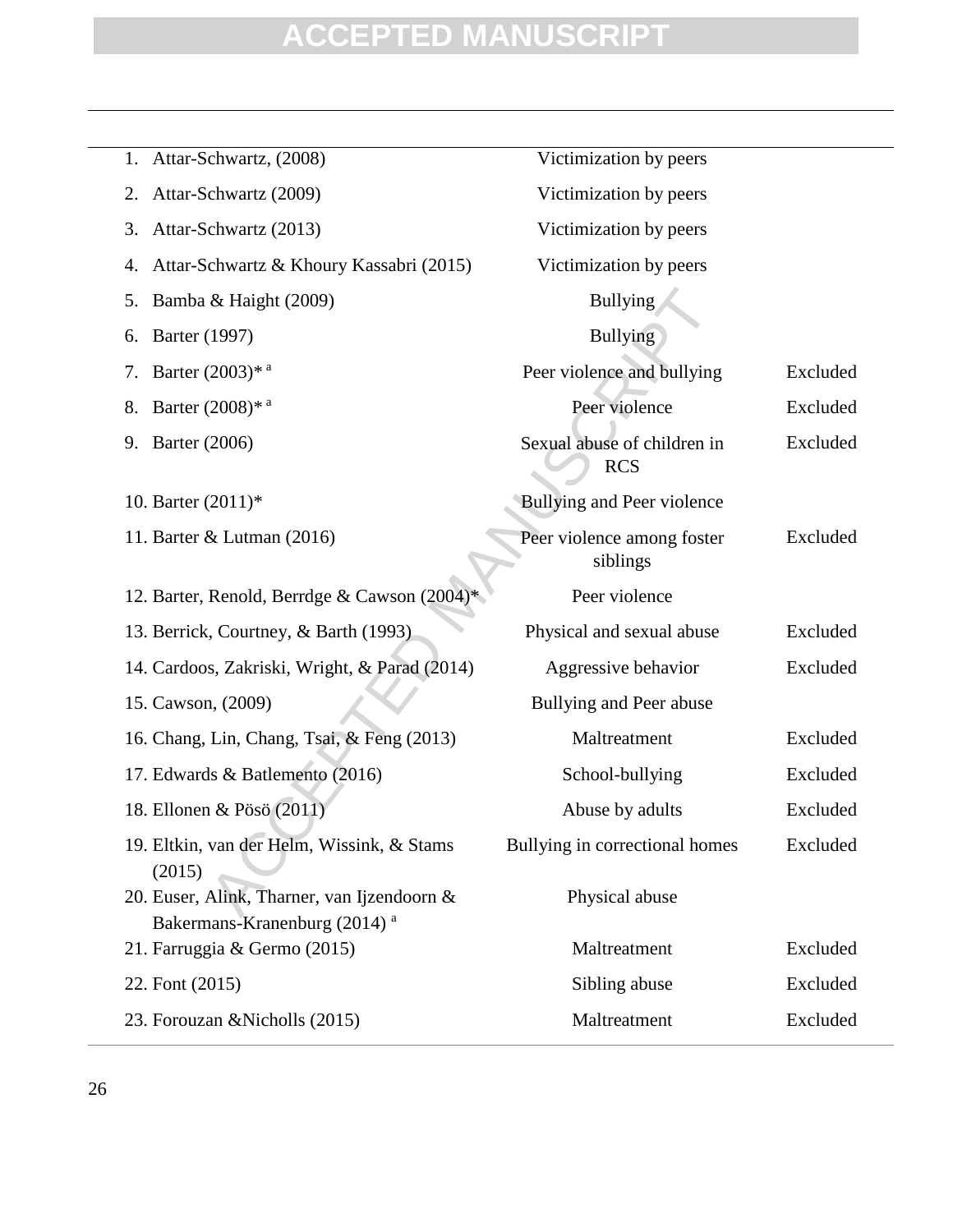| 24. Freundlich, Avery & Padgett (2007)               | Peer violence and Bullying        |          |
|------------------------------------------------------|-----------------------------------|----------|
| 25. Gibbs & Sinclair (1999)                          | <b>Bullying</b>                   |          |
| 26. Gibbs & Sinclair (2000)                          | <b>Bullying</b>                   |          |
| 27. Greger, Myhre, Lydersen, & Jozefiak,<br>(2015)   | Maltreatment                      | Excluded |
| 28. Gravilovici & Groza (2007) <sup>a</sup>          | Maltreatment and abuse            | Excluded |
| 29. Gusler & Jackson (2017)                          | Maltreatment                      | Excluded |
| 30. Havlicek, (2014)                                 | Maltreatment                      | Excluded |
| 31. Hobbs, Hobbs & Wynne $(1999)^{a}$                | Maltreatment and abuse            | Excluded |
| 32. Huefner, Ringle, Chmelka, & Ingram               | Maltreatment                      | Excluded |
| (2007)<br>33. Kang, Chung, Chun, Nho, & Chung (2017) | Delinquency                       | Excluded |
| 34. Karnink (2001)                                   | Sexual violence                   | Excluded |
| 35. Kendrick (2011)                                  | Peer violence and Bullying        |          |
| 36. Khoury Kassabri & Attar-Schwartz (2014)          | Victimization by peers            |          |
| 37. Kolko et al. (2010)                              | Maltreatment                      | Excluded |
| 38. Kim & Chun (2016)                                | Victimization                     |          |
| 39. Littlechild (2011)                               | Suggestions for intervention      | Excluded |
| 40. Long et al., (2017)                              | School bullying                   | Excluded |
| 41. Liu, Chu, Neo, Ang, Tan, & Chu (2016)            | Abuse and Interpersonal<br>trauma | Excluded |
| 42. Lutman $\&$ Barter (2016)                        | Peer violence                     |          |
| 43. Monks et al., (2009)                             | <b>Bullying</b>                   |          |
| 44. Osborn, Delfabbro & Barber (2008)                | <b>Bullying</b>                   |          |
| 45. Parkin & Grinn (1997) <sup>a</sup>               | Bullying and peer abuse           |          |
| 46. Pinchover & Attar Schwartz (2014)                | Victimization by peers            |          |
| 47. Rebbe, Nurius, Ahrens & Courtney (2017)          | Maltreatment                      | Excluded |
| 48. Schneiderman et al., (2013)                      | Maltreatment                      | Excluded |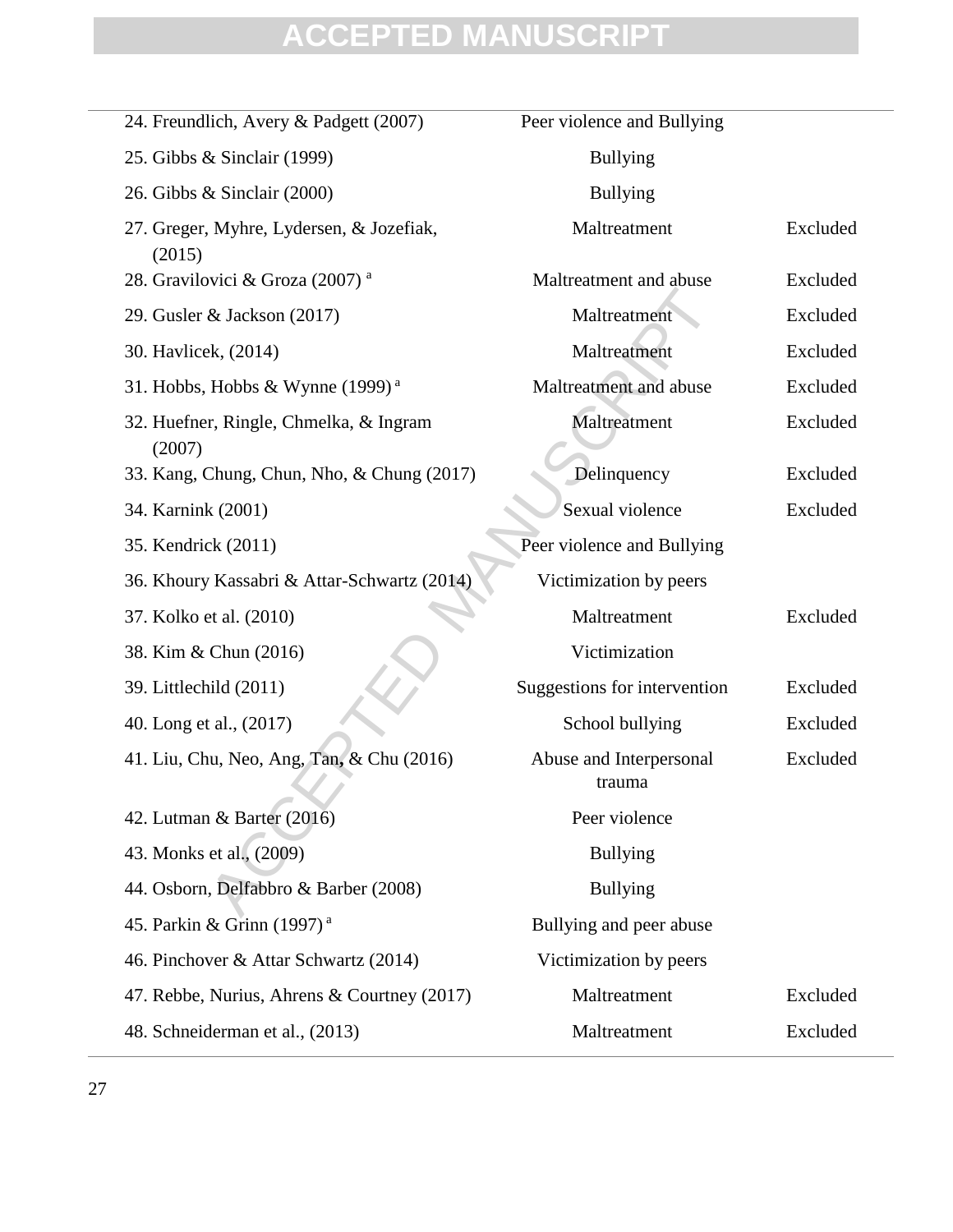| 49. Segura, Pereda, Abad & Guilera (2015) | Victimization by peers            |  |
|-------------------------------------------|-----------------------------------|--|
| 50. Segura, Pereda, Guilera & Abad (2016) | Victimization by peers            |  |
| 51. Sekol (2013)                          | Bullying and Peer violence        |  |
| 52. Sekol (2016)                          | <b>Bullying</b>                   |  |
| 53. Sekol $& \text{Farrington} (2009)$    | <b>Bullying</b>                   |  |
| 54. Sekol $&$ Farrington (2010)           | <b>Bullying and Victimization</b> |  |
| 55. Sekol & Farrington $(2013)$           | <b>Bullying and Victimization</b> |  |
| 56. Sekol & Farrington (2016a)            | <b>Bullying</b>                   |  |
| 57. Sekol & Farrington $(2016b)$          | <b>Bullying</b>                   |  |
| 58. Sherr, Roberts & Gandhi (2017)        | Peer violence                     |  |
| 59. Sinclair & Gibbs, 1998*               | Bullying                          |  |
| 60. Sinclair & Gibbs $(1999)^{*a}$        | <b>Bullying</b>                   |  |
|                                           |                                   |  |

*Note:* Stars (\*) indicate that the same research findings were presented across different papers by the same author/s. Therefore, only one paper for each author/s respectively was included in the present review. Superscripts (<sup>a</sup>) mark the papers found through references screening.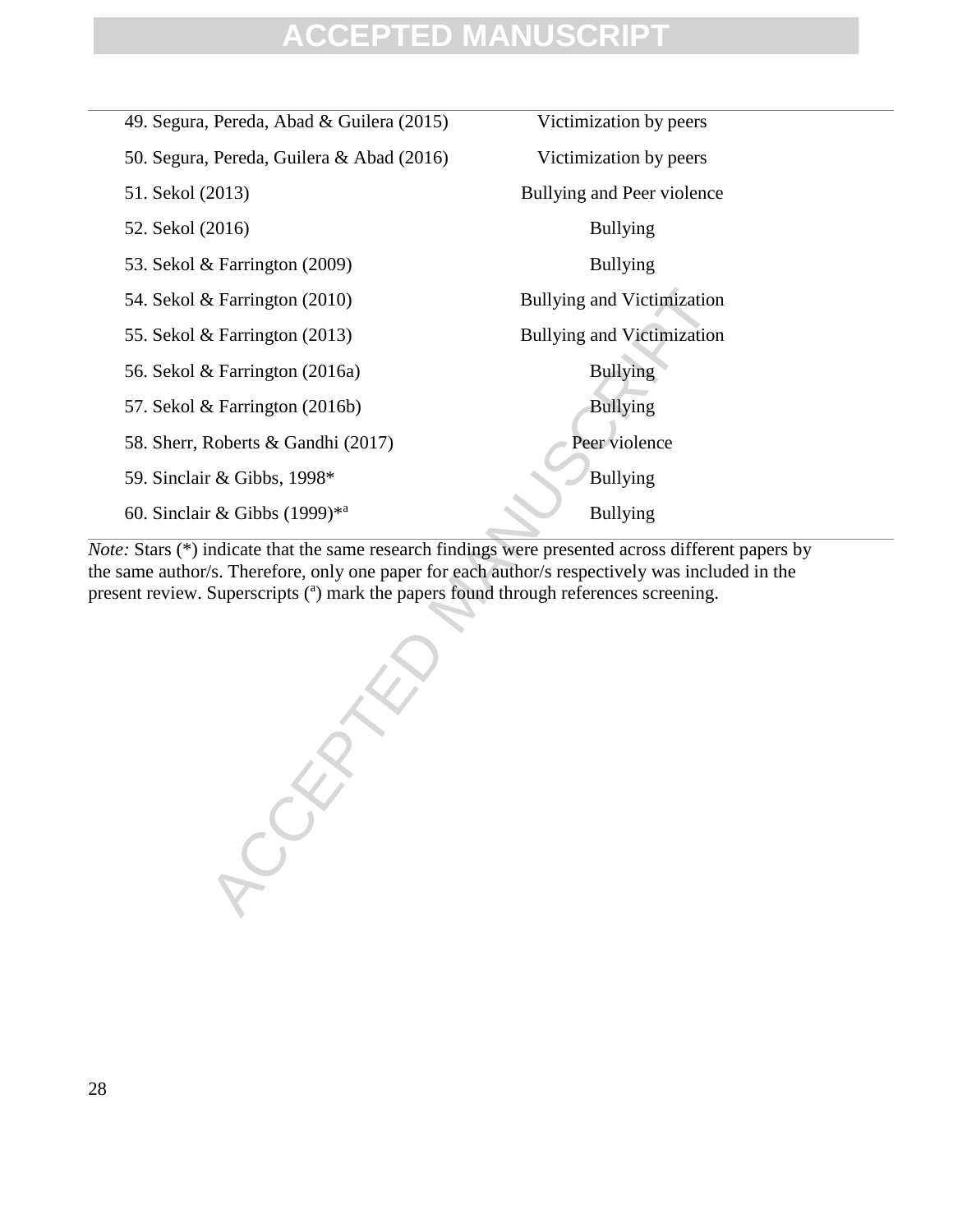Table 2. Overview of papers included in the review

| Reference             | Sample<br>size | <b>Number</b><br>of RCS | Mean<br>Age/Range                      | <b>National</b><br><b>Setting</b> | <b>Measures</b>  | Main measured<br>variables                                                                                                                                                  | Main findings                                                                                                                                                  |
|-----------------------|----------------|-------------------------|----------------------------------------|-----------------------------------|------------------|-----------------------------------------------------------------------------------------------------------------------------------------------------------------------------|----------------------------------------------------------------------------------------------------------------------------------------------------------------|
| Attar-Schwartz (2008) | $N = 4420$     | 57                      | $6 - 18$<br>$(M=13.32;$<br>$SD = 3.07$ | <b>Israel</b>                     | Adult-<br>report | Peer violence;<br>Depression; Anxiety;<br>School functioning;<br>Drug and Alcohol<br>abuse;<br>Organizational<br>problems; Contact<br>with parents;<br>Physical conditions; | Different organizational aspects,<br>such as after school activities<br>and food were associated with<br>better child outcomes, such as<br>less peer violence. |
| Attar-Schwartz (2009) | $N = 4061$     | 54                      | $6 - 20$                               | Israel                            | Adult-           | Aggression;<br>Emotional problems;<br>Peer violence:                                                                                                                        | Poor school functioning was                                                                                                                                    |
|                       |                |                         | $(M=13.32;$<br>$SD = 3.11$             |                                   | report           | Problems in school-<br>functioning; Special<br>education needs;<br>Setting-level<br>characteristics;<br>After-school<br>activities; Physical<br>condition;                  | associated with peer violence<br>(e.g., physical, verbal and<br>sexual), fewer after school<br>activities and setting<br>characteristics.                      |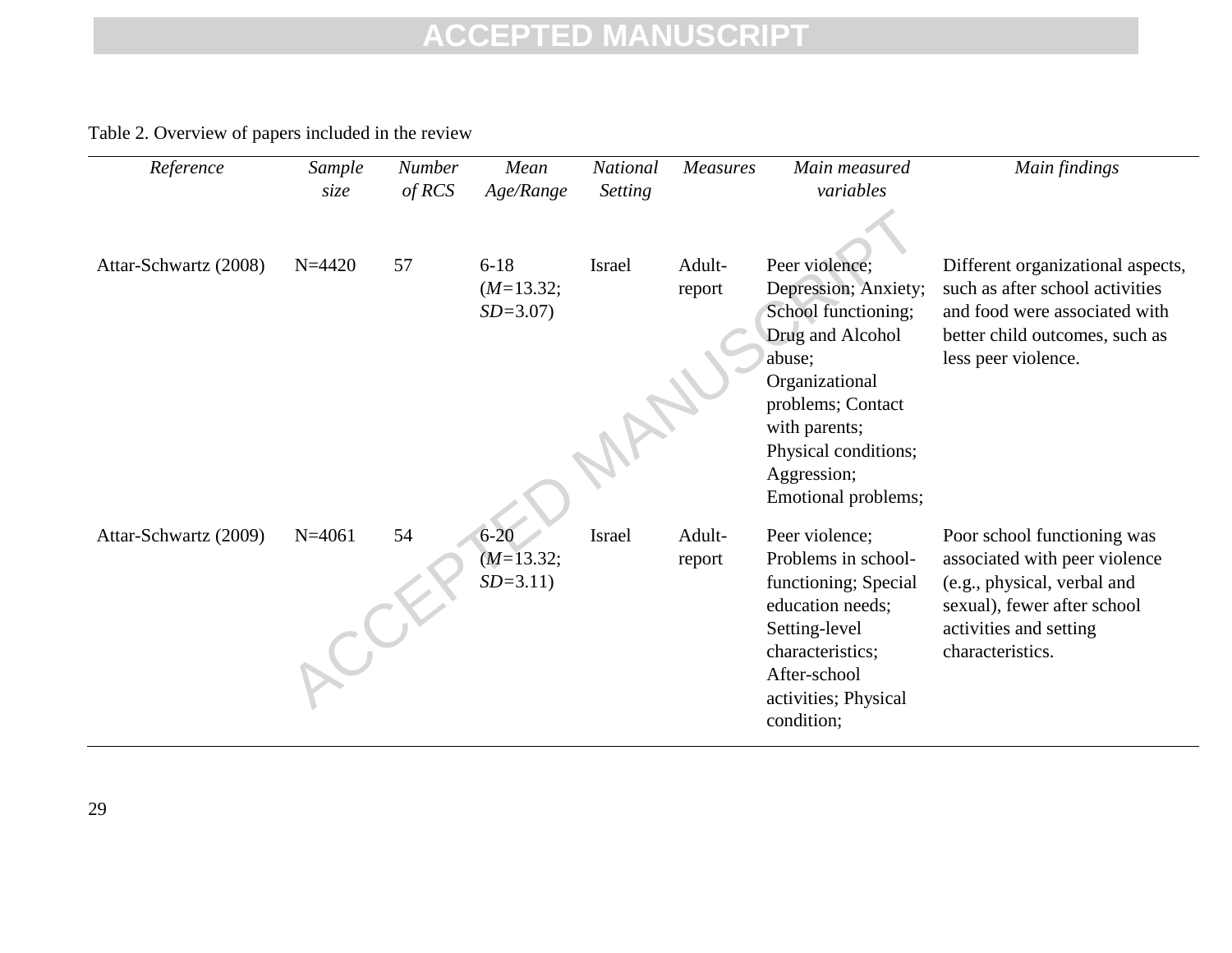| Attar-Schwartz (2013)                        | $N=1749$                                                                                          | 32 | 11-19<br>$(M=14.06;$<br>$SD = 3.11$  | Israel | Self-<br>report                                              | Physical<br>victimization by<br>peers; Runaway<br>behavior;<br>Adjustment<br>difficulties;<br>Perception of social<br>environment;<br>Organizational<br>factors    | Runaway behavior was<br>associated with adjustment<br>difficulties and physical violence<br>by peers and staff.                                                                                                                                                                  |
|----------------------------------------------|---------------------------------------------------------------------------------------------------|----|--------------------------------------|--------|--------------------------------------------------------------|--------------------------------------------------------------------------------------------------------------------------------------------------------------------|----------------------------------------------------------------------------------------------------------------------------------------------------------------------------------------------------------------------------------------------------------------------------------|
| Attar-Shwartz &<br>Khoury Kassabri<br>(2015) | $N = 1324$<br>(54%<br>male)                                                                       | 32 | $11-19$<br>$(M=14.6;$<br>$SD = 3.11$ | Israel | Self-<br>report                                              | Verbal and Indirect<br>victimization by<br>peers; Adjustment<br>difficulties; Self-<br>efficacy; Physical<br>maltreatment by<br>staff; Perceived<br>social climate | Girls and children with low self-<br>efficacy were more at risk of<br>being indirectly victimized.<br>Young age, adjustment<br>difficulties, physical<br>maltreatment by staff and poor<br>social climate contribute to<br>verbal and indirect victimization.                    |
| Bamba & Haight<br>(2009)                     | $N=11$<br>(5 boys<br>and 6<br>girls) and<br>18 staff<br>members<br>(13)<br>women<br>and 5<br>men) |    | $10 - 15$<br>$(M=12.6)$              | Japan  | Participa<br>nt<br>observati<br>on,<br>Intervie<br><b>WS</b> | Ibasho creation and<br>interpersonal<br>relationships within<br>the institution                                                                                    | Children reported positive<br>relationships with peers, which<br>contributed to the creation of<br>Ibasho (i.e., a safe place, where<br>experiencing security, belonging<br>and acceptance). However,<br>episodes of bullying and<br>rejection by peers were also<br>documented. |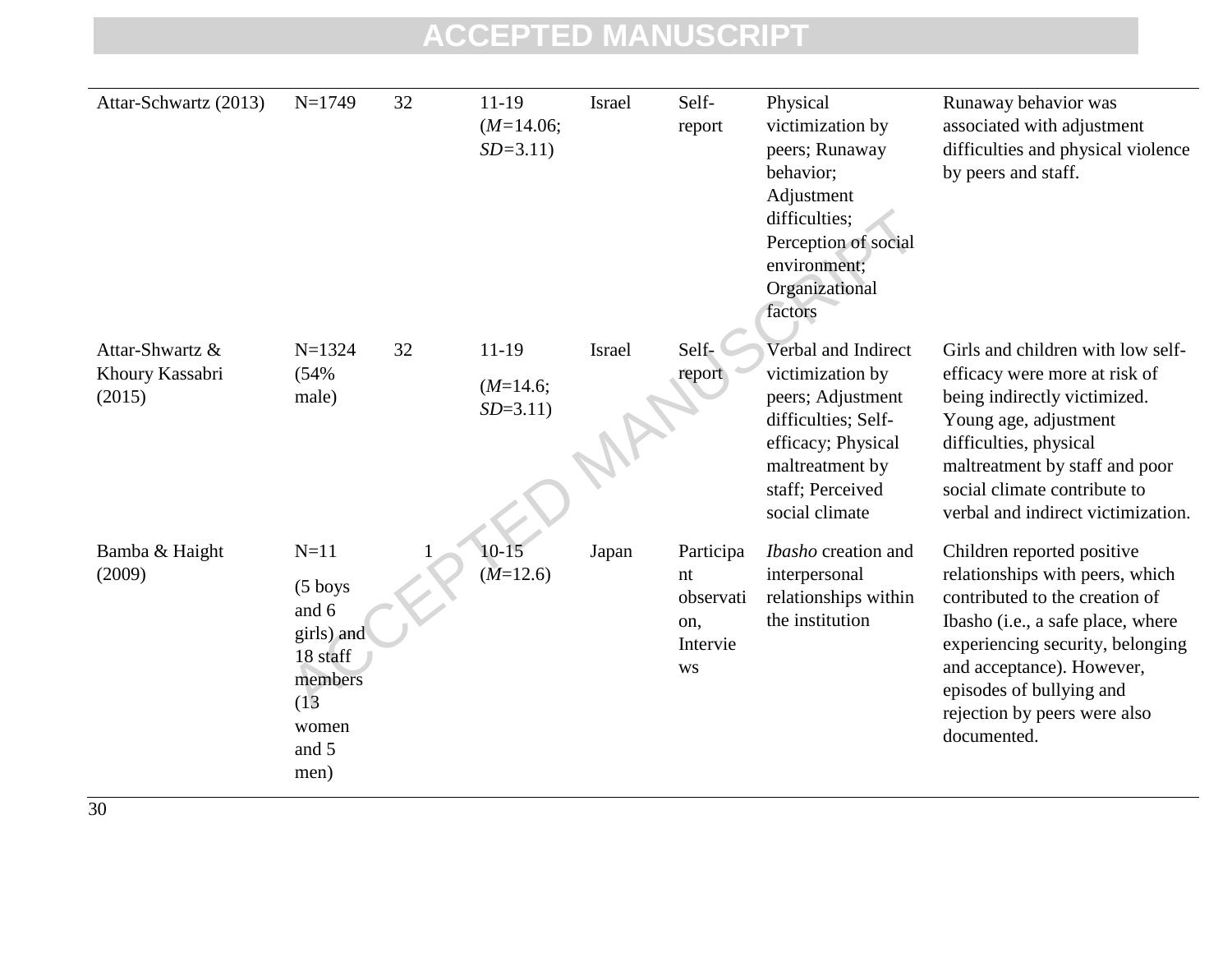structure

Four forms of peer violence: Direct physical attacks; Non-contact attacks; Verbal attacks; Unwelcomed sexual

behaviors

interview with youth and staff

d

14 8-17 England Semi-

Barter (2003; 2008; 2011) and Barter et al., (2004)

N=71 (44 14 8-17 England Semi- Four forms of peer<br>boys and<br>27 girls)<br>and 71 directive violence: Direct<br>structure violence: Direct<br>we Non-contact attacks;<br>staff<br>with Verbal attacks;<br>youth Unwelcomed sexual<br>and staff behavio N=71 (44 boys and 27 girls) and 71 staff members

Barter (1997) - - - - - - - - - - - - - - - Bullying in RCS is a widespread phenomenon. Boys are involved in physical forms of bullying, whereas girls are more involved in psychological forms of bullying. The staff often underestimates bullying.

> Three-quarters of youth experienced physical assaults as either victims or perpetrators. Boys were more involved in physical forms of violence. Half of youth experienced noncontact forms of violence (e.g., attacks on property; threats of physical injury). Nearly all youth experienced verbal violence. Peer hierarchies were common in all RCS participating in the study.

Cawson, (2009) Thildren looked after by local authority or kept in custody are particularly vulnerable to bullying. Psychological attacks, such as name-calling, spreading lies and rumors about the victim, insults to families are more common than physical attacks.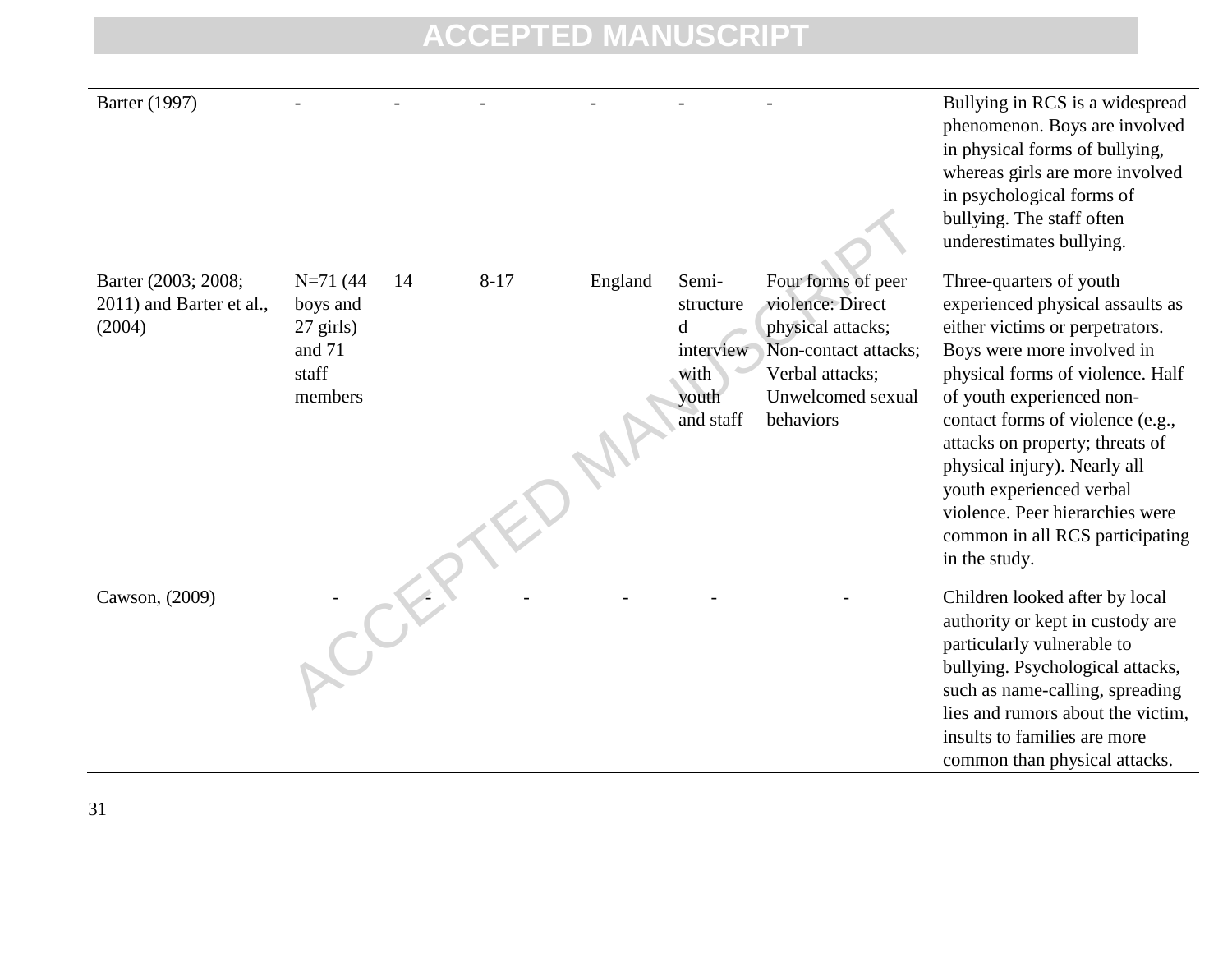|                         |                                                                      |     |           |                        |                                                                                                                                                                                     |                                                                                           | Younger and smallest children<br>are more vulnerable to bullying.                                                                                                                                                                                       |
|-------------------------|----------------------------------------------------------------------|-----|-----------|------------------------|-------------------------------------------------------------------------------------------------------------------------------------------------------------------------------------|-------------------------------------------------------------------------------------------|---------------------------------------------------------------------------------------------------------------------------------------------------------------------------------------------------------------------------------------------------------|
| Euser, et al., (2014)   | $N = 329$<br>(63%<br>boys)                                           | 79* | $12 - 17$ | The<br>Netherla<br>nds | Self-<br>reports                                                                                                                                                                    | Dating violence;<br>Parent-child conflict;<br>Physical abuse by<br>different perpetrators | More boys than girls reported<br>physical abuse by different<br>perpetrators. Physical abuse was<br>not related to country of birth,<br>educational level and age.<br>Physical abuse by older youth<br>living in RCS was documented<br>by 9% of victims |
| Gibbs & Sinclair (1999) | $N = 141$<br>youth; 47<br>heads of<br>home; 141<br>social<br>workers | 48  |           | England                | Structure<br>d<br>interview<br>s with<br>residents<br>at T1 and<br>self-<br>report at<br>T2.<br>Guided<br>interview<br>s with<br>heads of<br>RCS.<br>Adult-<br>report<br>(staff) at | Bullying;<br>Harassment;<br>Adjustment; Mood;<br>Relation with family                     | Residents who were victimized<br>at T1 were more distressed at the<br>time of the interview and less<br>adjusted at T2.                                                                                                                                 |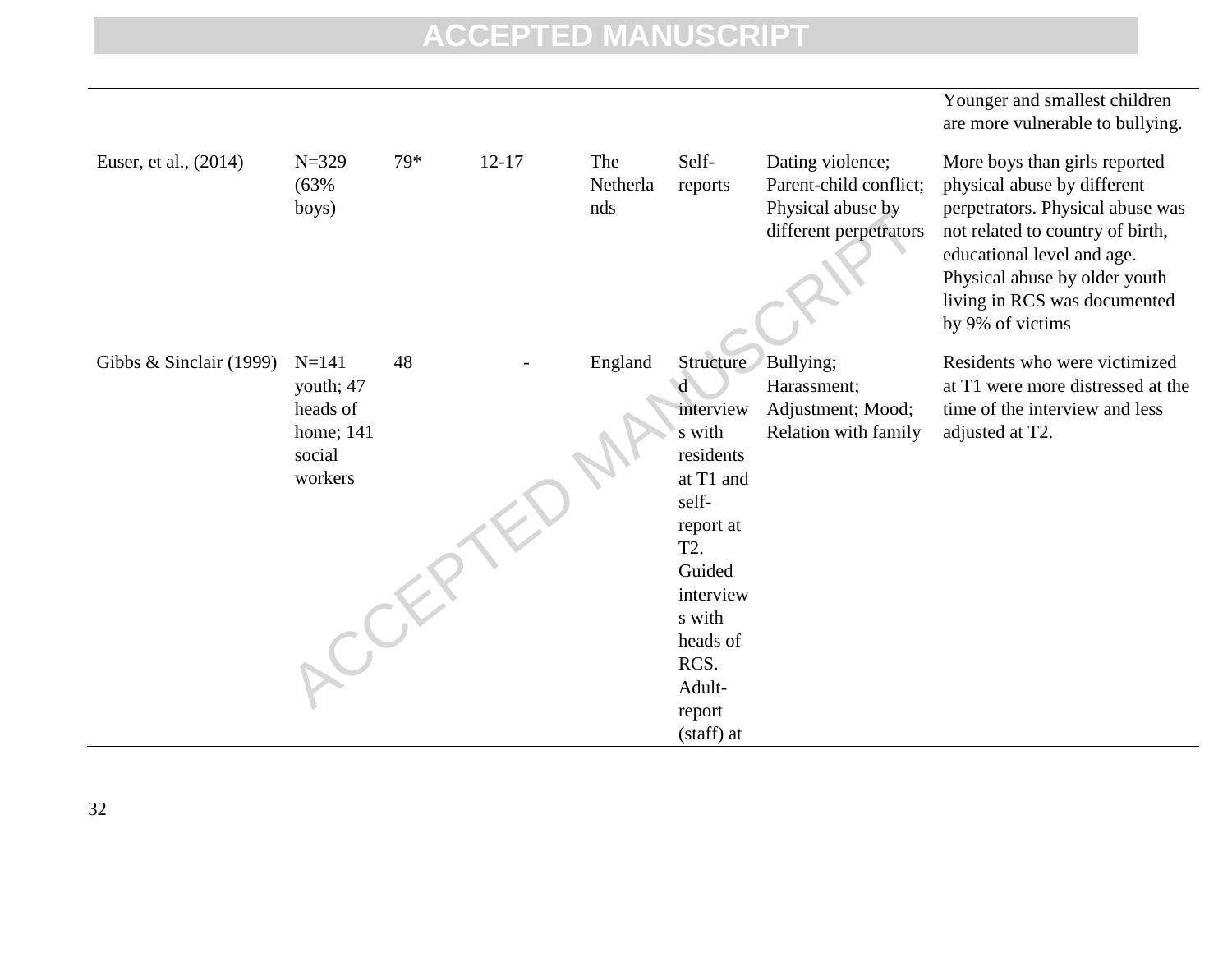|                                           |                             |    |                                      |               | T1 and<br>T <sub>2</sub>                                    |                                                                                                                                                 |                                                                                                                                                                                                                                                                                   |
|-------------------------------------------|-----------------------------|----|--------------------------------------|---------------|-------------------------------------------------------------|-------------------------------------------------------------------------------------------------------------------------------------------------|-----------------------------------------------------------------------------------------------------------------------------------------------------------------------------------------------------------------------------------------------------------------------------------|
| Gibbs $\&$ Sinclair (2000)                | $N = 223$                   | 48 | $10-17$                              | England       | Semi-<br>structure<br>d<br>interview<br>s with<br>residents | Bullying; Sexual<br>Harassment;<br>Happiness                                                                                                    | Bullying and harassment were<br>associated with poor happiness.                                                                                                                                                                                                                   |
| Kendrick (2011)                           |                             |    |                                      |               |                                                             |                                                                                                                                                 | Bullying is the behavior of a<br>person or a group, which causes<br>distress to another person or a<br>group. Threat, assault and verbal<br>abuse are among the most<br>common forms of bullying.                                                                                 |
| Khoury-Kassabri &<br>Attar-Shwartz (2014) | $N=1324$<br>(54%<br>male)   | 32 | $11-19$<br>$(M=14.6;$<br>$SD = 3.11$ | <i>srae</i>   | Self-<br>report                                             | Physical<br>victimization by<br>peers; Adjustment<br>difficulties; Self-<br>efficacy; Social<br>Climate; Physical<br>victimization by<br>staff. | Over half of the sample<br>experienced at least one form of<br>physical victimization by peers.<br>Adolescents with adjustment<br>difficulties or low self-efficacy<br>and adolescents who had<br>experienced victimization by<br>staff were vulnerable to peer<br>victimization. |
| Khoury-Kassabri &<br>Attar-Shwartz (2015) | $N = 1324$<br>(54%<br>male) | 32 | $11-19$<br>$(M=14.6;$<br>$SD = 3.11$ | <b>Israel</b> | Self-<br>report                                             | Indirect and verbal<br>victimization by<br>peers; Adjustment<br>difficulties; Self-                                                             | Vulnerability to indirect<br>victimization was higher among<br>girls and among adolescents<br>with low self-efficacy.                                                                                                                                                             |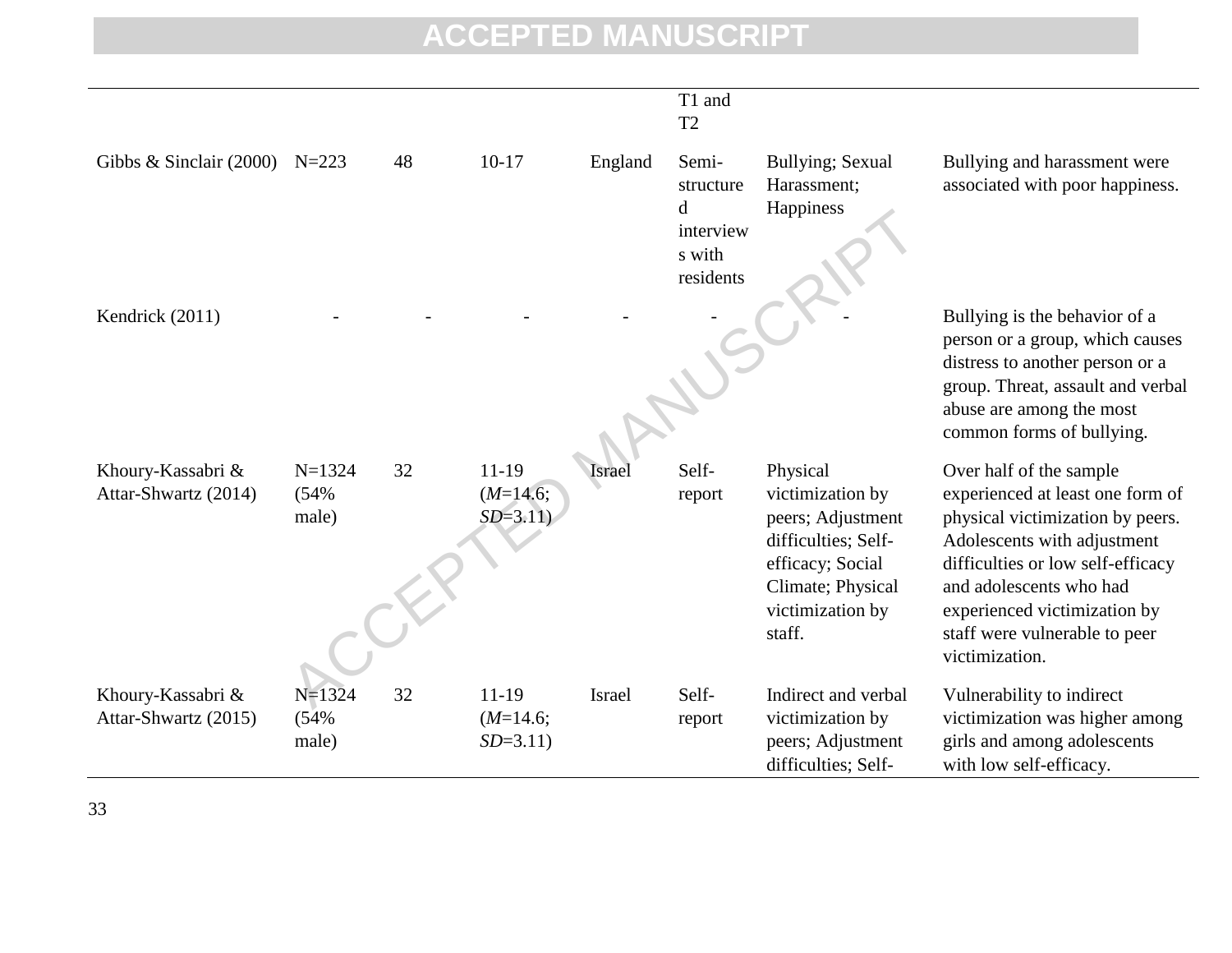|                           |           |       |        | efficacy; Physical<br>maltreatment by<br>staff; Perceived<br>social climate.                                                                                  | Vulnerability to verbal and<br>indirect victimization was higher<br>among adolescents with<br>adjustment difficulties,<br>maltreatment by staff and low<br>perception of friendliness.                                                                                                                                                                                                                                   |
|---------------------------|-----------|-------|--------|---------------------------------------------------------------------------------------------------------------------------------------------------------------|--------------------------------------------------------------------------------------------------------------------------------------------------------------------------------------------------------------------------------------------------------------------------------------------------------------------------------------------------------------------------------------------------------------------------|
| Kim & Chun (2016)         | $N = 425$ | Korea | Self-  | Peer victimization;                                                                                                                                           | Children with higher peer                                                                                                                                                                                                                                                                                                                                                                                                |
|                           |           |       | report | Peer relationships;<br>Peer delinquency;<br>Adjustment<br>difficulties;<br>Satisfaction with the<br>placement; Length<br>of stay in out-of-<br>home placement | delinquency scores, or who were<br>victims of bullying, had higher<br>rates of aggressive behavioral<br>problems                                                                                                                                                                                                                                                                                                         |
| Lutman & Barter<br>(2016) |           |       |        |                                                                                                                                                               | This rapid review of the<br>literature includes studies about<br>peer violence in foster care<br>published between 1995 and<br>2011. The authors point out that<br>research investigating peer<br>violence among children in<br>foster care is still scarce.<br>Further, they underline the need<br>for investigating more in depth<br>the different forms of violence<br>and the circumstances in which<br>they happen. |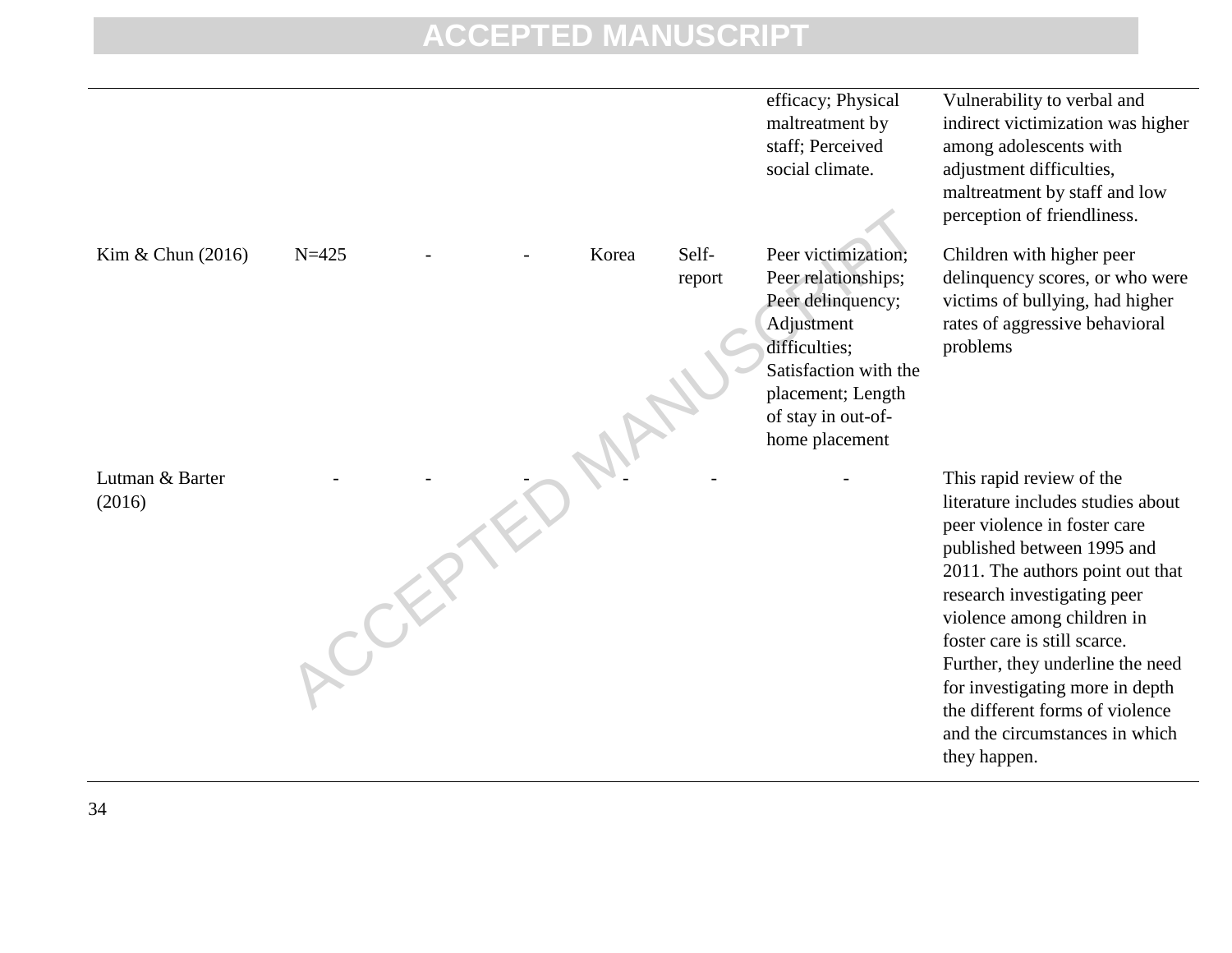| Monks et., 2009                      |                                               |                |                         |           |                                                |                                                                                                | This review of the literature<br>documented that bullying in<br>RCS is a widespread<br>phenomenon, with half of<br>residents claiming they had<br>either bulled others or been<br>bullied themselves. An<br>institutional culture, with<br>negative peer hierarchies and<br>acceptance of violence<br>contributes to bullying. |
|--------------------------------------|-----------------------------------------------|----------------|-------------------------|-----------|------------------------------------------------|------------------------------------------------------------------------------------------------|--------------------------------------------------------------------------------------------------------------------------------------------------------------------------------------------------------------------------------------------------------------------------------------------------------------------------------|
| Osborn et al., (2008)                | $N = 364$<br>$(212$ boys<br>and 152<br>girls) |                | $4 - 18$<br>$(M=12.92)$ | Australia | Self-<br>report<br>and<br>Adult-<br>report     | Emotional<br>symptoms; Conduct<br>problems;<br>Hyperactivity; Peer<br>relationship<br>problems | A consistent part of children and<br>adolescents manifested peer<br>problems and conduct disorders<br>(e.g., bullying other children),<br>which constitute a serious risk<br>for other children in the<br>placement.                                                                                                           |
| Parkin & Grinn (1997)                | $N=90$                                        | $\overline{2}$ |                         | England   | Observat<br>ions and<br>interview<br>${\bf S}$ | Sexual abuse and<br>Peer abuse;<br>Residential culture                                         | Residential culture is<br>characterized by peer<br>hierarchies: Older children exert<br>power over their peers. These<br>are referred as "top dogs". Staff<br>also relied on top dogs in order<br>to control other children.                                                                                                   |
| Pinchover & Attar-<br>Shwartz (2014) | $N = 1324$<br>(54%<br>male)                   | 32             | $11-19$                 | Israel    | Self-<br>report                                | Adjustment<br>difficulties; Physical<br>victimization by                                       | A negative association was<br>found between perceived social<br>climate and adjustment                                                                                                                                                                                                                                         |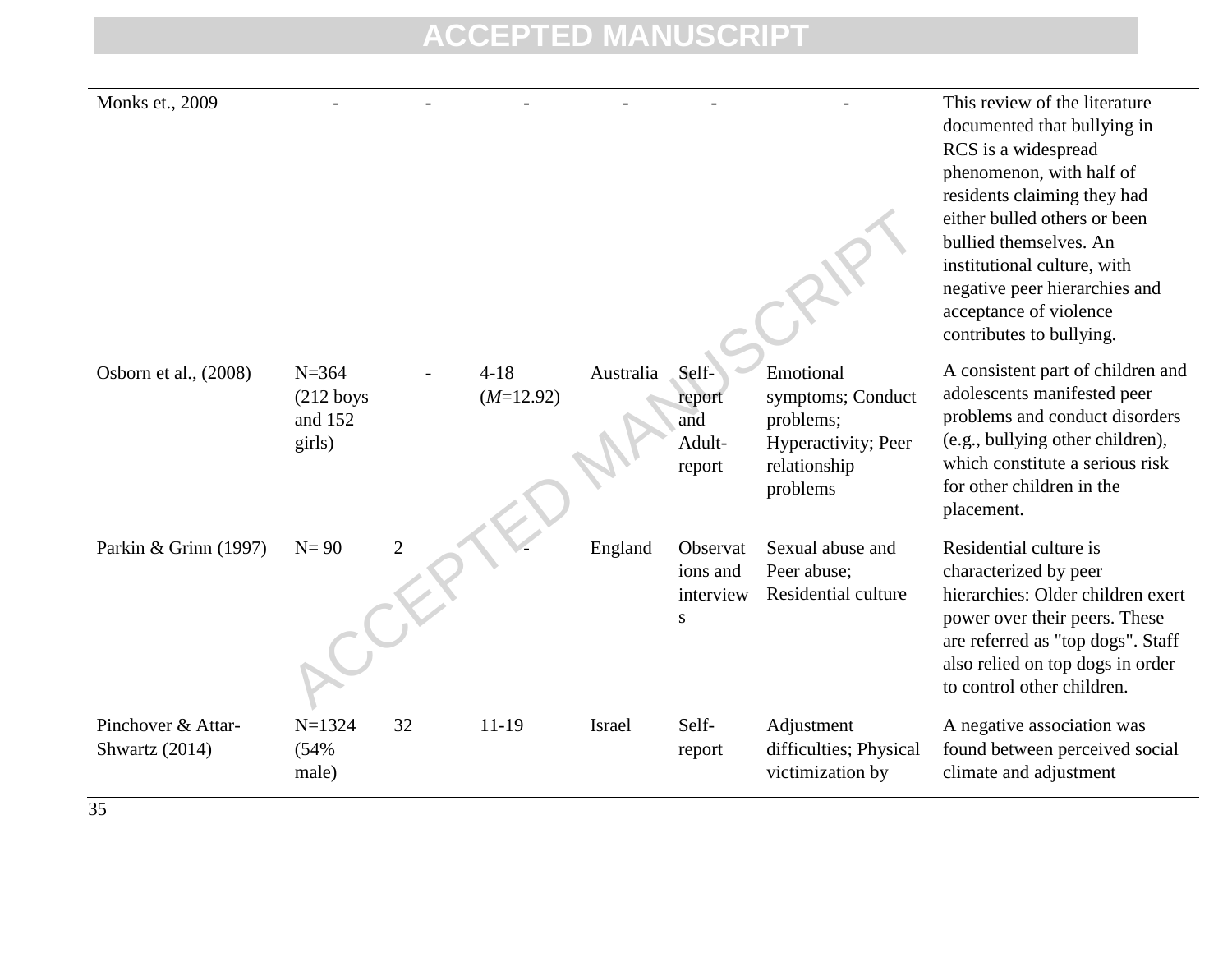|                              |                                                        |                                       |         |                 | peers; Social<br>climate.                                                                         | difficulties. Physical<br>victimization by peers was also<br>negatively related to social<br>climate. Physical victimization<br>by peers was positively related<br>to adjustment difficulties<br>through social climate.                            |
|------------------------------|--------------------------------------------------------|---------------------------------------|---------|-----------------|---------------------------------------------------------------------------------------------------|-----------------------------------------------------------------------------------------------------------------------------------------------------------------------------------------------------------------------------------------------------|
| Segura et al., $(2015)$      | $N=129(64)$<br>18<br>boys and<br>$65$ girls)           | $12 - 17$<br>$(M=14.58;$<br>$SD=1.62$ | Spain   | Self-<br>report | Different forms of<br>interpersonal<br>victimization;                                             | Poly-victimization was a<br>common experience among<br>residents. The most common<br>lifetime and past year form of<br>victimization were witnessing<br>victimization and indirect<br>victimization.                                                |
| Segura et al., $(2016)$      | $N=127(62)$<br>18<br>boys and<br>65 girls)             | $12 - 17$<br>$(M=14.6;$<br>$SD=1.61$  | Spain   | Self-<br>report | Different forms of<br>interpersonal<br>victimization;<br>Emotional and<br>Behavioral<br>problems. | Poly-victimization predicted<br>rule-breaking behavior, thought<br>problems and anxiety/depression<br>problems. Sexual and electronic<br>victimization predicted<br>withdrawn/depressed behavior,<br>aggressive behavior and<br>attention problems. |
| Sekol & Farrington<br>(2009) | $20*$<br>$N = 292$<br>$(153$ boys<br>and 139<br>girls) | $M = 15.4$                            | Croatia | Self-<br>report | Direct and Indirect<br>forms of Bullying                                                          | Residents were classified as<br>bullies or victims if they<br>reported at least one behavior<br>indicative of bullying others or<br>being bullied two or three times<br>a month or more often. Three-                                               |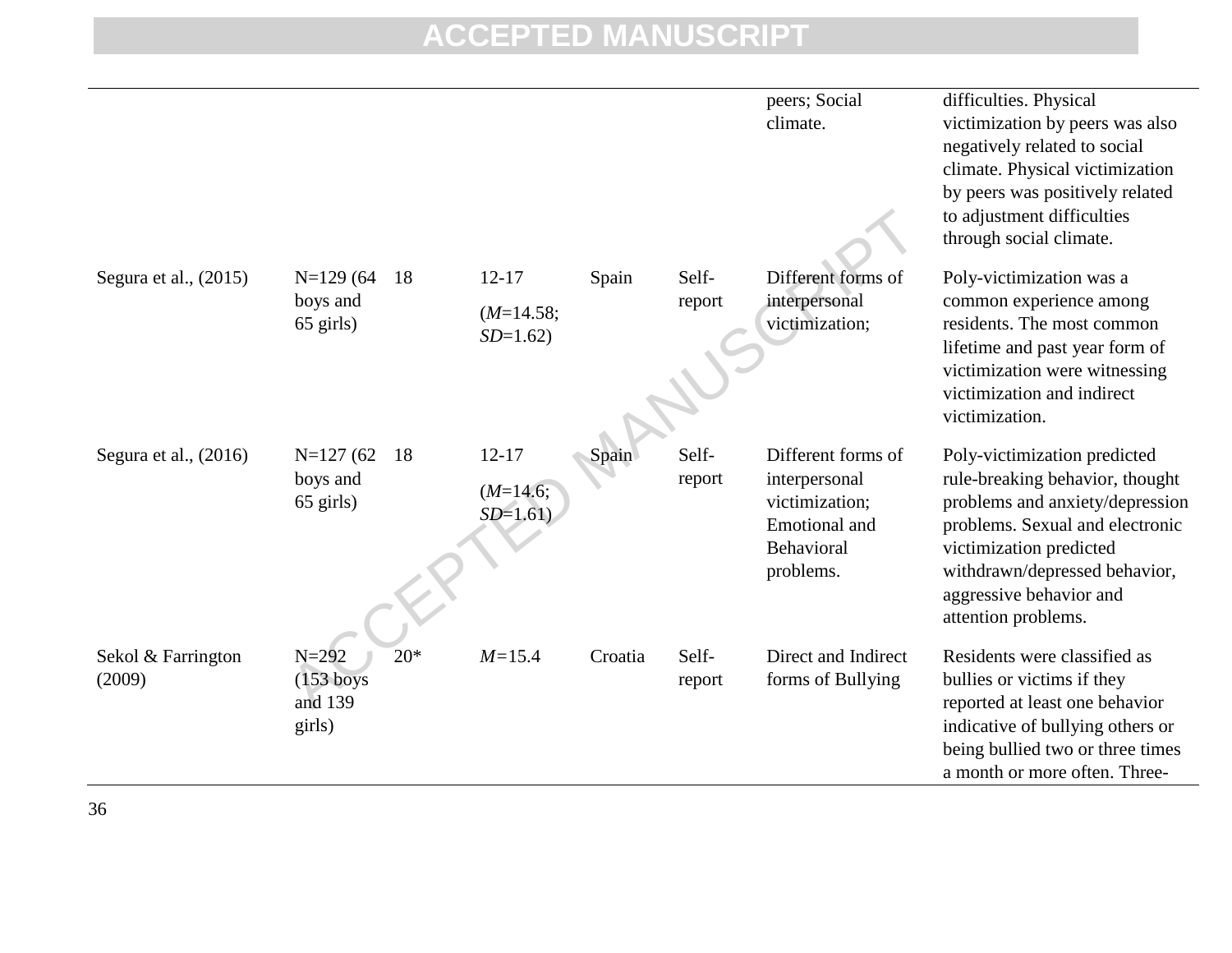|                              |                                                                   |       |                                                      |         |                                                  |                                                    | quarters of residents reported at<br>least one behavior indicative of<br>bullying and victimization.<br>Indirect victimization was<br>prevalent in Children's Homes.<br>Girls were more involved than<br>boys in indirect bullying either<br>as a victim or as a perpetrator. |
|------------------------------|-------------------------------------------------------------------|-------|------------------------------------------------------|---------|--------------------------------------------------|----------------------------------------------------|-------------------------------------------------------------------------------------------------------------------------------------------------------------------------------------------------------------------------------------------------------------------------------|
| Sekol & Farrington<br>(2010) | $N = 601$<br>$(404$ boys<br>and 197<br>girls)                     | $20*$ | $11 - 21$<br>$(M=15.9)$                              | Croatia | Self-<br>report                                  | Bullying; Empathy;<br>Self-esteem;<br>Personality. | Bully-victims did not differ from<br>pure victims and pure bullies on<br>the measured variables.                                                                                                                                                                              |
| Sekol & Farrington<br>(2013) | $N=16$<br>$(9$ boys<br>and 7<br>girls).<br>$N=6$ staff<br>members | $1*$  | $13-19$<br>$(M=15.8)$                                | Croatia | Self and<br>peer-<br>report;<br>Staff-<br>report | Direct and indirect<br>bullying;<br>Victimization. | In general, there was a<br>significant agreement between<br>self and peer-reports and staff<br>reports in identifying bullies and<br>victims.                                                                                                                                 |
| Sekol & Farrington<br>(2015) | $N = 601$<br>$(404$ boys<br>and 197<br>girls)                     | $20*$ | $11 - 21$<br>$(M_{boys}=15.8;$<br>$M_{girls} = 15.9$ | Croatia | Self-<br>report                                  | Bullying; Empathy;<br>Self-esteem;<br>Personality. | Male and female bullies tended<br>to be disagreeable, careless and<br>neurotic. They were likely to<br>approve bullying and manifested<br>bullying also at school. Male<br>bullies lacked affective empathy.                                                                  |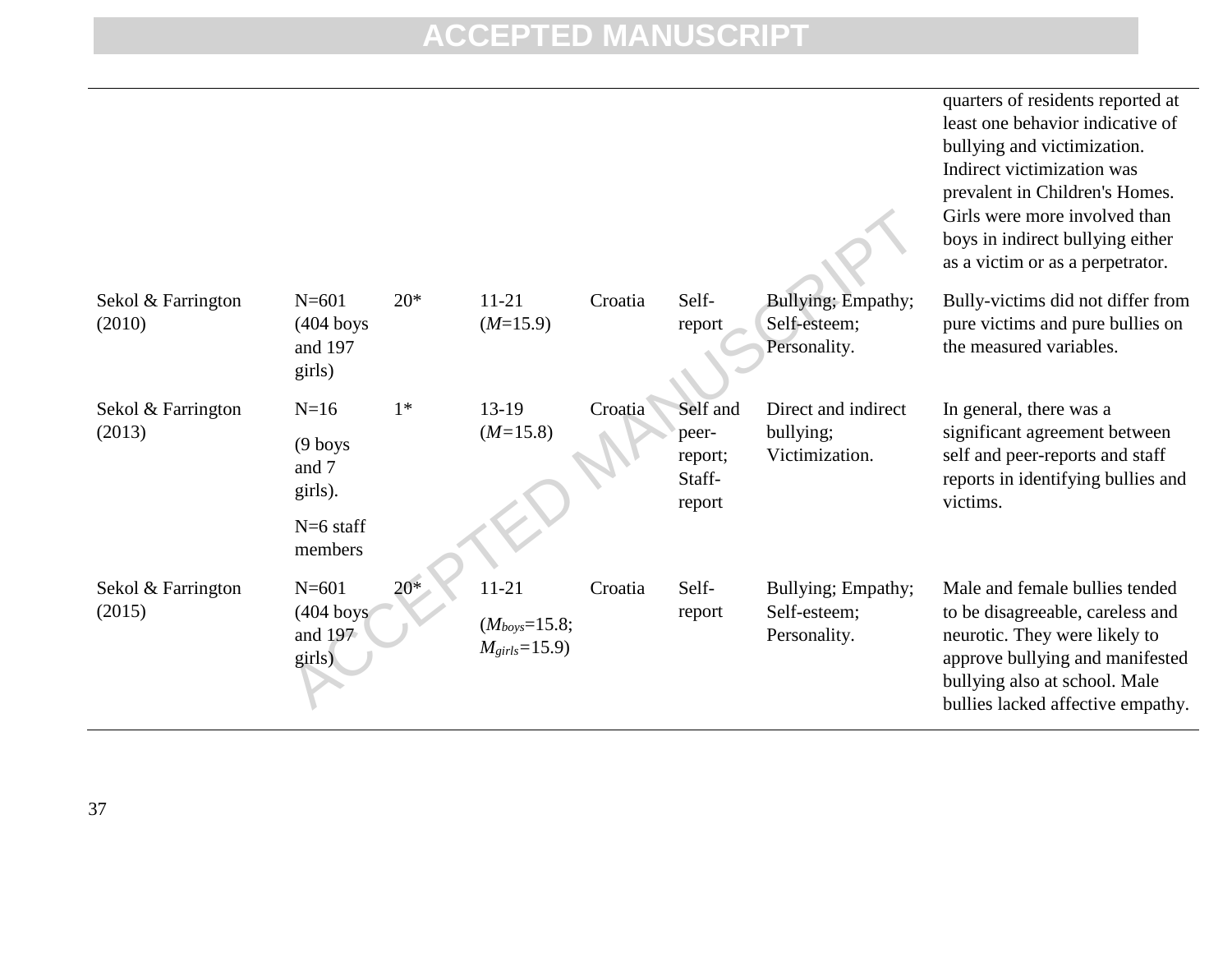| Sekol & Farrington   | $N = 601$                        | $20*$ | $11 - 21$                                 | Croatia | Self-           | Bullying; Empathy;                                                                                                                                  | Low scores on agreeableness                                                                                                                                                                                                                                                          |
|----------------------|----------------------------------|-------|-------------------------------------------|---------|-----------------|-----------------------------------------------------------------------------------------------------------------------------------------------------|--------------------------------------------------------------------------------------------------------------------------------------------------------------------------------------------------------------------------------------------------------------------------------------|
| (2016)               | $(404$ boys<br>and 197<br>girls) |       | $(M_{boys} = 15.8)$<br>$M_{girls} = 15.9$ |         | report          | Self-esteem;<br>Personality.                                                                                                                        | and conscientiousness were<br>related to female victimization.<br>No differences were found for<br>empathy between victims and<br>non-victims. Low self-esteem<br>and believing that bullying was<br>part of normal life within RCS<br>predicted victimization in boys<br>and girls. |
| Sekol (2013)         | $N = 120$                        | $20*$ | $11 - 21$                                 | Croatia | Focus-<br>group | Peer violence (i.e.,<br>direct and indirect<br>forms of aggression).                                                                                | Four interrelated themes<br>contributed to explain peer<br>violence: 1)Peer culture;<br>2) Vulnerability at the beginning<br>of the Institutionalization;<br>3) Deprivation and<br>stigmatization; 4)Poor                                                                            |
| Sekol (2016)         | $N = 272$                        | 10    | 11-21                                     | Croatia | Self-<br>report | Bullying and<br>victimization<br>(physical, verbal,<br>relational, sexual<br>harassment); Social<br>and environmental<br>characteristics of<br>RCS. | relationship with staff.<br>Bullying and victimization are<br>overlapping phenomena. Bullies<br>and victims reported lower<br>levels of perceived peer support<br>than other residents.                                                                                              |
| Sherr et al., (2017) |                                  |       |                                           |         |                 |                                                                                                                                                     | This systematic reviews<br>addresses the prevalence of                                                                                                                                                                                                                               |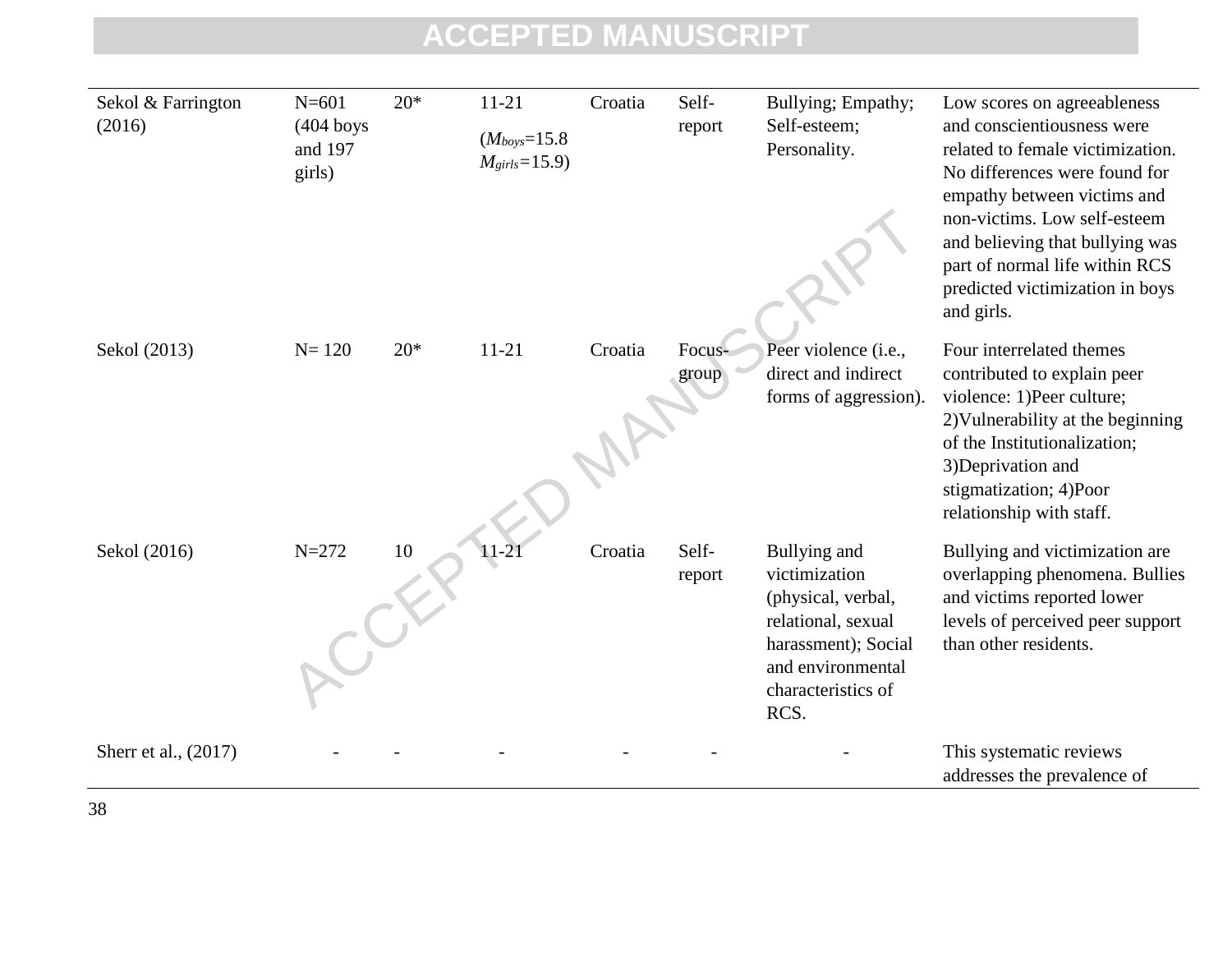

*Note:* Stars (\*) indicate that researches were conducted in different types of RCS. Underscores indicate either that the information is missing, or that the information is not applicable.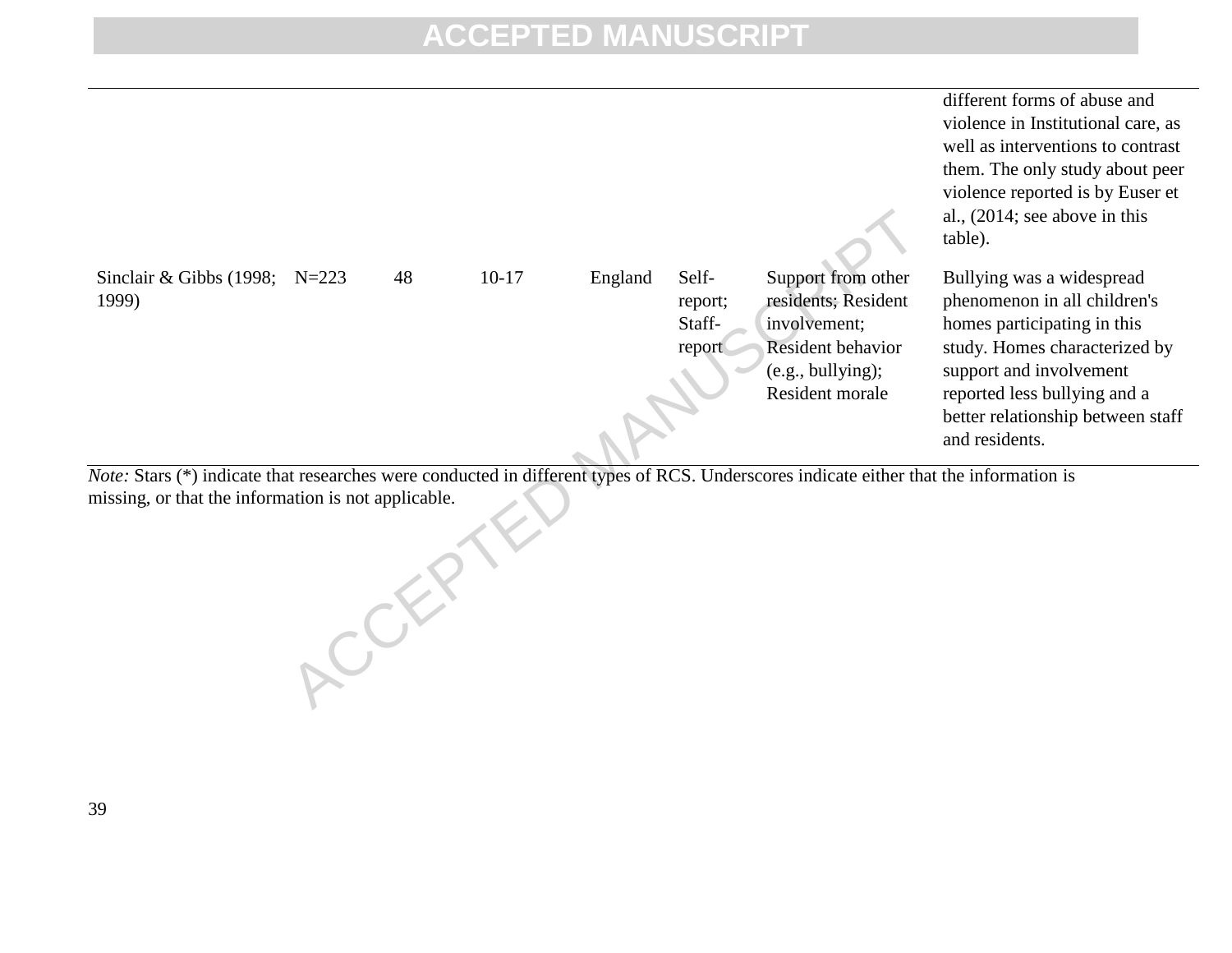**Figure 1.** Flow chart of papers selection (scientific database searching)

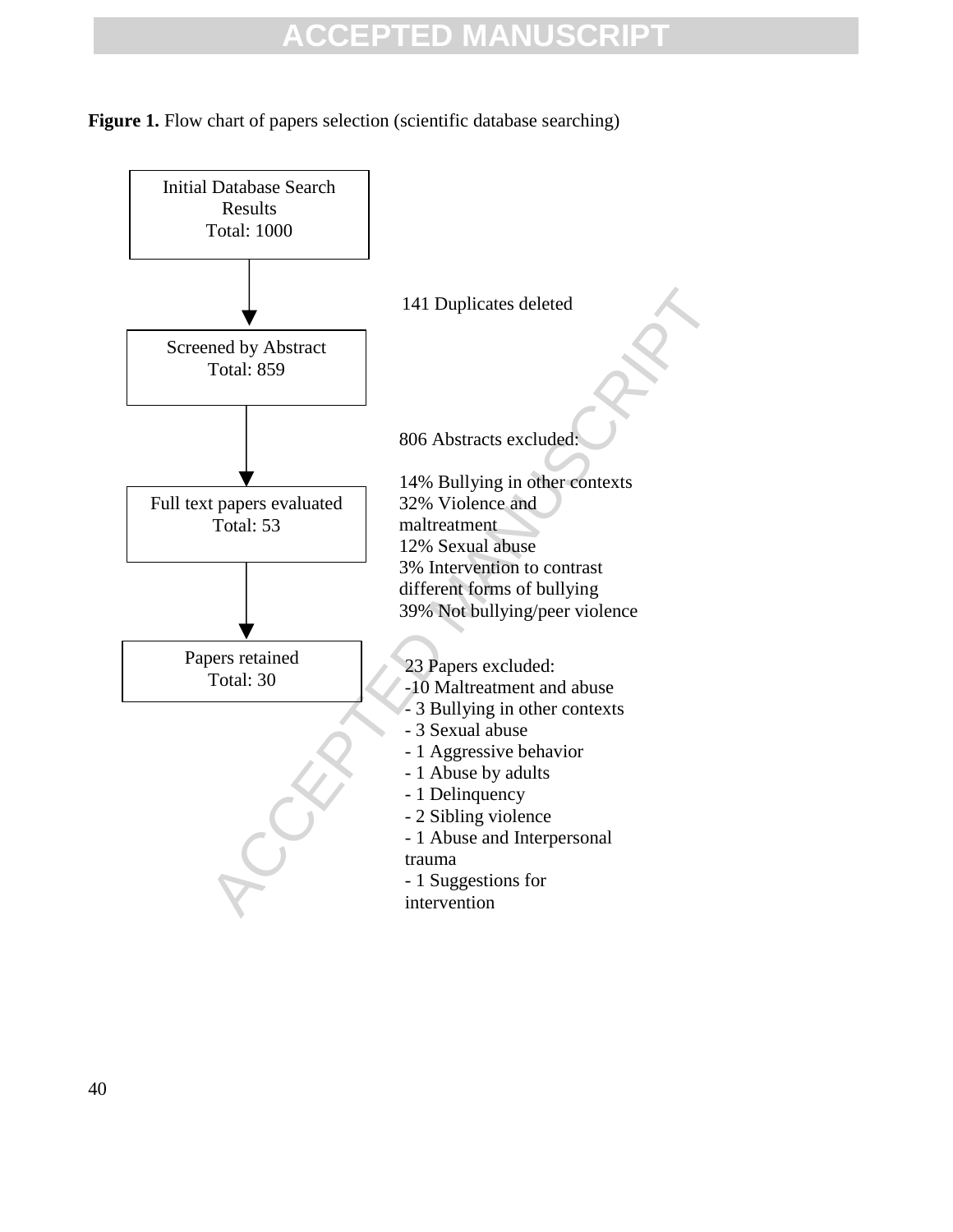#### **References**

- Ainsworth, F., & Hansen, P. (2005). A dream comes true no more residential care. A corrective note. *International Journal of Social Welfare, 14,* 195-199. doi: 10.1111/j.1468-2397.2005.00359.x
- Ainsworth, F., & Hansen, P. (2008). Programs for high needs children and young people. Group homes are not enough. *Children Australia, 33,* 41-47. doi: 10.1017/s1035077200000201

nought. Children Adsiratia, 55, 41-47. doi. 10.101781055077200000.<br>
See Thoburn, J. (2013). An exploration of the different usage of residentional boundaries. *International Journal of Social Welfare*, 1, 1-9. dof ijsw.120 Ainsworth, F., & Thoburn, J. (2013). An exploration of the different usage of residential childcare across national boundaries. *International Journal of Social Welfare*, 1, 1-9. doi: 10.1111/ijsw.12025

- Attar-Schwartz, S. (2008). School functioning of children in residential care: The contributions of multilevel correlates. *Children & Youth Services Review, 30,* 229-248.
- Attar-Schwartz, S. (2009). Emotional, behavioral and social problems among Israeli children in residential care: A multi-level analysis. *Children and Youth Services Review*, *30*(2), 229–248.
- Attar Schwartz, S. (2013)*.* Runaway behavior among adolescents in residential care: The role of personal characteristics, victimization experiences while in care, social climate, and institutional factors. *Children and Youth Services Review, 35,* 258-267.
- Attar-Schwartz, S. & Khoury Kassabri, M. (2015). Indirect and verbal victimization by peers among atrisk youth in residential care. *Child Abuse & Neglect, 42,* 84-09.
- Bamba, S. & Haight, W. (2009). Maltreated children's emerging wellbeing in Japanese state care. *Children & Youth Services Review, 31,* 797-806. doi: 10.1016/j.childyouth.2009.02.006
- Barter, C. (1997). Who's to blame: Conceptualizing institutional abuse by children. *Early Child Development and Care, 133(1),* 101-114.
- Barter, C. (2003). Young people in residential care talk about peer violence. *Scottish Journal of Residential Child Care, 2,* 39-50. doi: 10.1080/14043850701276402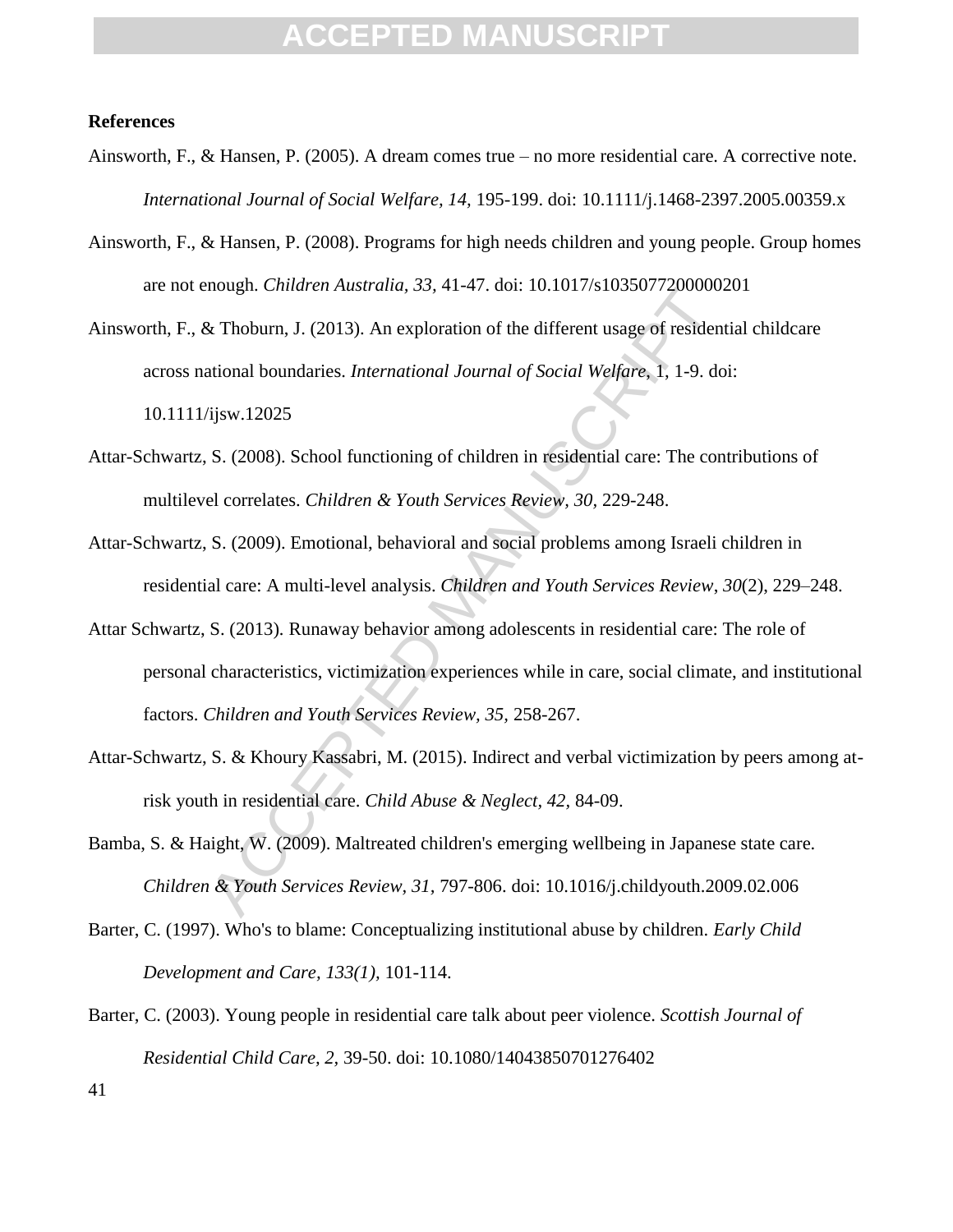- Barter, C. (2006). Discourses of blame: deconstructing (hetero)sexuality, peer sexual violence and residential children's homes. *Child & Family Social Work, 11,* 347-356. doi:10.1111/j.1365- 2206.2006.00425.x
- Barter, C. (2008). Prioritising young people concerns in residential care: responding to peer violence, in *Residential child care: Prospects and Challenges* (ed. A. Kendrick), Jessica Kingsley Publishers. London.
- Barter, C. (2011) Peer violence in residential children's homes: A unique experience. In: I., Monks & C. P., Coyne (Eds). *Bullying in Different Contexts: Commonalities, Differences and the Role of Theory* (pp. 61-86). Cambridge University Press. ISBN: 9780521132596
- Barter, C., Renold, E., Berridge, D. & Cawson, P. (2004). *Peer violence in Children's Residential Care*, Palgrave, Macmillan, Basingstoke.
- ial child care: Prospects and Challenges (ed. A. Kendrick), Jessica K<br>rs. London.<br>The Violence in residential children's homes: A unique experience.<br>Dyne (Eds). *Bullying in Different Contexts: Commonalities, Difference*<br>p Barter, C. & Lutman, E. (2016). A life less ordinary: Foster carers' view and experiences of negative peer interactions in fostering households. *Child Abuse Review, 25,* 273-286. doi: 10.1002/car.2377
- Berrick, JD., Courtney, M., & Barth, RP. (1993). Specialized foster care and group home care: Similarities and differences in the characteristics of children in care. *Children & Youth Services Review, 15,* 453-473. doi: 10.1016/0190-7409(93)90026-6
- Browne, K., Hamilton-Giachritsis, C., Johnson, R., & Ostergren, M. (2006). Overuse of Institutional care for children in Europe. *British Medical Journal, 332,* -487. doi:10.1136/bmj.332.7539.485
- Cantweel, N., Davidson, J., Elsley, S., Milligan, I., & Quinn, N. (2012). Moving forward: Implementing the Guidelines for the Alternative Care of Children. UK: Centre for Excellence for Looked After Children in Scotland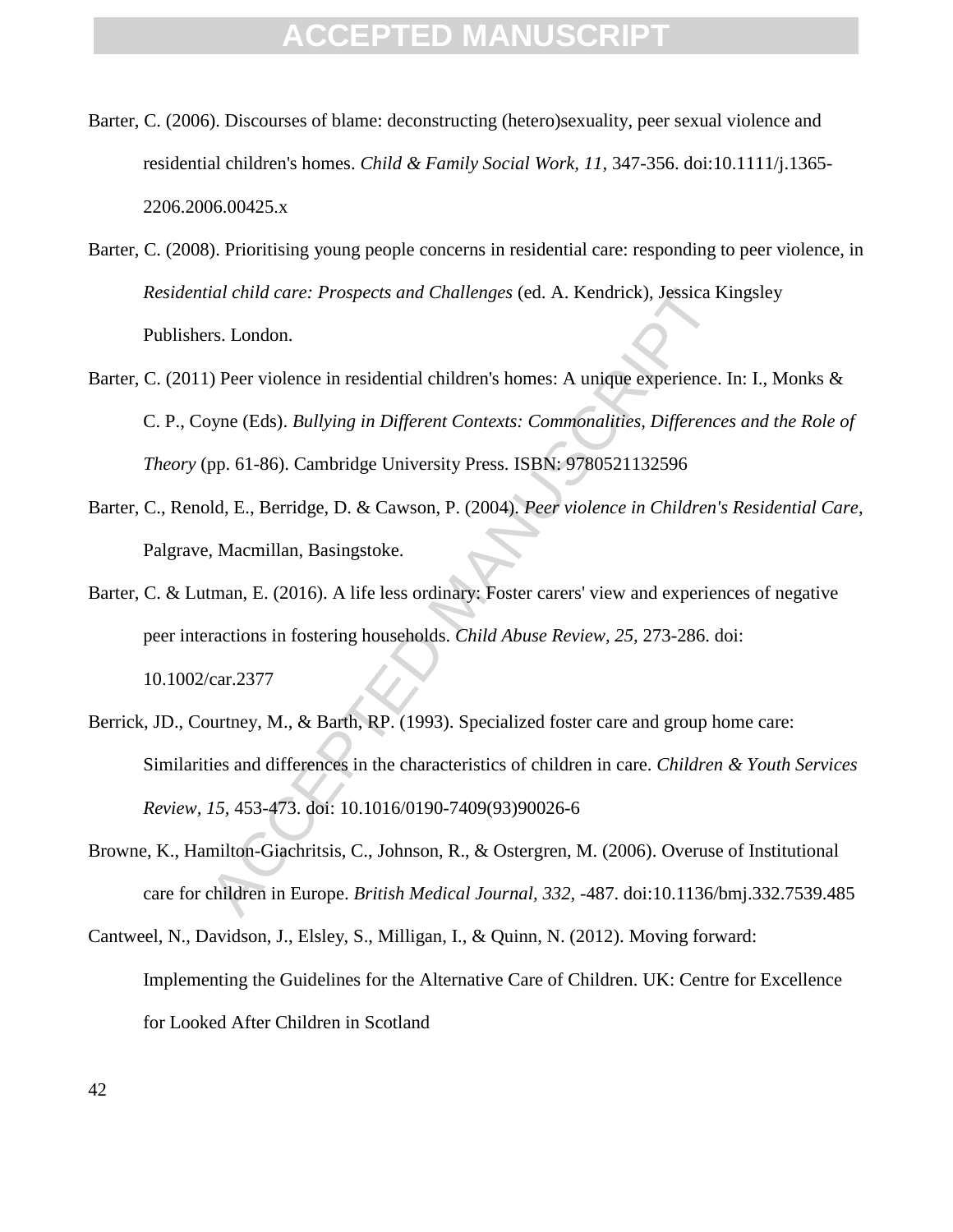- Cardoos, SL., Zakriski, AL., Wright, JC., & Parad, HW. (2014). Peer experiences in short-term residential treatment: individual and group-moderated prediction of behavioral responses to peers and adults. *Journal of Abnormal Child Psychology, 43(6),* 1145-1159. doi: 10.1007/s10802-014-9964-8
- Cawson, (2012). Children living away from home. In: H., Cleaver, P., Cawson, S., Goring, & S., Walker (Eds). *Safeguarding children: A shared responsibility* (pp. 77-110). John Wiley & Sons Ltd., Chichester, West Sussex, UK. doi: 10.1002/9780470721506.ch4
- Children living away from home. In: H., Cleaver, P., Cawson, S., G. (Eds). *Safeguarding children: A shared responsibility* (pp. 77-110). Jc<br>
Eds). *Safeguarding children: A shared responsibility* (pp. 77-110). Jc<br>
chester Chang, HY., Lin, LL., Chang, YT., Tsai, MC., & Feng, JY. (2013). Psychometric testing of the Chinese version of ISPCAN Child Abuse Screening Tools Children's Home Version (ICAST-CH-C). *Children & Youth Services Review, 35(12),* 2135-2139. doi: 10.1016/j.childyouth.2013.10.020
- Edwards, WE., & Batlemento, P. (2016). Caregiver configurations and bullying among high school students. *Journal of Child & Family Studies, 25(9),* 2885-2893. doi: 10.1007/s10826-016-0442- 5
- Ellonen, N., & Pösö, T. (2011). Violence experiences in care: Some methodological remarks based on the Finnish child victim survey. *Child Abuse Review, 20,* 197-212. doi: 10.1002/car.1181
- Eltkin, EMA., van der Helm, P., Wissink, IB., & Stams, GJJM. (2015). The Relation between Living Group Climate and Reactions to Social Problem Situations in Detained Adolescents: "I Stabbed Him Because He Looked Mean at Me". *International Journal of Forensic Mental Health, 14(2),* 101-109. doi: 10.1080/14999013.2015.1033110
- Eusener, S., Alink, LRA., Tharner, A., van Ijzendoorn, MH., & Bakermans-Kranenburg, MJ. (2014). Out of home placement to promote safety? The prevalence of physical abuse in residential and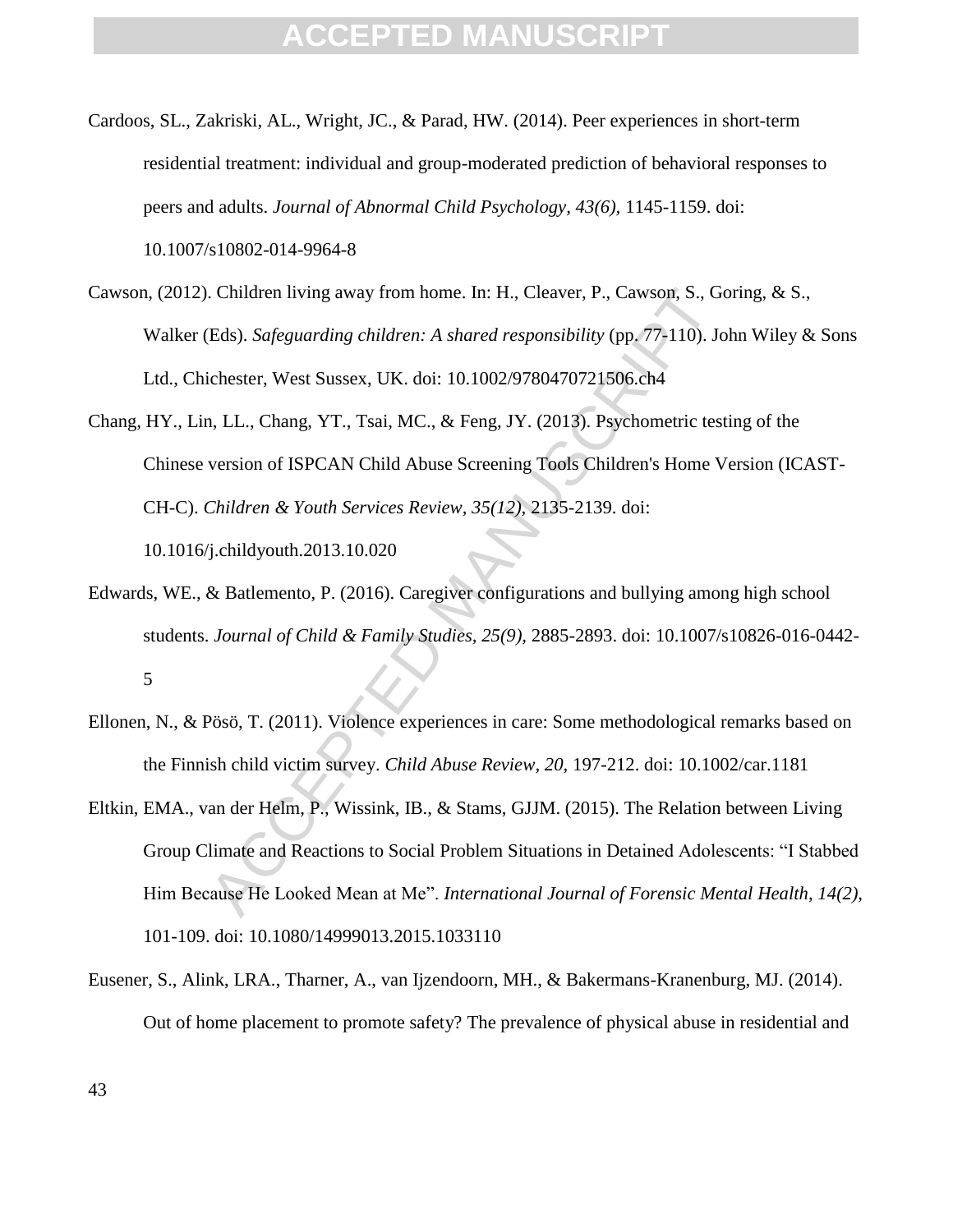foster care. *Children and Youth Services Review, 37,* 64-70. doi:

10.1016/j.childyouth.2013.12.002

- Farruggia, SP., & Germo, GR. (2015). Problem behavior among older youth in foster care: Examining gender. *Children & Youth Services Review, 48,* 20-30. doi: 10.1016/j.childyouth.2014.11.005
- Font, SA. (2015). Child protection investigation in out-of-home care: Perpetrators, victims and contexts. *Child maltreatment, 20,* 251-257. doi: 10.1177/1077559515597064
- ). Child protection investigation in out-of-home care: Perpetrators, via Child maltreatment, 20, 251-257. doi: 10.1177/1077559515597064<br>Nicholls, TL. (2015). Childhood and Adolescent Characteristics of V<br>ow Psychopathy Sc Forouzan, E., & Nicholls, TL. (2015). Childhood and Adolescent Characteristics of Women with High versus Low Psychopathy Scores: Examining Developmental Precursors to the Malignant *Personality Disorder Journal of Criminal Justice, 43,* 307-320. doi.org/10.1016/j.jcrimjus.2015.06.001
- Freundlich, M., Avery, RJ., & Padgett, DP. (2007). Care or scare: The safety of youth in congregate care in New York City. *Child Abuse & Neglect, 31,* 173-186.
- Gibbs, I., & Sinclair, I. (1999). Treatment and treatment outcomes in children's home. *Child & Family Social Work, 4,* 1-8. doi: 10.1046/j.1365-2206.1999.00087.x
- Gibbs, I., & Sinclair, I. (2000). Bullying, sexual harassment and happiness in residential children's homes. *Child Abuse Review, 9,* 247-256. doi: 10.1002/1099-0852(200007/08)9:4<247::AID-CAR619>3.0.CO;2-Q
- Greger, HK., Myhre, AK., Lydersen, S., & Jozefiak, T. (2015). Previous maltreatment and present mental health in a high-risk adolescent population. *Child Abuse & Neglect, 45,* 122-134. doi: 10.1016/j.chiabu.2015.05.003
- Gusler, S. & Jackson, Y. (2017). The role of poly-victimization in predicting differences in foster youths' appraisals. *Child Abuse & Neglect, 69,* 223-231. doi: 10.1016/j.chiabu.2017.04.020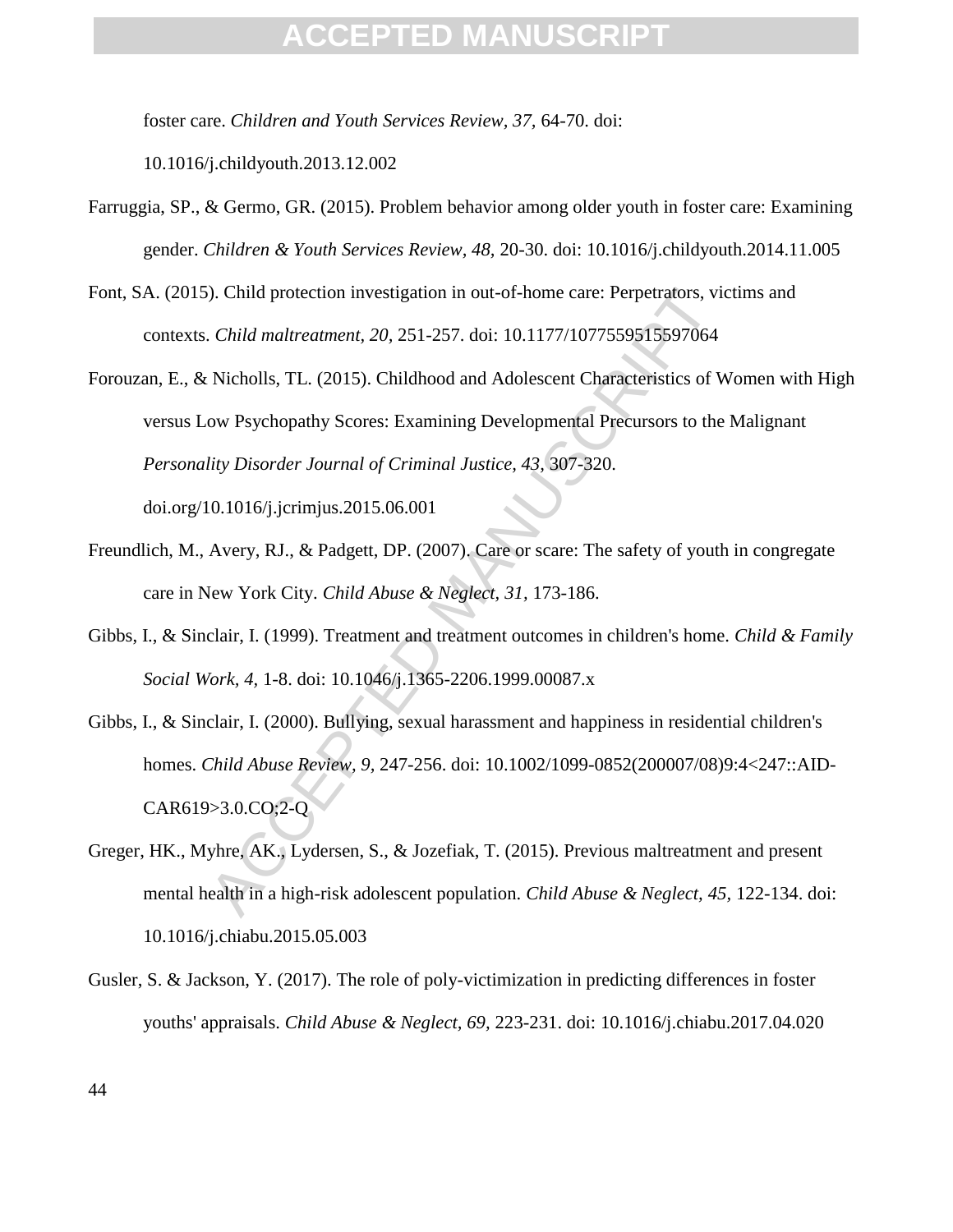- Havlicek, J. (2014). Maltreatment histories of foster youth exiting out-of-home care through emancipation: a latent class analysis. *Child Maltreatment, 19,* 199-208. doi: 10.1177/1077559514539754
- Hawkins, DL., Pepler, DJ., & Craig, WM. (2001). Naturalistic Observations of Peer interventions in bullying. *Social Development, 10,* 512-527. doi: 10.1111/1467-9507.00178

Huefner, JC., Ringle, JL., Chmelka, MB., & Ingram, SD. (2007). Breaking the cycle of intergenerational abuse: The long-term impact of a residential care program. *Child Abuse & Neglect, 31(2),* 187-199. doi: 10.1007/s10826-009-9278-6

- Ireland, J. (2012). Understanding bullying among prisoners: recent research and introducing the multifactor model of bullying in secure settings. *International Journal of Adolescent Medicine & Health, 24,* 63-68. doi: 10.1515/IJAMH.2012.009
- Ireland, J. L. & Ireland, CA. (2003). How do offenders define bullying? A study of adult, young and juvenile male offenders. *Legal & Criminological Psychology, 8,* 159-173. doi: 10.1348/135532503322362942
- Social Development, 10, 512-527. doi: 10.1111/1467-9507.00178<br>ingle, JL., Chmelka, MB., & Ingram, SD. (2007). Breaking the cycle erational abuse: The long-term impact of a residential care program. (31(2), 187-199. doi: 10 Kang, H., Chung, S., Chun, J., Nho, CR., & Chung, IJ. (2017). Developmental outcomes among Korean adolescents in out-of-home care: A longitudinal study comparing kinship foster care and institutional care. *Children and Youth Service Review, 76,* 118-124. doi: 10.1016/j.childyouth.2017.03.006
- Karnik, NS. (2001). Between victim and victimizer: The narrow corporal path of being a foster child. *Children & Youth Services Review, 23,* 743-759. doi: 10.1016/S0190-7409(01)00158-X
- Kendrick, A. (2011). Peer violence in provision for children in care. In: C., Barter, & D., Berridge (Eds). *Children behaving badly?* (pp. John Wiley & Sons, Ltd, Chichester, UK. doi: 10.1002/9780470976586.ch6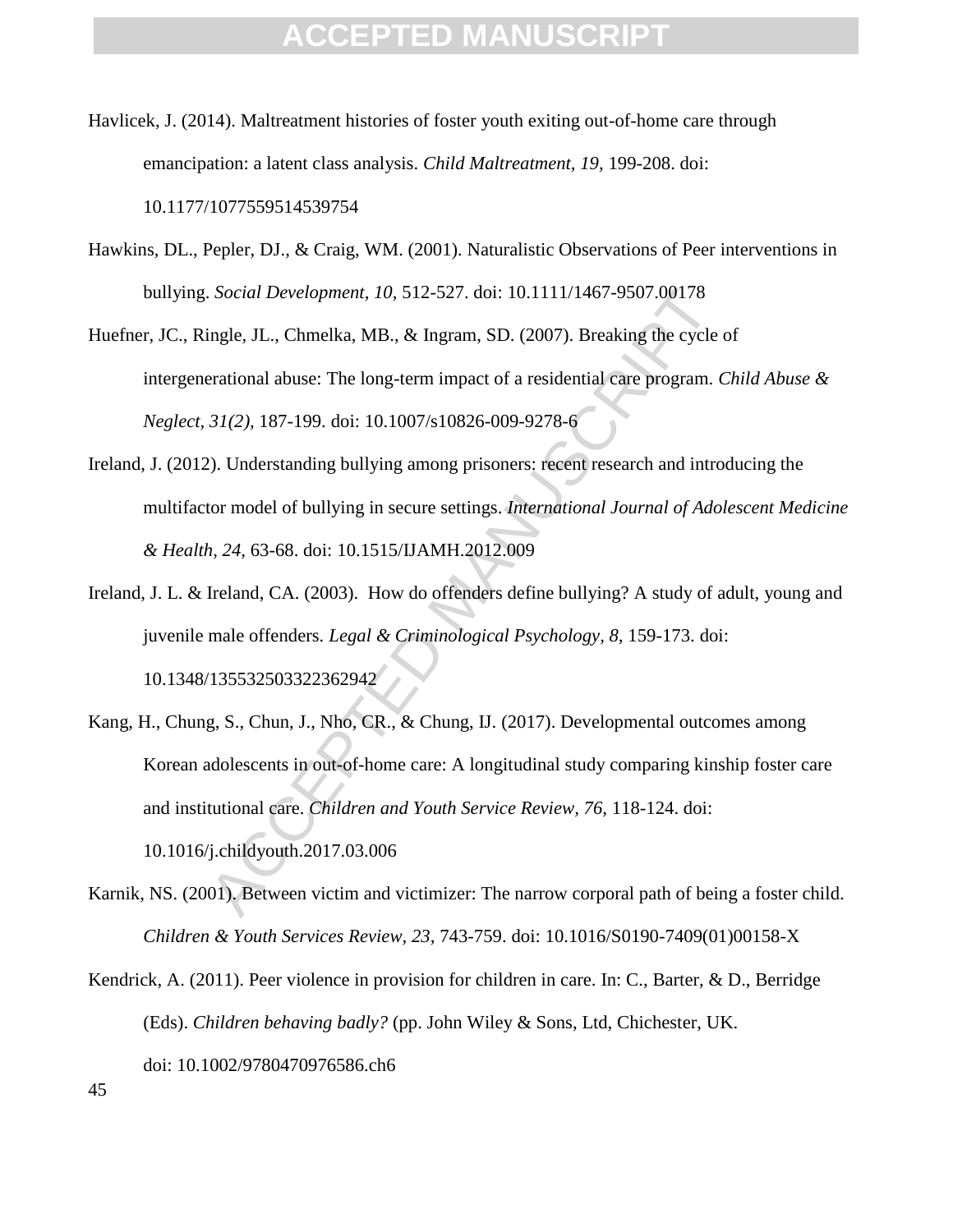- Khoury Kassabri, M. & Attar-Schwartz, S. (2014). Adolescents' report of physical violence by peers in residential care settings: An ecological examination. *Journal of Interpersonal Violence, 29(4),* 659-682. doi: 10.1177/0886260513505208.
- Kim & Chun, (2016). Aggressive behaviors among Korean children in out-of-home care: The role of placement characteristics. *Children and Youth Services Review, 55,* 56-61. doi: 10.1016/j.childyouth.2016.04.023
- Interacteristics. *Children and Youth Services Review*, 55, 56-61. doif<br>
f.childyouth.2016.04.023<br>
man, DG., Tetzlaff, J., Mulrow, C., Gøtzsche, JP., Ioannidis, JPA.,...<br>
The PRISMA statement for reporting systematic revie Liberati, A., Altman, DG., Tetzlaff, J., Mulrow, C., Gøtzsche, JP., Ioannidis, JPA.,…& Moher, D. (2009). The PRISMA statement for reporting systematic reviews and meta-analyses of studies that evaluate health care interventions: Explanations and Elaboration. *PLOS Medicine, 6,* 1-28. doi: 10.1136/bmj.b2700
- Littlechild, B. (2011). Conflict resolution, restorative Justice approaches and bullying in young people's residential units. *Children & Society, 25,* 47-58. doi: 10.1111/j.1099- 0860.2009.00259.x
- Liu, D., Chu, CM., Neo, LH., Ang, RP., Tan, MY., & Chu, J. (2016). Multiple Trauma Exposure and Psychosocial Functioning in Singaporean Children in Out-of-Home Care. *Psychological Trauma: Theory, Research, Practice & Policy, 8(4),* 431-438. doi: 10.1037/tra0000098
- Long., SJ., Evans, RE., Fletcher, A., Hewitt, G., Murphy, S., Young, H., & Moore, GF. (2017). Comparison of substance use, subjective well-being and interpersonal relationships among young people in foster care and private households: a cross sectional analysis of the School Health Research Network survey in Wales. *BMJ Open,* 7, 1-10. doi: 10.1136/bmjopen-2016- 014198
- 46 Lutman, E., & Barter, C. (2016). Peer violence in foster care: A review of the research evidence. *Child & Family Social Work, 1,* 1-10. doi: 10.1111/cfs.12284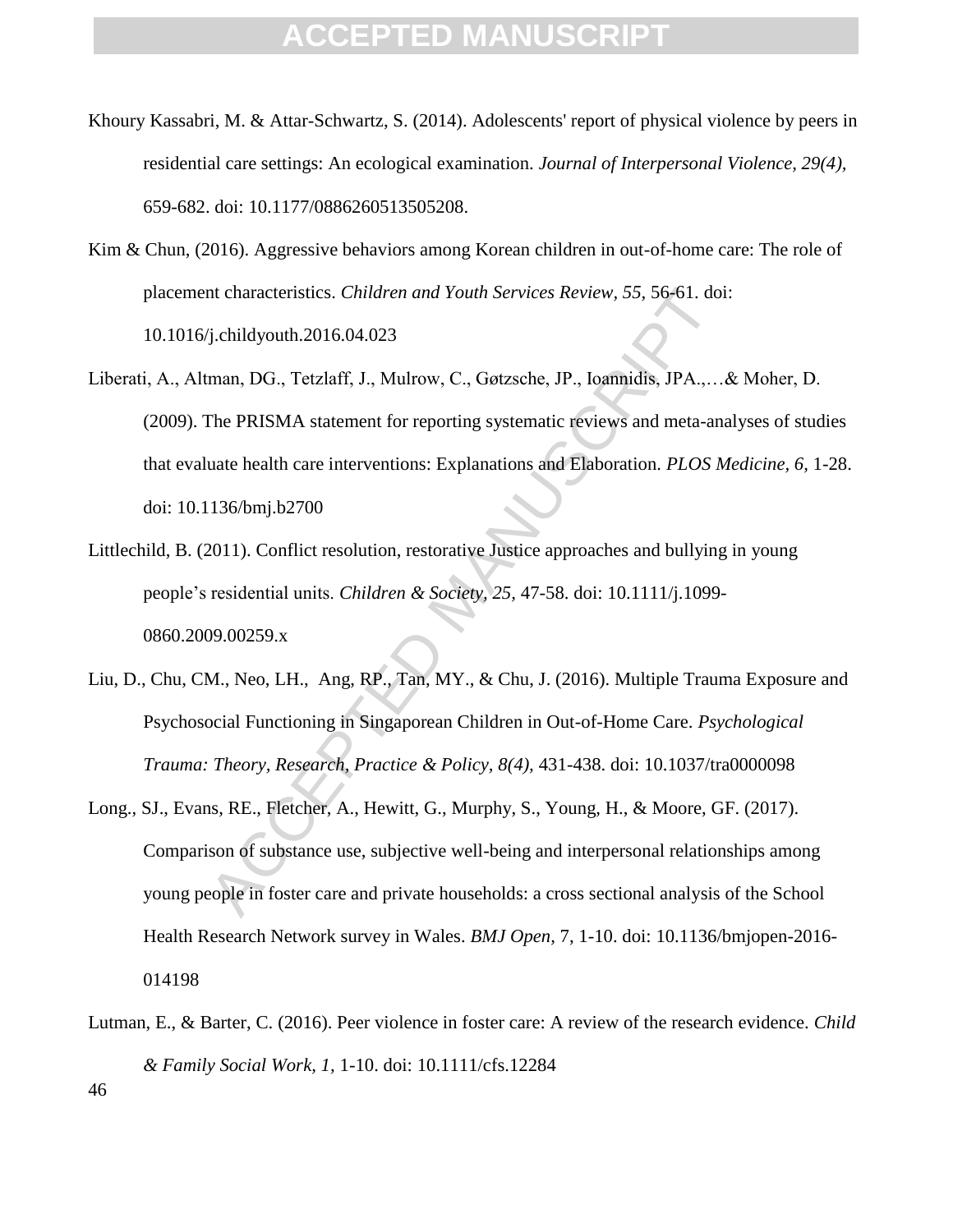- Malmö Declaration (1990). FICE International Bulletin, No. 2. International Federation of Educative Communities, Zurich, Switzerland.
- Menesini, E., Camodeca, M., & Nocentini, A. (2010). Bullying among siblings: The role of personality and relational variables. *British Journal of Developmental Psychology, 28,* 921-939. doi: 10.1348/026151009X479402
- Monks, CP., Smith, PK., Naylor, P., Barter, C., Ireland, JL., & Coine, I. (2009). Bullying in different contexts: Commonalities, differences and the role of theory. *Aggression & Violent Behavior, 14,* 146-156. doi: 10.1016/j.avb.2009.01.004
- Osborn, AL., Delfabbro, P., & Barber, JG. (2008). The psychosocial functioning and family background of children experiencing significant placement instability in Australian out-of-home care. *Children & Youth Services Review, 30,* 847-860. doi: 10.1016/j.childyouth.2007.12.012
- Parkin, W. & Grinn, L. (1997). Cultures of abuse within residential child care. *Early Child Development & Care, 133,* 73-86. doi: 10.1080/0300443971330106
- Pinchover & Attar Schwartz, S. (2014). Institutional social climate and adjustment difficulties of adolescents in residential care: The mediating role of victimization by peers. *Children & Youth Services Review, 44,* 393-399.
- 1348/026151009X479402<br>
ith, PK., Naylor, P., Barter, C., Ireland, J.L., & Coine, I. (2009). Bully<br>
Commonalities, differences and the role of theory. Aggression & Via<br>
156. doi: 10.1016/j.avb.2009.01.004<br>
elfabbro, P., & B Rebbe, R., Nurius, PS., Ahrens, KR., & Courtney, ME. (2017). Adverse childhood experiences among youth aging out of foster care: A latent class analysis. *Children & Youth Services Review, 74,*  108-116. doi: 10.1016/j.childyouth.2017.02.004
- Schneiderman, JU., Smith, C, Arnold-Clark, JS., Fuentes, J., Duan, L., & Palinkas, LA. (2013). Overweight and obesity among Hispanic children entering foster care: A preliminary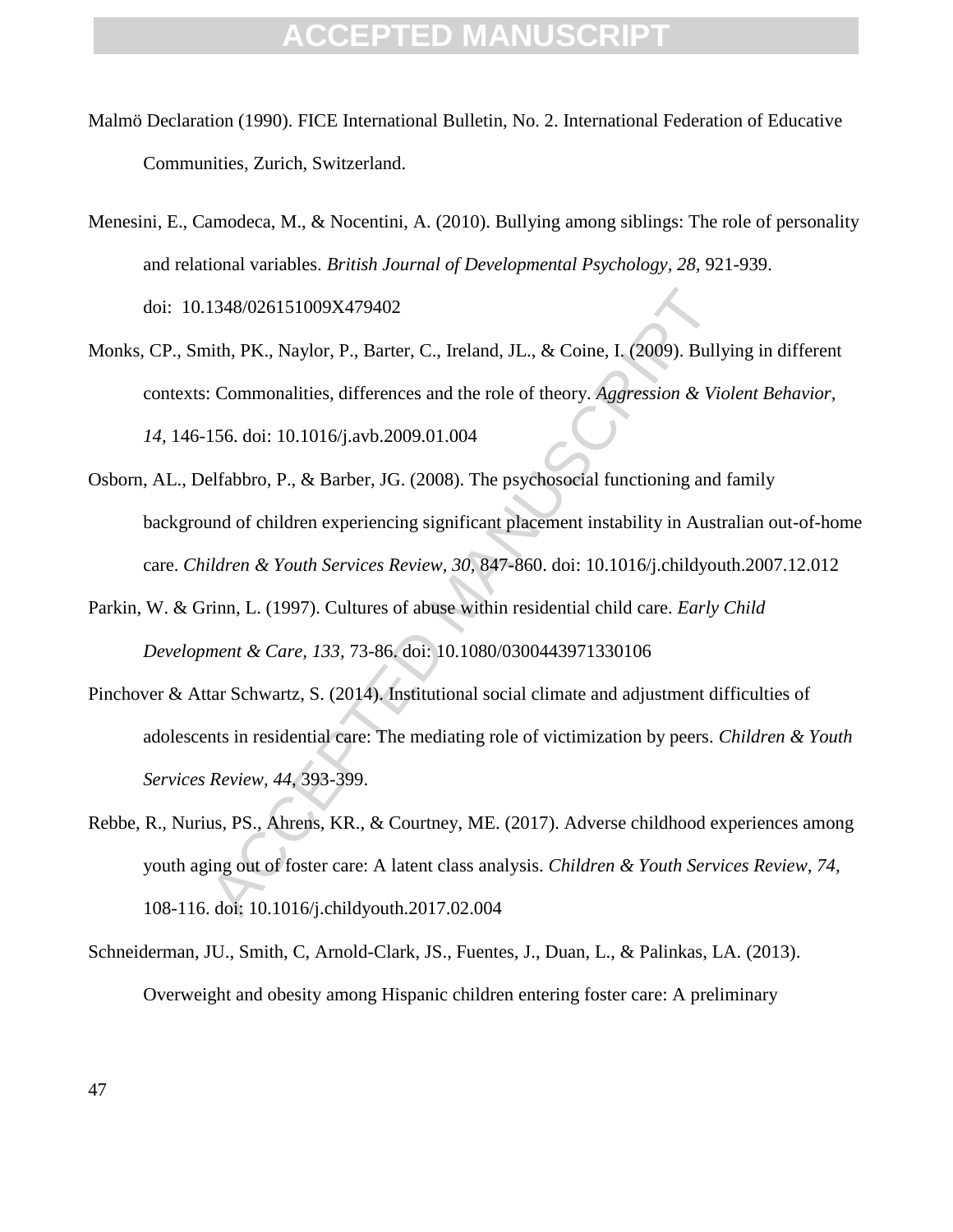examination of polyvictimization. *Child Maltreatment, 18,* 264-273. doi:

10.1177/1077559513508236

- Segura, A., Pereda, N., Abad, J., & Guilera, G. (2015). Victimization and poly-victimization among Spanish youth protected by the child welfare system. *Children & Youth Services Review, 59,* 105-112. doi: 10.1016/j.childyouth.2015.10.011
- Segura, A., Pereda, N., Guilera, G., & Abad, J. (2016). Poly-victimization and psychopathology among Spanish adolescents in residential care. *Child Abuse & Neglect, 55,* 40-51. doi: /10.1016/j.chiabu.2016.03.009
- da, N., Guilera, G., & Abad, J. (2015). Poly-victimization and psychola, N., Guilera, G., & Abad, J. (2016). Poly-victimization and psycholal adolescents in residential care. *Child Abuse & Negleet,* 55, 40-51. doif). Chi Sekol, I., & Farrington, DP. (2009). The nature and prevalence of bullying among boys and girls in Croatian Care Institutions: A descriptive analysis of children's homes and correctional homes. *Kriminologija I Socijalna Integracija, 17,* 15-33.
- Sekol, I., & Farrington, DP. (2010). The overlap between bullying and victimization in adolescent residential care: Are bully/victim a special category? *Children and Youth Services Review, 32,* 1758-1769. doi: 10.1016/j.childyouth.2010.07.020
- Sekol, I. & Farrington, DP. (2013). The reliability and validity of self, peer and staff reports of bullying and victimization in correctional and care institutions. *Psychology, Crime & Law, 19(4),* 329- 344. doi: 10.1080/1068316X.2011.631541
- Sekol, I., & Farrington, DP. (2015). Psychological and background correlates of bullying in adolescent residential care. *Journal of Social Work, 1,* 1-24. doi: 10.1177/1468017315581530
- Sekol, I., & Farrington, DP. (2016). Personal characteristics of bullying victims in residential care for youth. *Journal of Aggression, Conflict & Peace Research, 8(2),* 99-113.
- 48 Sekol, I., & Ireland, J. (2016). Bullying in secure settings. *Journal of Aggression, Conflict & Peace Research, 8,* 1-5. doi: 10.1108/JACPR-12-2015-0203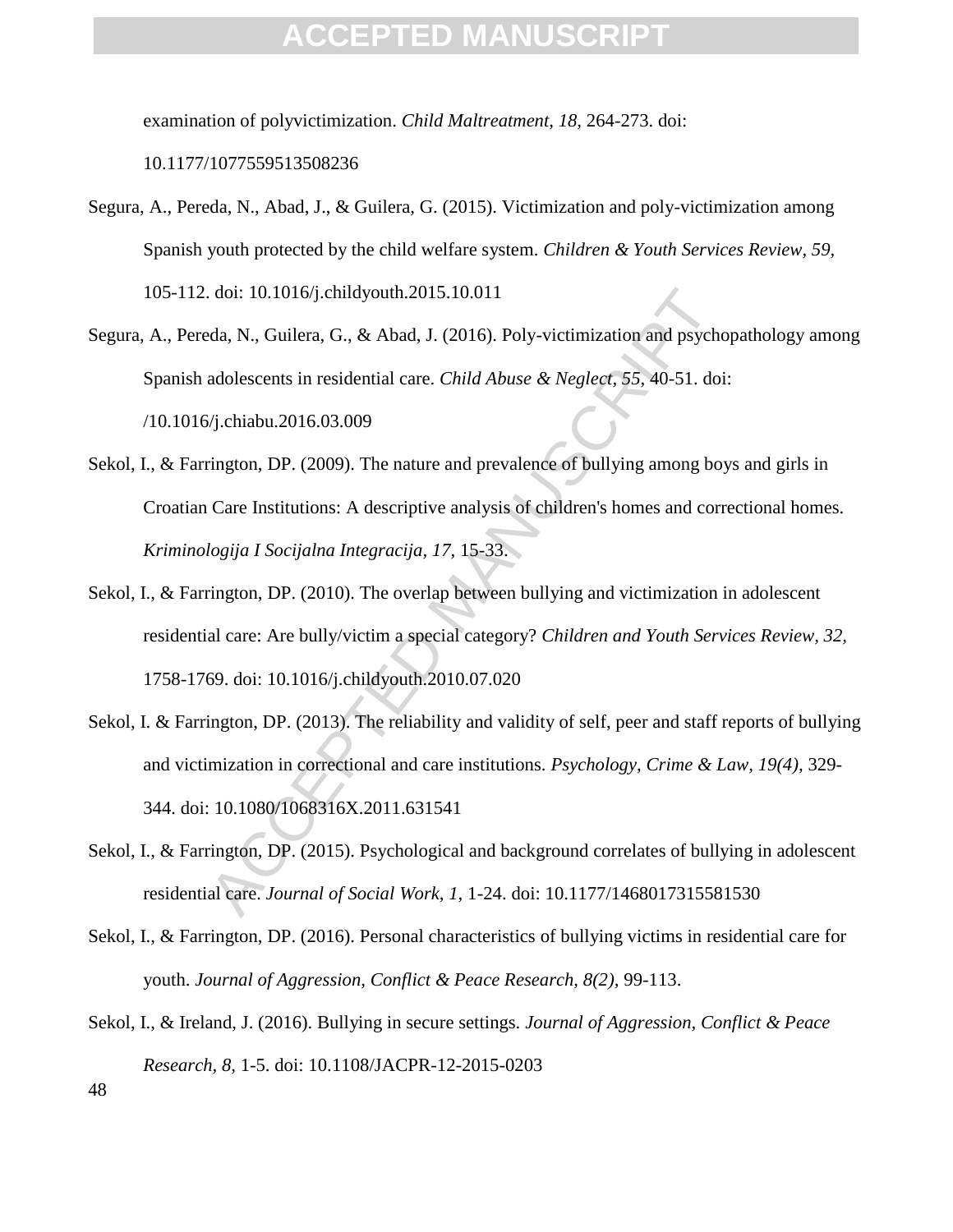Sekol, I. (2013). Peer violence in adolescent residential care: A qualitative examination of contextual and peer factors. *Children and Youth Services Review, 35,* 1901-1912. doi: 10.1016/j.childyouth.2013.09.006

- Sekol, I. (2016). Bullying in adolescent residential care: The influence of the physical and social residential care environment. *Child Youth Care Forum, 45,* 409-431. doi: 10.1007//s10566-015- 9336-8
- Sherr, L., Roberts, KJ., Gandhi, N. (2017). Child violence experiences in institutionalized/orphanage care. *Psychology, Health & Medicine, 22,* 31-57. doi: 10.1080/13548506.2016.1271951
- Sinclair, I., & Gibbs, I. (1998). *Children's Homes: A study in diversity.* John Wiley & Sons, Ltd, Chichester.
- Sinclair, I., & Gibbs, I. (1999). Measuring the turbulence of English Children's Homes. *Children & Youth Services Review, 21,* 57-74. doi: 10.1016/S0190-7409(99)00005-5
- Smith, P. K., & Thompson, D. A. (1991). Practical approaches to bullying. London: David Fulton.
- al care environment. *Child Youth Care Forum, 45, 409-431*. doi: 10.1<br>ts, KJ., Gandhi, N. (2017). Child violence experiences in institutional<br>*cchology, Health & Medicine, 22, 31-57.* doi: 10.1080/13548506.2016<br>ibbs, I. (1 Stockholm Declaration on Children and Residential Care (2003). Children and Residential Care Conference, May 12–15. (Available at www.children-strategies.org/)
- Volk, AA., Dane, AW., & Marini, ZA. (2014). What is bullying? A theoretical redefinition. *Developmental Review, 34,* 327-343. doi: 10.1016/j.dr.2014.09.001